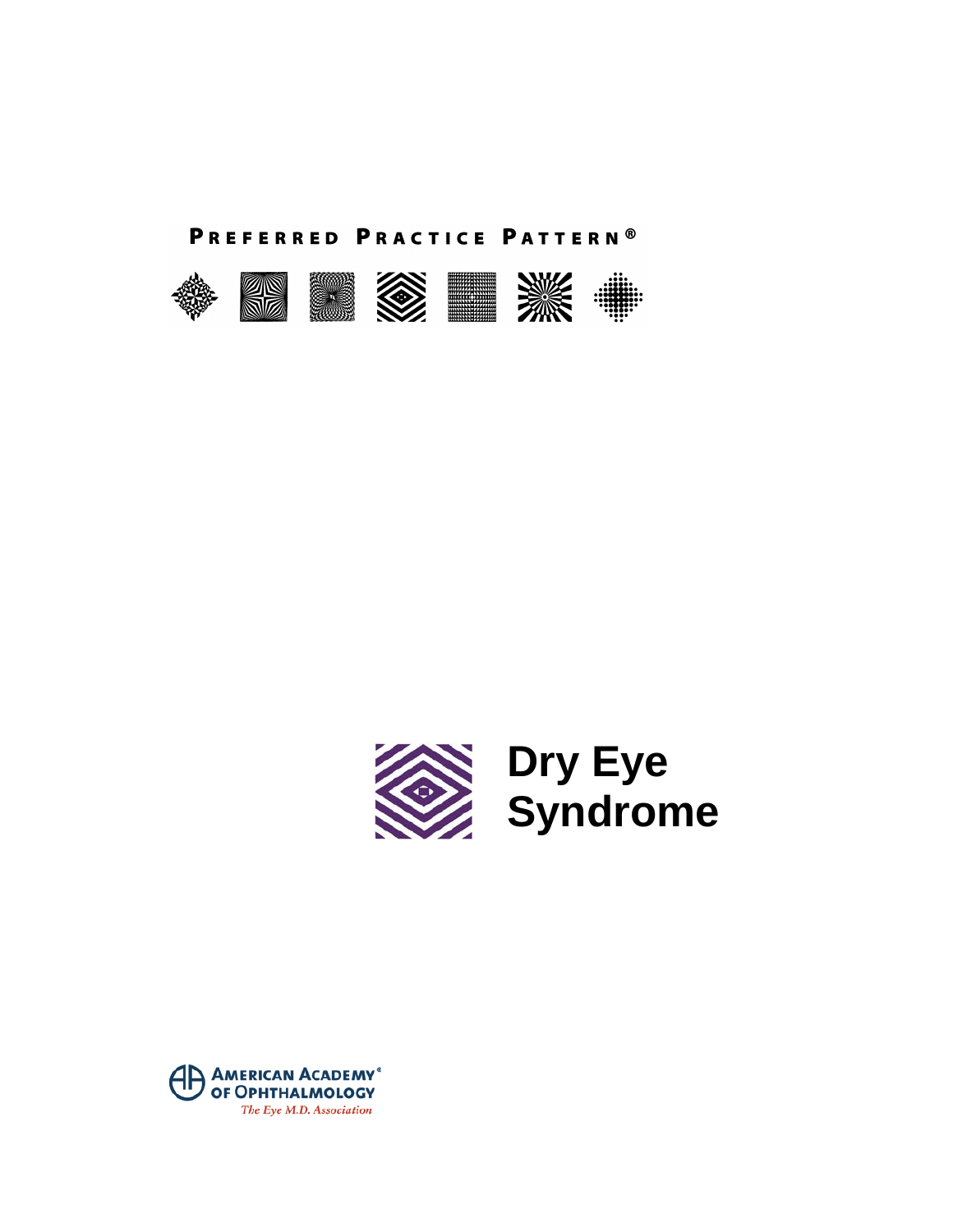Secretary for Quality of Care Anne L. Coleman, MD, PhD

Academy Staff Nicholas P. Emptage, MAE Nancy Collins, RN, MPH Doris Mizuiri Jessica Ravetto Flora C. Lum, MD

| <b>Medical Editor:</b> | Susan Garratt    |
|------------------------|------------------|
| Design:                | Socorro Soberano |

Approved by: Board of Trustees September 21, 2013

Copyright © 2013 American Academy of Ophthalmology® All rights reserved

AMERICAN ACADEMY OF OPHTHALMOLOGY and PREFERRED PRACTICE PATTERN are registered trademarks of the American Academy of Ophthalmology. All other trademarks are the property of their respective owners.

This document should be cited as follows:

American Academy of Ophthalmology Cornea/External Disease Panel. Preferred Practice Pattern® Guidelines. Dry Eye Syndrome. San Francisco, CA: American Academy of Ophthalmology; 2013. Available at: www.aao.org/ppp.

Preferred Practice Pattern® guidelines are developed by the Academy's H. Dunbar Hoskins Jr., MD Center for Quality Eye Care without any external financial support. Authors and reviewers of the guidelines are volunteers and do not receive any financial compensation for their contributions to the documents. The guidelines are externally reviewed by experts and stakeholders before publication.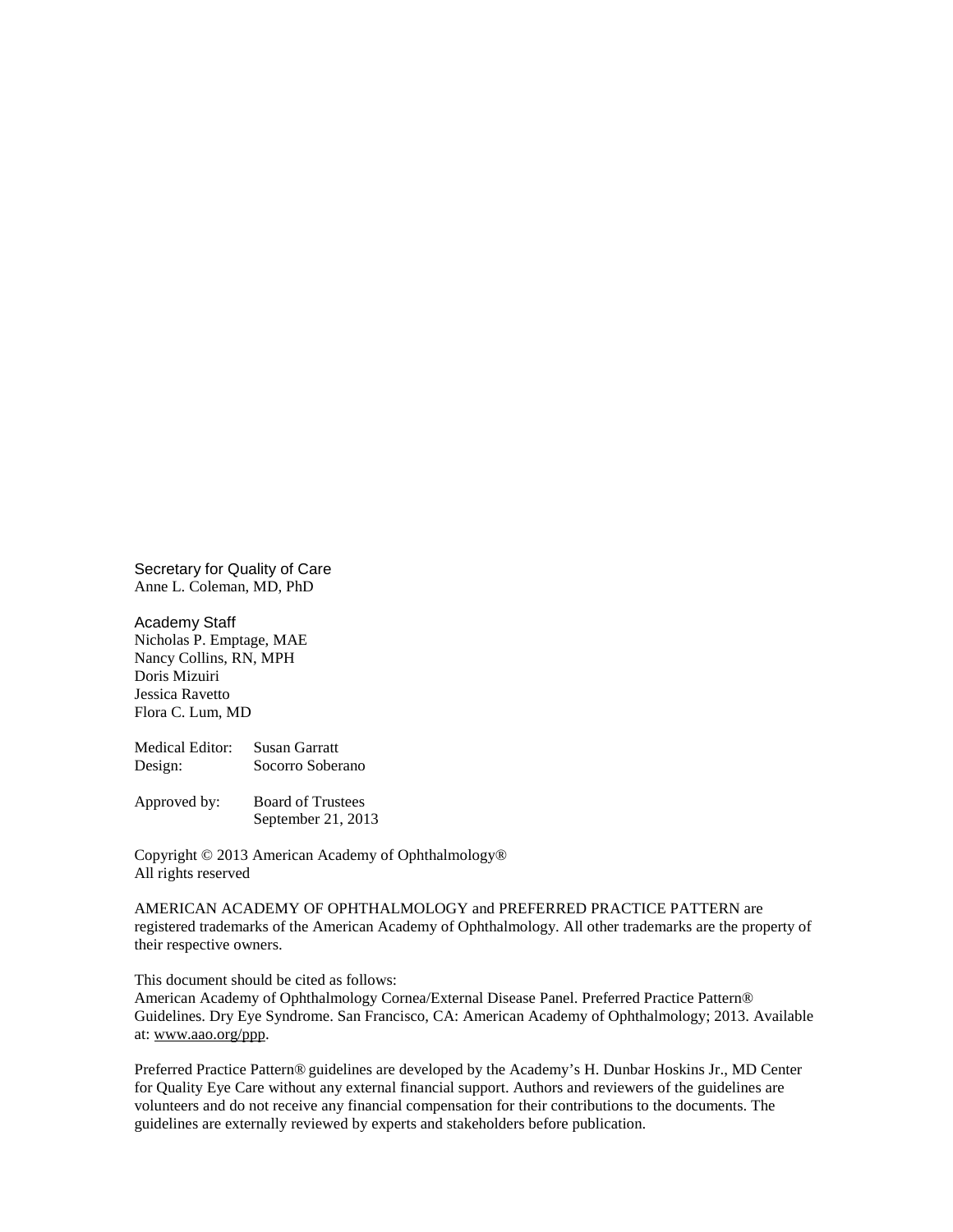### **CORNEA/EXTERNAL DISEASE PREFERRED PRACTICE PATTERN DEVELOPMENT PROCESS AND PARTICIPANTS**

The **Cornea/External Disease Preferred Practice Pattern® Panel** members wrote the Dry Eye Syndrome Preferred Practice Pattern® guidelines ("PPP"). The PPP Panel members discussed and reviewed successive drafts of the document, meeting in person twice and conducting other review by e-mail discussion, to develop a consensus over the final version of the document.

#### **Cornea/External Disease Preferred Practice Pattern Panel 2012–2013**

Robert S. Feder, MD, Co-chair Stephen D. McLeod, MD, Co-chair Esen K. Akpek, MD, Cornea Society Representative Steven P. Dunn, MD Francisco J. Garcia-Ferrer, MD Amy Lin, MD Francis S. Mah, MD Audrey R. Talley-Rostov, MD Divya M. Varu, MD David C. Musch, PhD, MPH, Methodologist

The **Preferred Practice Patterns Committee** members reviewed and discussed the document during a meeting in March 2013. The document was edited in response to the discussion and comments.

#### **Preferred Practice Patterns Committee 2013**

Stephen D. McLeod, MD, Chair David F. Chang, MD Robert S. Feder, MD Timothy W. Olsen, MD Bruce E. Prum, Jr., MD C. Gail Summers, MD David C. Musch, PhD, MPH, Methodologist

The Dry Eye Syndrome PPP was then sent for review to additional internal and external groups and individuals in June 2013. All those returning comments were required to provide disclosure of relevant relationships with industry to have their comments considered. Members of the Cornea/External Disease Preferred Practice Pattern Panel reviewed and discussed these comments and determined revisions to the document.

Academy Reviewers Board of Trustees and Committee of Secretaries Council General Counsel Ophthalmic Technology Assessment Committee Cornea and Anterior Segment Disorders Panel Basic and Clinical Science Course Subcommittee Practicing Ophthalmologists Advisory Committee for Education

Invited Reviewers AARP Asia Cornea Society Cornea Society National Eye Institute Ocular Microbiology and Immunology Group Sjögrens Syndrome Foundation Carol L. Karp, MD Stephen C. Pflugfelder, MD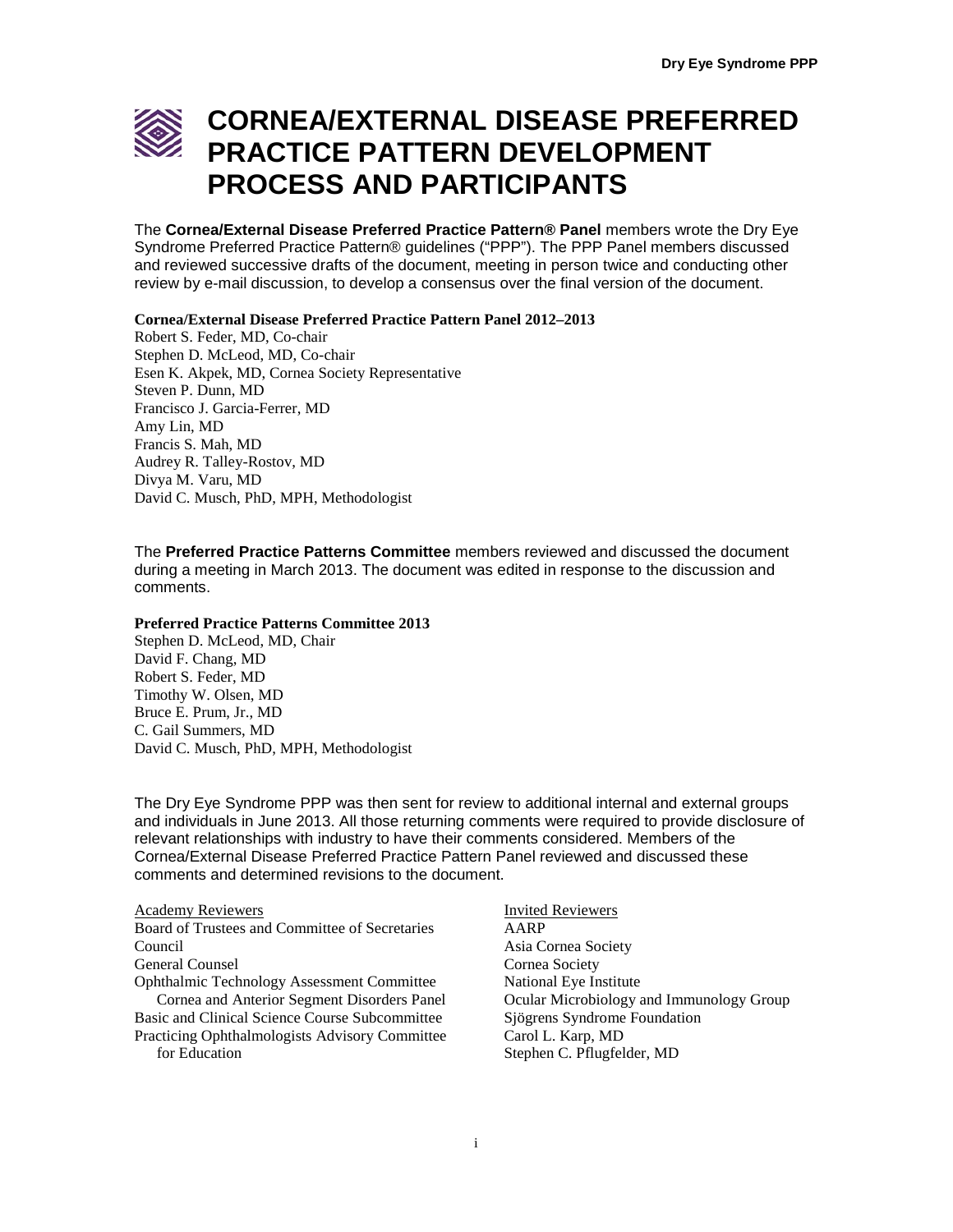## **FINANCIAL DISCLOSURES**

In compliance with the Council of Medical Specialty Societies' Code for Interactions with Companies (available at [www.cmss.org/codeforinteractions.aspx\)](http://www.cmss.org/codeforinteractions.aspx), relevant relationships with industry are listed. The Academy has Relationship with Industry Procedures to comply with the Code (available at [http://one.aao.org/CE/PracticeGuidelines/PPP.aspx\)](http://one.aao.org/CE/PracticeGuidelines/PPP.aspx). A majority (70%) of the members of the Cornea/External Disease Preferred Practice Pattern Panel 2012–2013 had no financial relationship to disclose.

#### **Cornea/External Disease Preferred Practice Pattern Panel 2012–2013**

**Esen K. Akpek, MD**: No financial relationships to disclose **Steven P. Dunn, MD**: No financial relationships to disclose **Robert S. Feder, MD**: No financial relationships to disclose **Francisco J. Garcia-Ferrer**: No financial relationships to disclose **Amy Lin, MD**: No financial relationships to disclose **Francis S. Mah, MD**: Alcon Laboratories, Inc. – Consultant/Advisor; Allergan, Inc. – Consultant/Advisor, Lecture fees; ForeSight – Consultant/Advisor; Ista Pharmaceuticals – Consultant/Advisor; Nicox – Consultant/Advisor; Omeros – Consultant/Advisor **Stephen D. McLeod, MD**: No financial relationships to disclose **David C. Musch, PhD, MPH**: Abbott Laboratories – Consultant fees (member of Independent Data Monitoring Committee); ClinReg Consulting Services, Inc. – Consultant/Advisor **Audrey R. Talley-Rostov, MD**: Addition Technology – Lecture fees; Allergan, Inc. – Lecture fees **Divya M. Varu, MD**: No financial relationships to disclose

#### **Preferred Practice Patterns Committee 2013**

**David F. Chang, MD**: Abbott Medical Optics – Consultant/Advisor; Allergan, Inc. – Lecture fees; SLACK, Inc. – Patent/Royalty **Robert S. Feder, MD**: No financial relationships to disclose **Stephen D. McLeod, MD**: No financial relationships to disclose **David C. Musch, PhD, MPH**: Abbott Laboratories – Consultant fees (member of Independent Data Monitoring Committee); ClinReg Consulting Services, Inc. – Consultant/Advisor **Timothy W. Olsen, MD**: A Tissue Support Structure – Patents/Royalty; Scleral Depressor – Patents/Royalty **Bruce E. Prum, Jr., MD**: Pfizer Ophthalmics – Lecture fees

**C. Gail Summers, MD**: No financial relationships to disclose

#### **Secretary for Quality of Care**

Anne L. Coleman, MD, PhD: Allergan, Inc. – Consultant/Advisor; Pfizer Ophthalmics – Consultant/Advisor

#### **Academy Staff**

Nicholas P. Emptage, MAE: No financial relationships to disclose Nancy Collins, RN, MPH: No financial relationships to disclose Susan Garratt, Medical Editor: No financial relationships to disclose Flora C. Lum, MD: No financial relationships to disclose Doris Mizuiri: No financial relationships to disclose Jessica Ravetto: No financial relationships to disclose

The disclosures of relevant relationships to industry of other reviewers of the document from January to August 2013 are available online at [www.aao.org/ppp.](http://www.aao.org/ppp)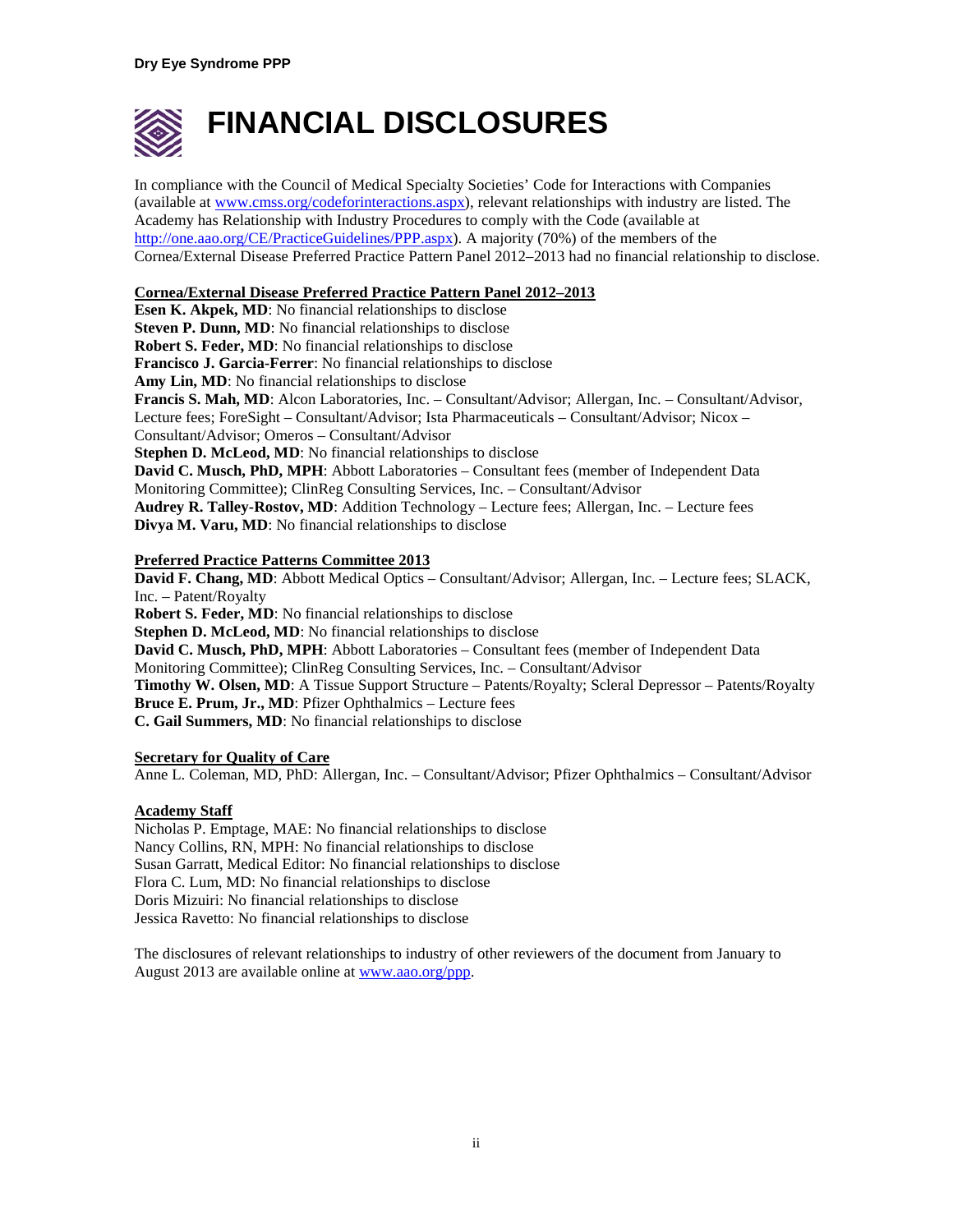

| APPENDIX 2. PREFERRED PRACTICE PATTERN RECOMMENDATION GRADING 22 |  |
|------------------------------------------------------------------|--|
|                                                                  |  |
|                                                                  |  |
|                                                                  |  |
|                                                                  |  |
|                                                                  |  |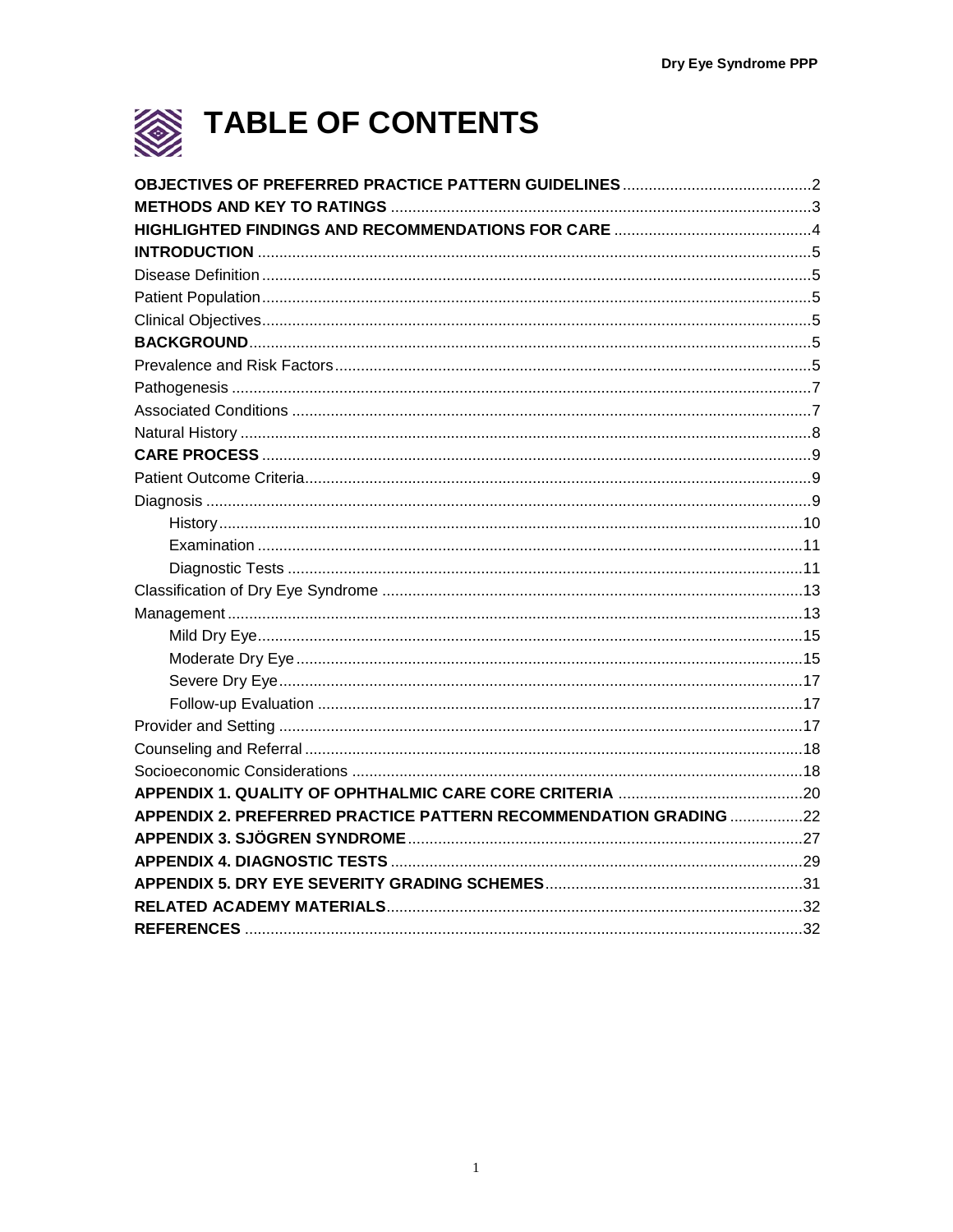### **OBJECTIVES OF PREFERRED PRACTICE PATTERN® GUIDELINES**

As a service to its members and the public, the American Academy of Ophthalmology has developed a series of Preferred Practice Pattern® guidelines that **identify characteristics and components of quality eye care.**  Appendix 1 describes the core criteria of quality eye care.

The Preferred Practice Pattern® guidelines are based on the best available scientific data as interpreted by panels of knowledgeable health professionals. In some instances, such as when results of carefully conducted clinical trials are available, the data are particularly persuasive and provide clear guidance. In other instances, the panels have to rely on their collective judgment and evaluation of available evidence.

**These documents provide guidance for the pattern of practice, not for the care of a particular individual.** While they should generally meet the needs of most patients, they cannot possibly best meet the needs of all patients. Adherence to these PPPs will not ensure a successful outcome in every situation. These practice patterns should not be deemed inclusive of all proper methods of care or exclusive of other methods of care reasonably directed at obtaining the best results. It may be necessary to approach different patients' needs in different ways. The physician must make the ultimate judgment about the propriety of the care of a particular patient in light of all of the circumstances presented by that patient. The American Academy of Ophthalmology is available to assist members in resolving ethical dilemmas that arise in the course of ophthalmic practice.

**Preferred Practice Pattern® guidelines are not medical standards to be adhered to in all individual situations.** The Academy specifically disclaims any and all liability for injury or other damages of any kind, from negligence or otherwise, for any and all claims that may arise out of the use of any recommendations or other information contained herein.

References to certain drugs, instruments, and other products are made for illustrative purposes only and are not intended to constitute an endorsement of such. Such material may include information on applications that are not considered community standard, that reflect indications not included in approved U.S. Food and Drug Administration (FDA) labeling, or that are approved for use only in restricted research settings. The FDA has stated that it is the responsibility of the physician to determine the FDA status of each drug or device he or she wishes to use, and to use them with appropriate patient consent in compliance with applicable law.

Innovation in medicine is essential to ensure the future health of the American public, and the Academy encourages the development of new diagnostic and therapeutic methods that will improve eye care. It is essential to recognize that true medical excellence is achieved only when the patients' needs are the foremost consideration.

All Preferred Practice Pattern® guidelines are reviewed by their parent panel annually or earlier if developments warrant and updated accordingly. To ensure that all PPPs are current, each is valid for 5 years from the "approved by" date unless superseded by a revision. Preferred Practice Pattern guidelines are funded by the Academy without commercial support. Authors and reviewers of PPPs are volunteers and do not receive any financial compensation for their contributions to the documents. The PPPs are externally reviewed by experts and stakeholders, including consumer representatives, before publication. The PPPs are developed in compliance with the Council of Medical Specialty Societies' Code for Interactions with Companies. The Academy has Relationship with Industry Procedures (available at [http://one.aao.org/CE/PracticeGuidelines/PPP.aspx\)](http://one.aao.org/CE/PracticeGuidelines/PPP.aspx) to comply with the Code.

The intended users of the Dry Eye Syndrome PPP are ophthalmologists.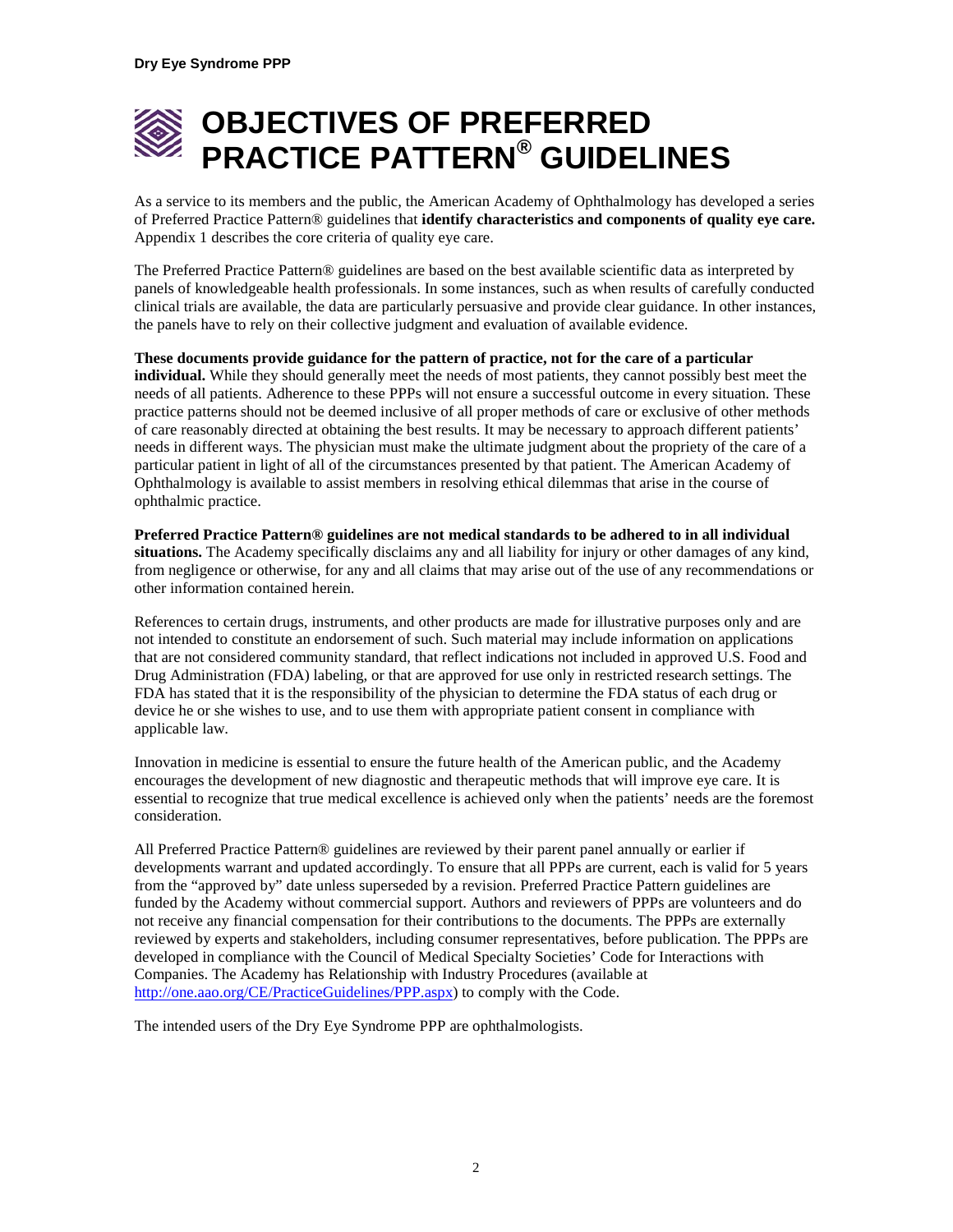# **METHODS AND KEY TO RATINGS**

Preferred Practice Pattern® guidelines should be clinically relevant and specific enough to provide useful information to practitioners. Where evidence exists to support a recommendation for care, the recommendation should be given an explicit rating that shows the strength of evidence. To accomplish these aims, methods from the Scottish Intercollegiate Guideline Networ[k](#page-35-0)<sup>1</sup> (SIGN) and the Grading of Recommendations Assessment, Development and Evaluation<sup>2</sup> (GRADE) group are used. GRADE is a systematic approach to grading the strength of the total body of evidence that is available to support recommendations on a specific clinical management issue. Organizations that have adopted GRADE include SIGN, the World Health Organization, the Agency for Healthcare Research and Policy, and the American College of Physicians[.](#page-35-2)<sup>3</sup>

- All studies used to form a recommendation for care are graded for strength of evidence individually, and that grade is listed with the study citation.
- $\bullet$  To rate individual studies, a scale based on SIG[N](#page-35-0)<sup>1</sup> is used. The definitions and levels of evidence to rate individual studies are as follows:

| $I++$        | High-quality meta-analyses, systematic reviews of randomized controlled trials (RCTs), or<br>RCTs with a very low risk of bias                                                                                         |
|--------------|------------------------------------------------------------------------------------------------------------------------------------------------------------------------------------------------------------------------|
| $I+$         | Well-conducted meta-analyses, systematic reviews of RCTs, or RCTs with a low risk of bias                                                                                                                              |
| $\mathbf{I}$ | Meta-analyses, systematic reviews of RCTs, or RCTs with a high risk of bias                                                                                                                                            |
| $II++$       | High-quality systematic reviews of case-control or cohort studies<br>High-quality case-control or cohort studies with a very low risk of confounding or bias and a<br>high probability that the relationship is causal |
| $II+$        | Well-conducted case-control or cohort studies with a low risk of confounding or bias and a<br>moderate probability that the relationship is causal                                                                     |
| $II-$        | Case-control or cohort studies with a high risk of confounding or bias and a significant risk that<br>the relationship is not causal                                                                                   |
| Ш            | Nonanalytic studies (e.g., case reports, case series)                                                                                                                                                                  |

 Recommendations for care are formed based on the body of the evidence. The body of evidence quality ratings are defined by  $\text{GRADE}^2$  $\text{GRADE}^2$  $\text{GRADE}^2$ as follows:

| Good quality         | Further research is very unlikely to change our confidence in the estimate of<br>effect                                                                                                     |
|----------------------|---------------------------------------------------------------------------------------------------------------------------------------------------------------------------------------------|
| Moderate quality     | Further research is likely to have an important impact on our confidence in the<br>estimate of effect and may change the estimate                                                           |
| Insufficient quality | Further research is very likely to have an important impact on our confidence in<br>the estimate of effect and is likely to change the estimate<br>Any estimate of effect is very uncertain |

 $\blacklozenge$  Key recommendations for care are defined by GRADE<sup>[2](#page-35-1)</sup> as follows:

| Strong                          | Used when the desirable effects of an intervention clearly outweigh the                                                                                                         |
|---------------------------------|---------------------------------------------------------------------------------------------------------------------------------------------------------------------------------|
| recommendation                  | undesirable effects or clearly do not                                                                                                                                           |
| Discretionary<br>recommendation | Used when the trade-offs are less certain—either because of low-quality<br>evidence or because evidence suggests that desirable and undesirable effects are<br>closely balanced |

- The Highlighted Findings and Recommendations for Care section lists points determined by the PPP panel to be of particular importance to vision and quality of life outcomes.
- All recommendations for care in this PPP were rated using the system described above. To locate ratings for specific recommendations, see Appendix 2 for additional information.
- Literature searches to update the PPP were undertaken in June 2012 and January 2013 in PubMed and the Cochrane Library. Complete details of the literature search are available at [www.aao.org/ppp.](http://www.aao.org/ppp)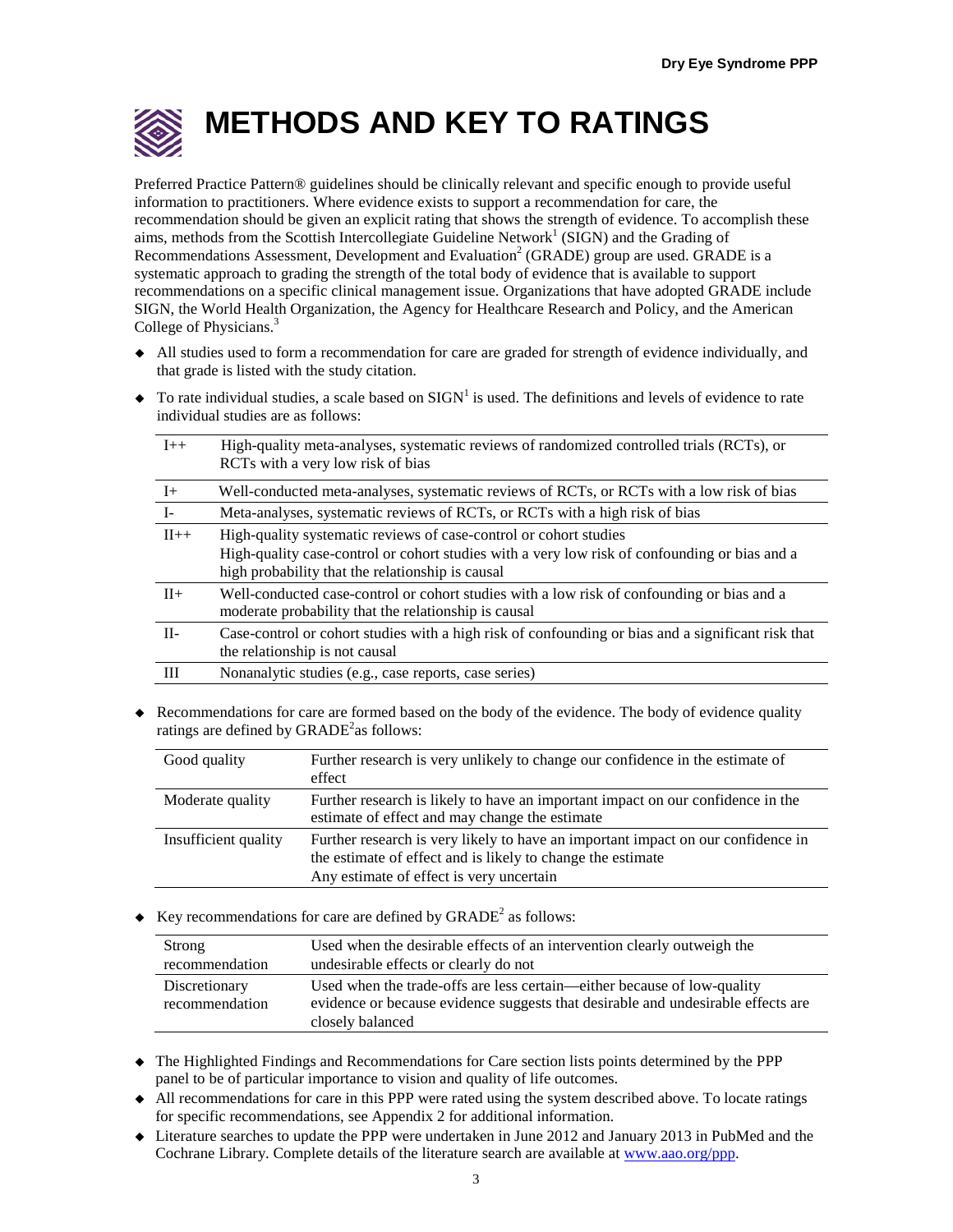### **HIGHLIGHTED FINDINGS AND RECOMMENDATIONS FOR CARE**

Dry eye is a common ocular condition that has a high impact on the quality of life of afflicted individuals owing to discomfort or visual disability. Although the symptoms improve with treatment, the condition is usually not curable. Dry eye can be a cause of visual disability and may compromise results of corneal, cataract, and refractive surgery.

No single test is adequate for establishing the diagnosis of dry eye. The constellation of findings from multiple tests can add greatly to the clinician's understanding of the patient's condition. Evaluation of conjunctival staining is helpful but underutilized.

About 10% of patients with clinically significant aqueous deficient dry eye have an underlying primary Sjögren syndrome. Patients with moderate punctate staining of the cornea and/or conjunctiva should be considered for testing for an underlying Sjögren syndrome, as these patients will require a multidisciplinary approach.

Pharmacological and procedural treatments are associated with improvements in patient symptoms and clinical signs, although chronic therapy and patient compliance are necessary for long-term management.

Punctal plugs may be helpful in moderate to severe cases of aqueous deficient dry eye. However, patients treated with punctal plugs should be monitored regularly to ensure that the plugs are present and in the proper position.

Omega-3 fatty acid products without ethyl esters may be beneficial in the treatment of dry eye, though the evidence is insufficient to establish the effectiveness of any particular formulation and may increase the risk of prostate cancer.

Cyclosporine treatment has been shown to have short-term clinical benefits in the treatment of dry eye. However, insofar as dry eye is a life-long condition whose symptoms and signs wax and wane, cost considerations and the lack of data on long-term effectiveness are important factors in the decision to prescribe cyclosporine. It is also unclear whether the estimated benefit is observed in all patient subpopulations.

Dry eye patients considering keratorefractive surgery, particularly LASIK, should be cautioned that the dry eye condition could become worse after surgery. Dry eye symptoms are common in the first few months after surgery and tend to subside with time. Patients can safely undergo LASIK surgery if a pre-existing dry eye condition can be controlled preoperatively.

Patients with severe dry eye are at greater risk for contact lens intolerance and associated complications. Patients with pre-existing dry eye should be cautioned that keratorefractive surgery, particularly LASIK, may worsen their dry eye condition.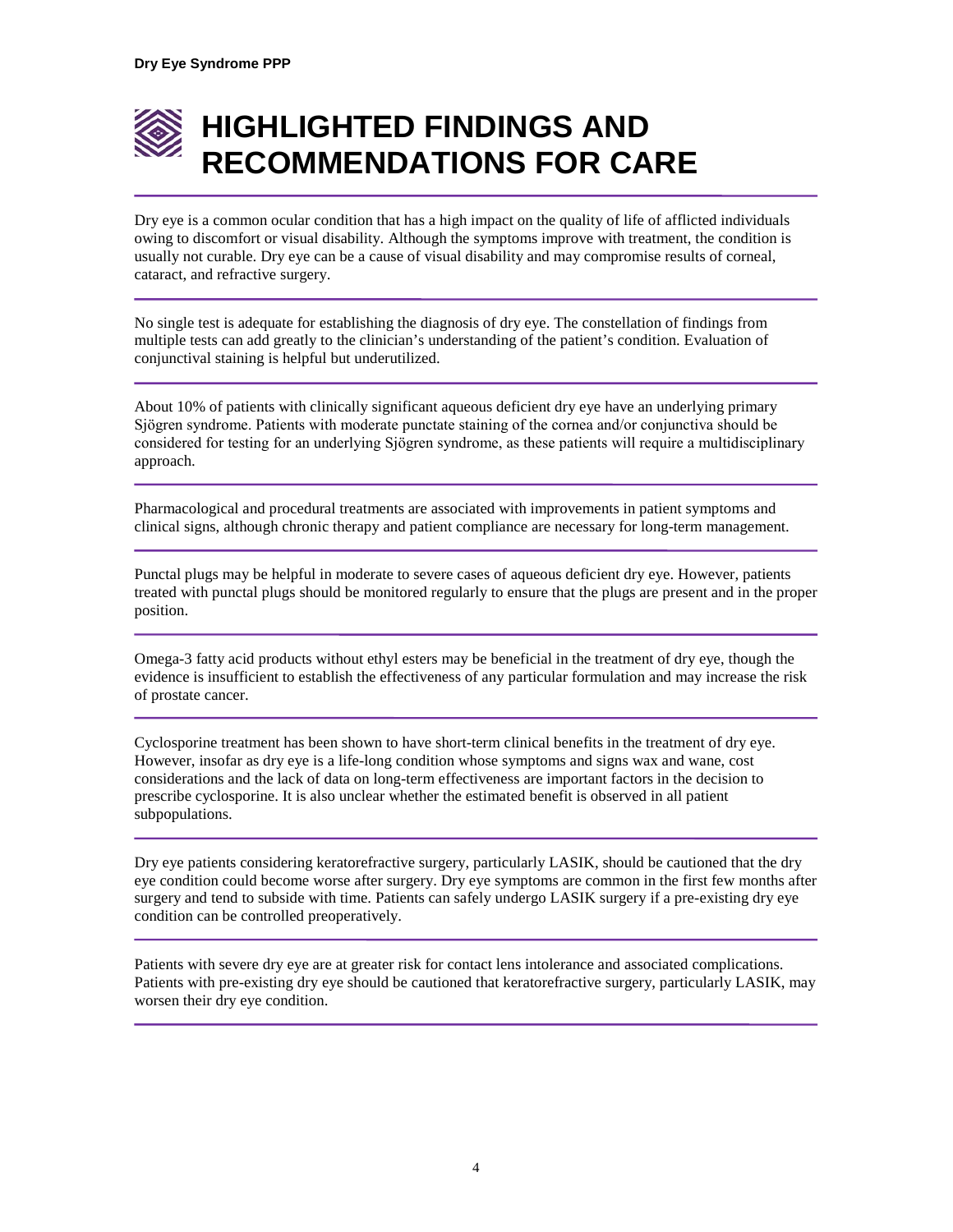

#### **DISEASE DEFINITION**

Dry eye syndrome (ICD-9 #375.15; ICD-10 #H04.12- $[(-) = 1$ , right eye; 2, left eye; 3, bilateral])

For the purpose of this PPP, dry eye syndrome refers to a group of disorders of the tear film that are due to reduced tear production or excessive tear evaporation, associated with ocular discomfort and/or visual symptoms and possible disease of the ocular surface.

#### **PATIENT POPULATION**

The patient population includes individuals of all ages who present with symptoms and signs suggestive of dry eye, such as ocular irritation, redness, mucous discharge, fluctuating vision, and decreased tear meniscus or break-up time.

#### **CLINICAL OBJECTIVES**

- Establish the diagnosis of dry eye and differentiate it from other causes of irritation and redness that may complicate both patient care and research on tear deficiency
- $\triangleleft$  Identify the local and systemic causes of dry eye syndrome
- $\triangleleft$  Establish appropriate therapy
- ◆ Relieve discomfort
- Prevent worsening of symptoms and clinical findings
- Educate and involve the patient in the management of this disease



Dry eye, either alone or in combination with other conditions, is a frequent cause of ocular irritation that leads patients to seek ophthalmologic care[.](#page-35-3)<sup>4</sup> While these symptoms often improve with treatment, the disease usually is not curable, which may be a source of patient and physician frustration. Dry eye can be a cause of visual morbidity and may compromise results of corneal, cataract, and refractive surgery.

#### **PREVALENCE AND RISK FACTORS**

Epidemiological information on dry eye syndrome has been limited by lack of uniformity in its definition and the inability of any single diagnostic test or set of diagnostic tests to confirm or rule out the condition. Dry eye syndrome is a common condition that causes varying degrees of discomfort and disability. While clinic-based studies confirm its frequency (17% of 2127 consecutive new outpatients were diagnosed with dry eye following comprehensive examination), such studies may not reflect the overall population[.](#page-35-4)<sup>5</sup> In a population-based sample of 2520 elderly (65 or older) residents of Salisbury, Maryland, 14.6% were symptomatic, which was defined as reporting one or more dry eye symptoms often or all the time[.](#page-35-3)<sup>4</sup> The combination of being symptomatic and having a low Schirmer test ( $\leq$ 5 mm with anesthesia) or a high rose bengal score ( $\geq$ 5) was seen in 3[.](#page-35-3)5% of the residents.<sup>4</sup> Depending on which of these two percentages is used, extrapolating to the U.S. population aged 65 to 84 yields estimates of approximately 1 million to 4.3 million people who have dry eye. A populationbased study of dry eye conducted in Melbourne, Australia, using different diagnostic criteria reported higher percentages of the 926 participants aged 40 to 97 who had a low Schirmer test (16.3%  $\leq$ 8 mm) or a high rose bengal score (10[.](#page-35-5)8%  $\geq$ 4).<sup>6</sup> The prevalence of self-reported dry eye in 3722 participants of the Beaver Dam (Wisconsin) Eye Study varied from 8.4% of subjects younger than 60 to 19.0% of those over 80, with an overall prevalence of  $14.4\%$  $14.4\%$  $14.4\%$ .<sup>7</sup> The Men's Health Study revealed that the prevalence of dry eye disease in men increased from 3.90% to 7.67% when men aged 50 to 54 were compared with men over 80 (*n* = 25,444). Dry eye was defined as a reported clinical diagnosis or symptoms of both dryness and irritation either constantly or often.<sup>[8](#page-35-7)</sup> In a similar Women's Health Study of over 39,000 women, the prevalence of dry eye was 5.7% among women younger than 50 and increased to 9.8% among women over 75. This was a survey in which dry eye was defined as abov[e.](#page-35-8)<sup>9</sup> In a clinic setting, the proportion of 224 subjects identified with dry eye were far more likely to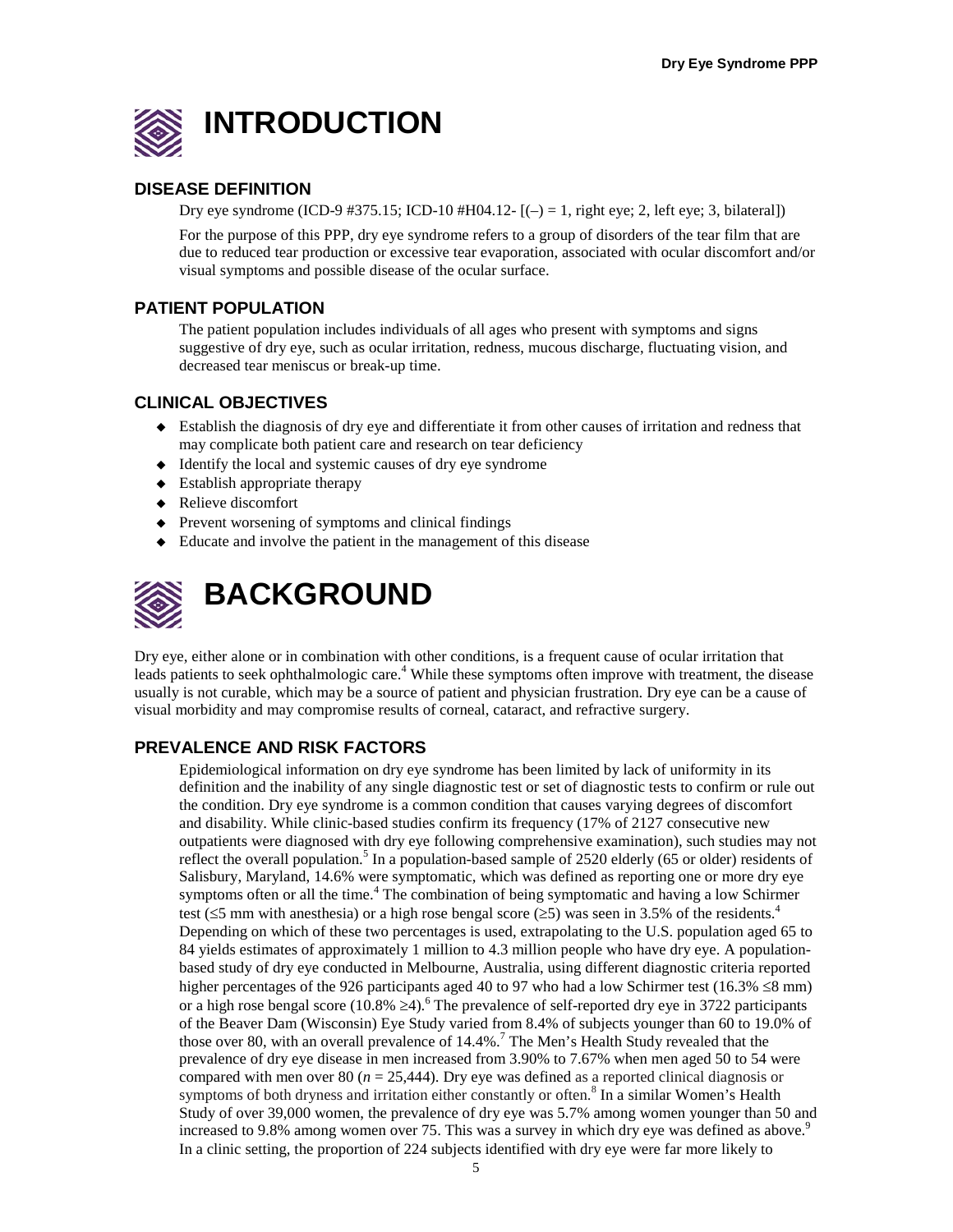exhibit signs of evaporative dry eye resulting from meibomian gland disfunction (MGD) than from pure aqueous deficient dry eye.<sup>[10](#page-35-9)</sup>

Estimates of dry eye prevalence based on treatment-derived data yield much lower percentages. A study evaluating medical claims data for nearly 10 million enrollees in managed care plans found that dry eye was diagnosed or treated with punctal occlusion in 0.4% to 0.5% of the enrollees.<sup>[8,](#page-35-7)[9,](#page-35-8)[11](#page-35-10)</sup>

Many risk factors for dry eye have been proposed (see Table 1). Older age and female gender have been identified as risk factors for dry eye.<sup>[6,](#page-35-5)[7,](#page-35-6)[11-14](#page-35-10)</sup> A Japanese study found an increased prevalence of dry eye disease among Japanese office workers using visual display terminals.[15](#page-36-0) Concurrent use of benzalkonium chloride (BAK)-containing glaucoma medications was also shown to be a risk factor in glaucoma patients.[16,](#page-36-1)[17](#page-36-2) Arthritis was evaluated as a risk factor in two studies and found to be associated with an increased risk of dry eye in both.<sup>[6,](#page-35-5)[7](#page-35-6)</sup> The Beaver Dam Eye Study found that after controlling for age and gender, smoking, and multivitamin use were associated with an increased risk of dry eye, whereas caffeine use was associated with a decreased risk.[7](#page-35-6) An update to the Beaver Dam Stud[y14](#page-36-3) found that additional risk factors for dry eye included the use of antihistamines, antidepressant and antianxiety medications, and oral corticosteroids. Angiotensin-converting enzyme inhibitors were associated with a lower risk. Within the 25,665 postmenopausal women in the Women's Health Study, hormone replacement therapy, and, in particular, estrogen use alone, was associated with an increased risk of clinically diagnosed dry eye syndrome or severe symptoms.<sup>[18](#page-36-4)</sup> More recent reports have suggested a relationship between botulinum toxin injection and dry eve.<sup>[19-21](#page-36-5)</sup>

A study of dry eye and quality of life found decreased quality of life for all severity levels of dry eye syndrome, with an effect on quality of life for severe dry eye comparable with that reported for moderate angina.<sup>[22](#page-36-6)</sup> One study of a cohort of dry eye patients found a strong association with anxiety and depression.<sup>[23](#page-36-7)</sup> Several other studies demonstrated a relationship between depression and dry eye symptoms (with or without dry eye signs) independent of the medications used to treat depression.<sup>[24,](#page-36-8)[25](#page-36-9)</sup> Other research suggests that patients with dry eye are more likely to report pain, limitations of activities of daily living, and lower quality of life.<sup>[17,](#page-36-2)[26,](#page-36-10)[27](#page-36-11)</sup>

|                                                                                                                                                                                                                               | <b>Level of Evidence</b>                                                                                                                                                                                                |                                                                                                                                                    |
|-------------------------------------------------------------------------------------------------------------------------------------------------------------------------------------------------------------------------------|-------------------------------------------------------------------------------------------------------------------------------------------------------------------------------------------------------------------------|----------------------------------------------------------------------------------------------------------------------------------------------------|
| Mostly Consistent*                                                                                                                                                                                                            | Suggestive <sup>t</sup>                                                                                                                                                                                                 | Unclear <sup>#</sup>                                                                                                                               |
| • Older age<br>• Female gender<br>• Postmenopausal estrogen therapy<br>• Low dietary intake of omega-3 fatty acids<br>• Medications<br>• Antihistamines                                                                       | • Asian ethnicity<br>• Medications<br>• Tricyclic antidepressants<br>• Selective serotonin reuptake inhibitors<br>• Diuretics<br>• Beta-blockers                                                                        | • Cigarette smoking<br>• Hispanic ethnicity<br>Medications<br>$\bullet$<br>• Anticholinergics<br>• Anxiolytics<br>• Antipsychotics                 |
| • Connective-tissue disease<br>• LASIK and refractive excimer laser surgery<br>• Radiation therapy<br>• Hematopoietic stem cell transplantation<br>• Vitamin A deficiency<br>• Hepatitis C infection<br>• Androgen deficiency | Diabetes mellitus<br>٠<br>HIV/HTLV1 infection<br>• Systemic chemotherapy<br>Large-incision ECCE and penetrating<br>keratoplasty<br>Isotretinoin<br>٠<br>Low-humidity environments<br>Sarcoidosis<br>Ovarian dysfunction | • Alcohol use<br>• Menopause<br>Botulinum toxin injection<br>$\bullet$<br>$\bullet$ Acne<br>$\bullet$ Gout<br>• Oral contraceptives<br>• Pregnancy |

#### **TABLE 1 RISK FACTORS FOR DRY EYE**

Reproduced with permission from Smith JA (Chair). Epidemiology Subcommittee of the International Dry Eye Workshop. The epidemiology of dry eye disease: report of the Epidemiology Subcommittee of the International Dry Eye Workshop (2007). Ocul Surf 2007;5:99.

ECCE = extracapsular cataract extraction; HIV = human immunodeficiency virus; HTLV = human T-lymphotropic virus

\* Mostly consistent evidence implies the existence of at least one adequately powered and otherwise well-conducted study published in a peerreviewed journal, along with the existence of a plausible biological rationale and corroborating basic research or clinical data.

† Suggestive evidence implies the existence of either 1) inconclusive information from peer-reviewed publication or 2) inconclusive or limited information to support the association, but either not published or published somewhere other than in a peer-reviewed journal.

‡ Unclear evidence implies either directly conflicting information in peer-reviewed publications or inconclusive information but with some basis for a biological rationale.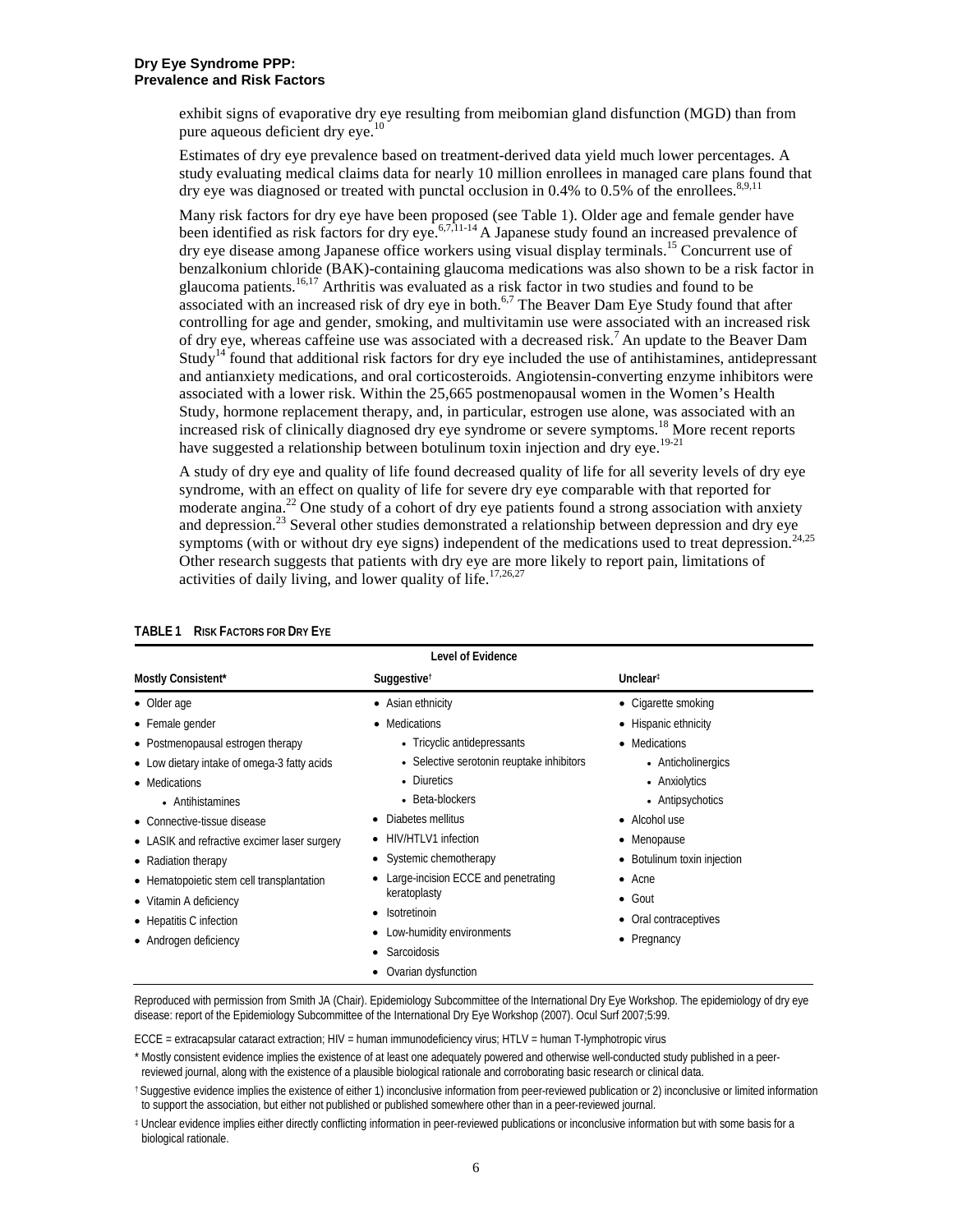#### **PATHOGENESIS**

The ocular surface and tear-secreting glands function as an integrated unit.<sup>[28](#page-36-12)</sup> Disease or dysfunction of this functional unit results in an unstable and poorly maintained tear film that causes ocular irritation symptoms and possible damage to the ocular surface epithelium. Dysfunction of this integrated unit may develop from aging, a decrease in supportive factors (such as androgen hormones), systemic inflammatory diseases (such as Sjӧgren syndrome or rheumatoid arthritis), ocular surface diseases (such as herpes simplex virus [HSV] keratitis) or surgeries that disrupt the trigeminal afferent sensory nerves (e.g., LASIK), and systemic diseases or medications that disrupt the efferent cholinergic nerves that stimulate tear secretion.[29](#page-36-13) Decreased tear secretion and clearance initiates an inflammatory response on the ocular surface that involves both soluble and cellular mediators.<sup>[30,](#page-36-14)[31](#page-36-15)</sup> Clinical and basic research suggests that this inflammation plays a role in the pathogenesis of dry eye (see Figure 1).<sup>[32,](#page-36-16)[33](#page-36-17)</sup>



#### **FIGURE 1. INFLAMMATORY MEDIATORS IN DRY EYE**

Modified from Pflugfelder SC. Antiinflammatory therapy for dry eye. Am J Ophthalmol 2004;137:338, with permission from Elsevier. MMPs = matrix metalloproteinases

#### **ASSOCIATED CONDITIONS**

Symptoms caused by dry eye may be exacerbated by the use of systemic medications such as diuretics, antihistamines, anticholinergics, antidepressants, and systemic retinoids (e.g., isotretinoin).[7,](#page-35-6)[8,](#page-35-7)[14,](#page-36-3)[16,](#page-36-1)[34-37](#page-36-18) Instillation of any eye medications, especially when they are instilled frequently (e.g., more than four drops a day), may prevent the normal maintenance of the tear film and cause dry eye symptoms. In addition, environmental factors, such as reduced humidity and increased wind, drafts, air conditioning, or heating may exacerbate the ocular discomfort of patients with dry eye. Exogenous irritants and allergens, although not believed to be causative of dry eye, may exacerbate the symptoms.

Hyposecretory MGD may be a precursor to obstructive MGD and may play a role in the pathogenesis of dry eye disease.<sup>[38](#page-36-19)</sup>

Rosacea is a disease of the skin and eye that is observed more frequently in fair-skinned individuals,<sup>[39](#page-36-20)</sup> but it can occur in people of all racial origins. Characteristic facial skin findings include erythema, telangiectasia, papules, pustules, prominent sebaceous glands, and rhinophyma. Rosacea may be difficult to diagnose in patients with darker skin tones because of the difficulty in visualizing telangiectasia or facial flushing.<sup>[39](#page-36-20)</sup> While rosacea is more prevalent in women, it can be more severe when it occurs in men.<sup>[40,](#page-37-0)[41](#page-37-1)</sup> Because many patients exhibit only mild signs, such as telangiectasia and a history of easy facial flushing, the diagnosis of rosacea is often overlooked, especially in children who may present with chronic recurrent blepharokeratoconjunctivitis, punctate erosions, peripheral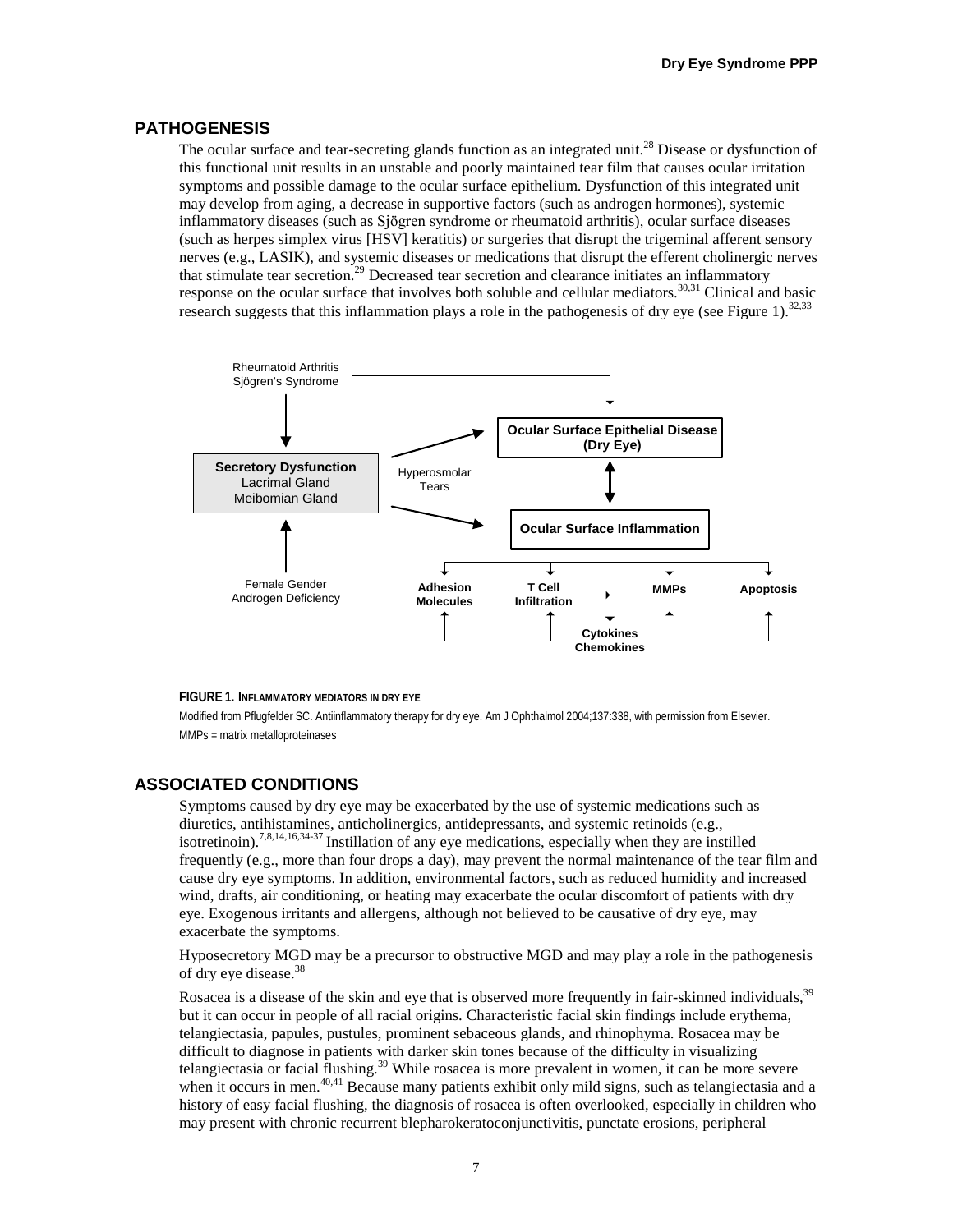keratitis, MGD, or recurrent chalazia and have subtle signs of rosacea.<sup>[42](#page-37-2)</sup> Children with ocular rosacea often present with corneal involvement and asymmetry of ocular disease, and the potential for sightthreatening visual impairment should be considered. Cutaneous rosacea is less frequent in children and associated atopy is common.<sup>[43,](#page-37-3)[44](#page-37-4)</sup> Children with a history of styes have an increased risk of developing adult rosacea.<sup>[45](#page-37-5)</sup>

When there is an associated systemic disease such as Sjögren syndrome, an inflammatory cellular infiltration of the exocrine glands (including lacrimal gland) leads to saliva- and tear-production deficiency (see Appendix 3). About 10% of patients with clinically significant aqueous deficient dry eye have an underlying primary Sjögren syndrome.<sup>[46,](#page-37-6)[47](#page-37-7)</sup> Primary Sjögren syndrome is a multisystem disorder with systemic involvement and increased risk of lymphoma. [48](#page-37-8) About 5% of patients with Sjögren syndrome will develop some form of lymphoid malignancy.[49](#page-37-9) A recent meta-analysis found that among rheumatic diseases, primary Sjögren syndrome is the most strongly associated risk factor for malignancy, with an incidence rate of 18.9 (95% CI = 9.4–37.9), implying an increased incidence of 320 cases per 100,000 patient-years.<sup>[50](#page-37-10)</sup> Therefore, ophthalmologists caring for patients with clinically significant dry eye should have a high index of suspicion for Sjӧgren syndrome and a low threshold for serological work-up for diagnostic purposes.

Aqueous tear deficiency may develop in other systemic conditions that result in infiltration of the lacrimal gland and replacement of the secretory acini such as lymphoma, sarcoidosis,  $51,52$  $51,52$ hemochromatosis, and amyloidosis.<sup>[53](#page-37-13)</sup> Dry eye may develop in patients with systemic viral infections; it has been reported in patients infected by the retroviruses, human T-cell lymphotropic virus type 1, and human immunodeficiency virus  $(HIV)$ .<sup>[54](#page-37-14)</sup> Dry eye was diagnosed in 21% of a group of patients with AIDS,<sup>[55](#page-37-15)</sup> and a condition known as diffuse infiltrative lymphadenopathy syndrome has been reported in patients with HIV infection, most of whom were children.<sup>[54](#page-37-14)</sup> Decreased tear secretion and reduced tear concentrations of lactoferrin have been reported in patients with hepatitis C.<sup>[56,](#page-37-16)[57](#page-37-17)</sup> Lacrimal gland swelling, dry eye, and Sjögren syndrome have been associated with primary and persistent Epstein-Barr virus infections.<sup>[58-61](#page-37-18)</sup> Severe dry eye has been reported in recipients of hematopoietic stem cell transplants with or without the development of graft-versus-host disease (GVHD).<sup>[62,](#page-37-19)[63](#page-37-20)</sup> In chronic GVHD, there is infiltration and fibrosis of the lacrimal glands and conjunctiva as a result of T-cell interaction with fibroblasts.<sup>[62,](#page-37-19)[64,](#page-37-21)[65](#page-37-22)</sup> Diseases such as ocular mucous membrane pemphigoid and Stevens-Johnson syndrome produce tear deficiency due to inflammation, scarring, and destruction of the conjunctival goblet cells. Atopy may produce dry eye that results from blepharitis, conjunctival scarring, or antihistamine use. More generally, as dry eye is known to be most common in postmenopausal women, younger patients and males should be viewed with suspicion of systemic or local associated conditions.

Eyelid conditions associated with dry eye include eyelid malposition, lagophthalmos, and blepharitis as well as neuromuscular disorders that affect blinking (e.g., Parkinson disease, Bell palsy).<sup>[66](#page-37-23)</sup> Orbital surgery, radiation, and injury may also lead to dry eye.

#### **NATURAL HISTORY**

Dry eye syndrome varies in severity, duration, and etiology.<sup>[67](#page-38-0)</sup> In the majority of patients, the condition is not sight-threatening and is characterized by intermittently blurred vision and troublesome symptoms of irritation that are usually worse at the end of the day. In some individuals, exacerbating factors such as systemic medications that decrease tear production or environmental conditions that increase tear evaporation may lead to an acute increase in the severity of symptoms. Elimination of such factors often leads to marked improvement and may even be curative. The disease may exhibit chronicity, characterized by fluctuating severity of symptoms and/or a gradual increase in symptom severity with time.

Reversible conjunctival squamous metaplasia and punctate epithelial erosions of the conjunctiva and cornea develop in many patients who have clinically significant dry eye. Rarely, patients with severe dry eye will develop complications such as ocular surface keratinization; corneal scarring, thinning, or neovascularization; microbial or sterile corneal ulceration with possible perforation; and severe visual  $loss.<sup>68</sup>$  $loss.<sup>68</sup>$  $loss.<sup>68</sup>$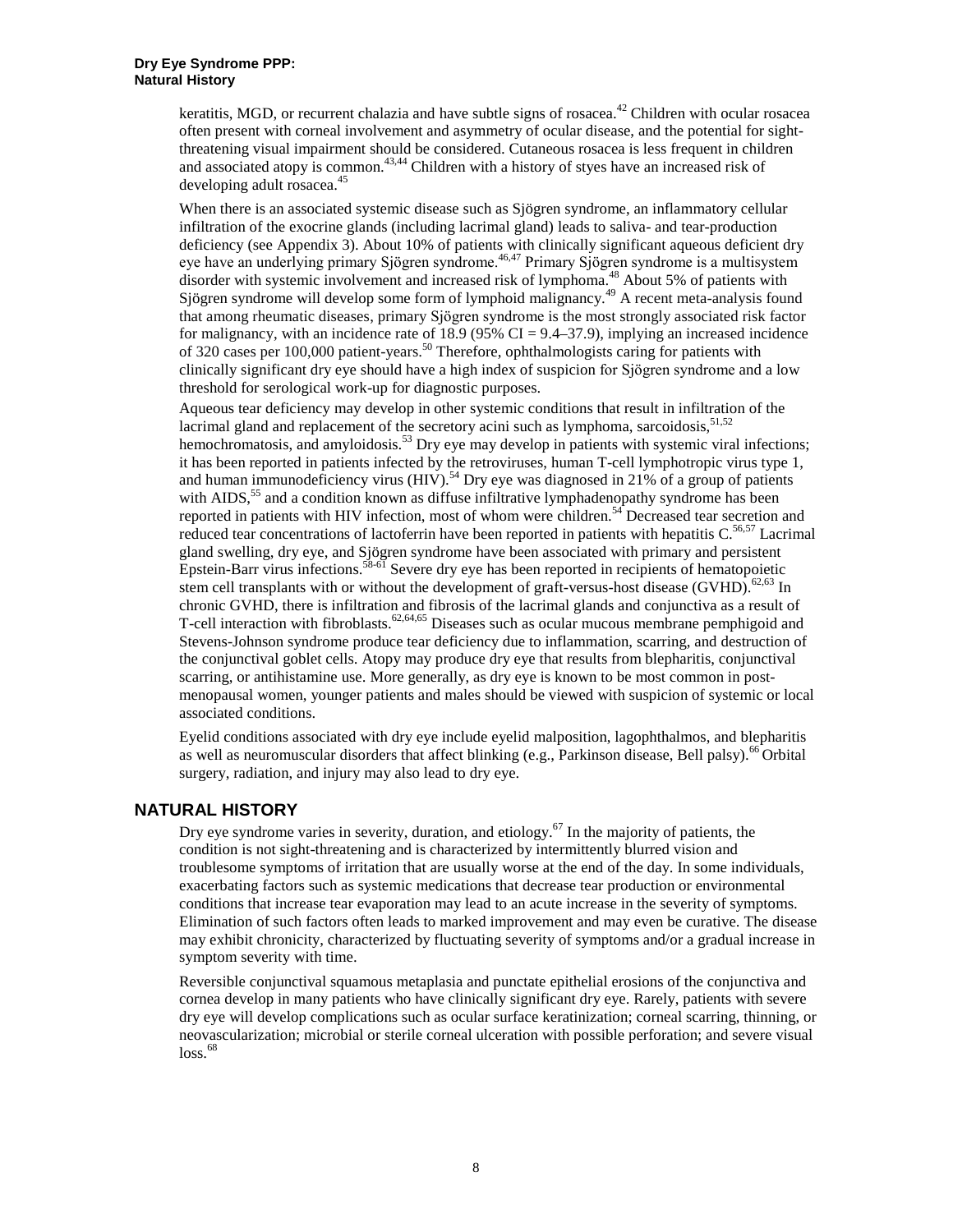

#### **PATIENT OUTCOME CRITERIA**

Outcome criteria for treating dry eye include the following:

- Reduce or alleviate signs and symptoms of dry eye, such as ocular irritation, redness, or mucous discharge
- Maintain and improve visual function
- Reduce or prevent structural damage

#### **DIAGNOSIS**

Many ocular surface diseases produce symptoms that are similar to those associated with dry eye, including foreign body sensation, mild itching, irritation, and soreness. Identifying characteristics of the causative factors, such as adverse environments (e.g., air travel, sitting near an air conditioner vent, low humidity), prolonged visual efforts (e.g., reading, computer use), or ameliorating circumstances (symptomatic relief with the use of artificial tears) is helpful in diagnosing dry eye. Supporting clinical observations and tests are used to confirm the diagnosis. A diagnostic classification scheme adapted from the 2007 Report of the International Dry Eye Workshop is shown in Figure 2.



#### **FIGURE 2. MAJOR ETIOLOGICAL CAUSES OF DRY EYE**

Modified with permission from Lemp MA (Chair). Definition and Classification Subcommittee of the International Dry Eye Workshop. The definition and classification of dry eye disease: report of the Definition and Classification Subcommittee of the International Dry Eye Workshop (2007). Ocul Surf 2007;5:77.

Participants in the workshop agreed that the two major factors, deficient aqueous tear production and increased evaporative loss, may cause dry eyes independently. They may also be present together and both contribute to dry eye symptoms and signs. Recent evidence suggests that evaporative dry eye is more common than a combined-mechanism dry eye. Aqueous tear deficiency alone is the least common presentation of dry eye, and this should be mentioned.<sup>[10](#page-35-9)</sup> Most patients have multiple factors contributing to dry eye. Many conditions, such as neurotrophic keratitis after HSV infection or LASIK, include aspects of decreased tear production and increased evaporative loss.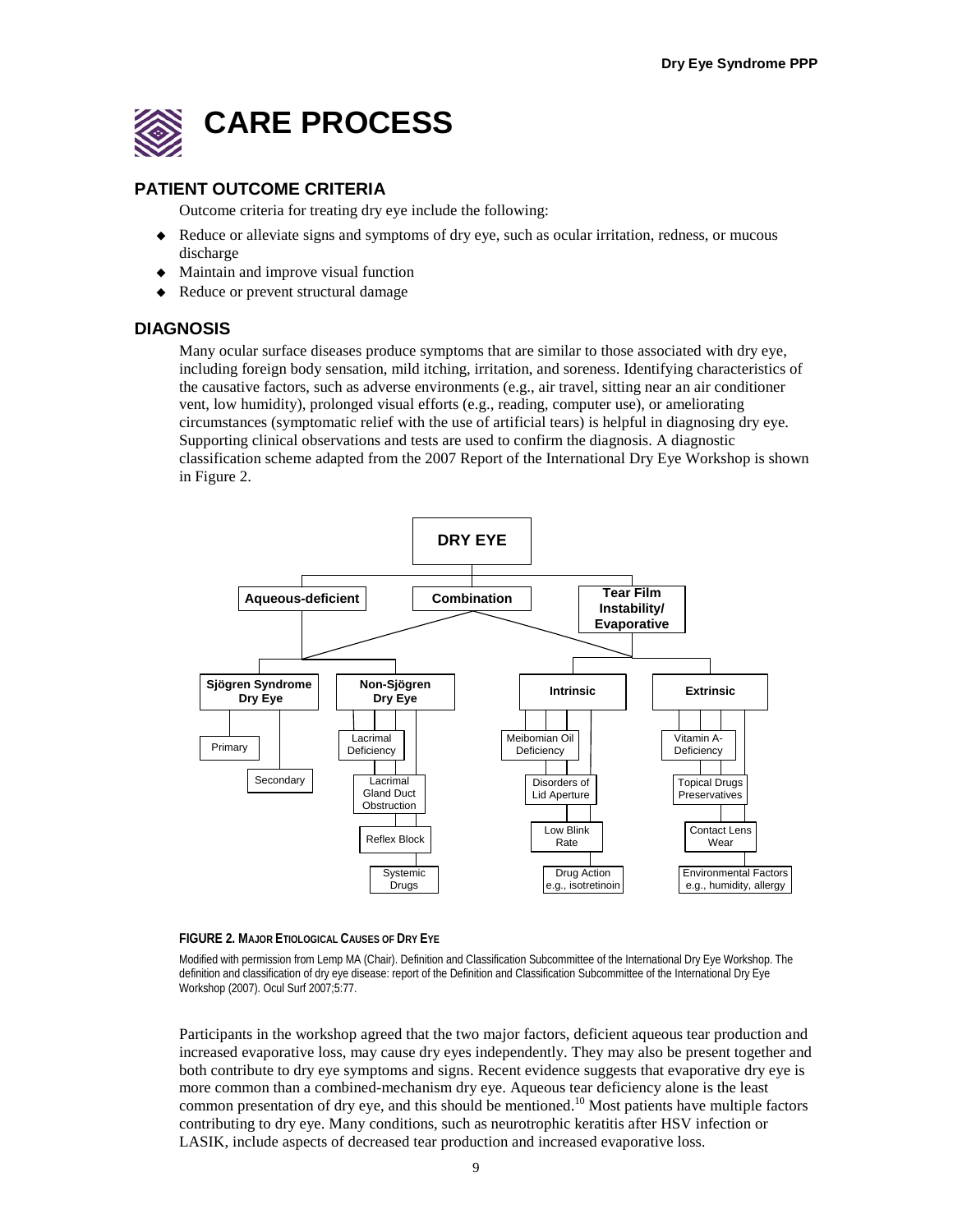#### **History**

Questions about the following elements of the patient history may elicit helpful information. There are several questionnaires that may be useful in completing the patient history, including the Ocular Surface Disease Index, the Dry Eye Questionnaire, and the Impact of Dry Eye on Everyday Life questionnaire.

- $\bullet$  Symptoms and signs (e.g., irritation, tearing, burning, stinging, dry or foreign body sensation, mild itching, photophobia, blurry vision, contact lens intolerance, redness, mucous discharge, increased frequency of blinking, eye fatigue, diurnal fluctuation, symptoms that worsen later in the day)
- Exacerbating conditions (e.g., wind, air travel, decreased humidity, prolonged visual efforts associated with decreased blink rate such as reading and computer use)
- Duration of symptoms

The ocular history may include details about the following:

- $\blacklozenge$  Topical medications used, their frequency, and their effect on symptoms (e.g., artificial tears, eyewash, antihistamines, glaucoma medications, vasoconstrictors, corticosteroids, homeopathic or herbal preparations)
- Contact lens wear, schedule, and care
- $\triangle$  Allergic conjunctivitis
- $\bullet$  Ocular surgical history (e.g., prior keratoplasty, cataract surgery, keratorefractive surgery)
- $\bullet$  Ocular surface disease (e.g., HSV, varicella zoster virus, ocular mucous membrane pemphigoid, Stevens-Johnson syndrome, aniridia, GVHD)
- $\triangle$  Punctal surgery
- $\blacklozenge$  Eyelid surgery (e.g., prior ptosis repair, blepharoplasty, entropion/ectropion repair)
- $\triangleleft$  Bell palsy

The medical history may take into account the following elements:

- $\triangle$  Smoking or exposure to second-hand smoke
- Dermatological diseases (e.g., rosacea, psoriasis)
- Technique and frequency of facial washing, including eyelid and eyelash hygiene
- $\triangle$  Atopy
- ◆ Menopause
- Systemic inflammatory diseases (e.g., Sjögren syndrome, GVHD, rheumatoid arthritis, systemic lupus erythematosus, scleroderma)
- Other systemic conditions (e.g., lymphoma, sarcoidosis)
- $\bullet$  Systemic medications (e.g., antihistamines, diuretics, hormones and hormonal antagonists, antidepressants, cardiac antiarrhythmic drugs, isotretinoin, diphenoxylate/atropine, betaadrenergic antagonists, chemotherapy agents, any other drug with anticholinergic effects)
- Trauma (e.g., mechanical, chemical, thermal)
- $\blacklozenge$  Chronic viral infections (e.g., hepatitis C, HIV)
- $\blacklozenge$  Nonocular surgery (e.g., bone-marrow transplant, head and neck surgery, trigeminal neuralgia surgery)
- ◆ Radiation of orbit
- Neurological conditions (e.g., Parkinson's disease, Bell's palsy, Riley-Day syndrome, trigeminal neuralgia)
- Dry mouth, dental cavities, oral ulcers
- Fatigue
- ◆ Joint pains/muscle aches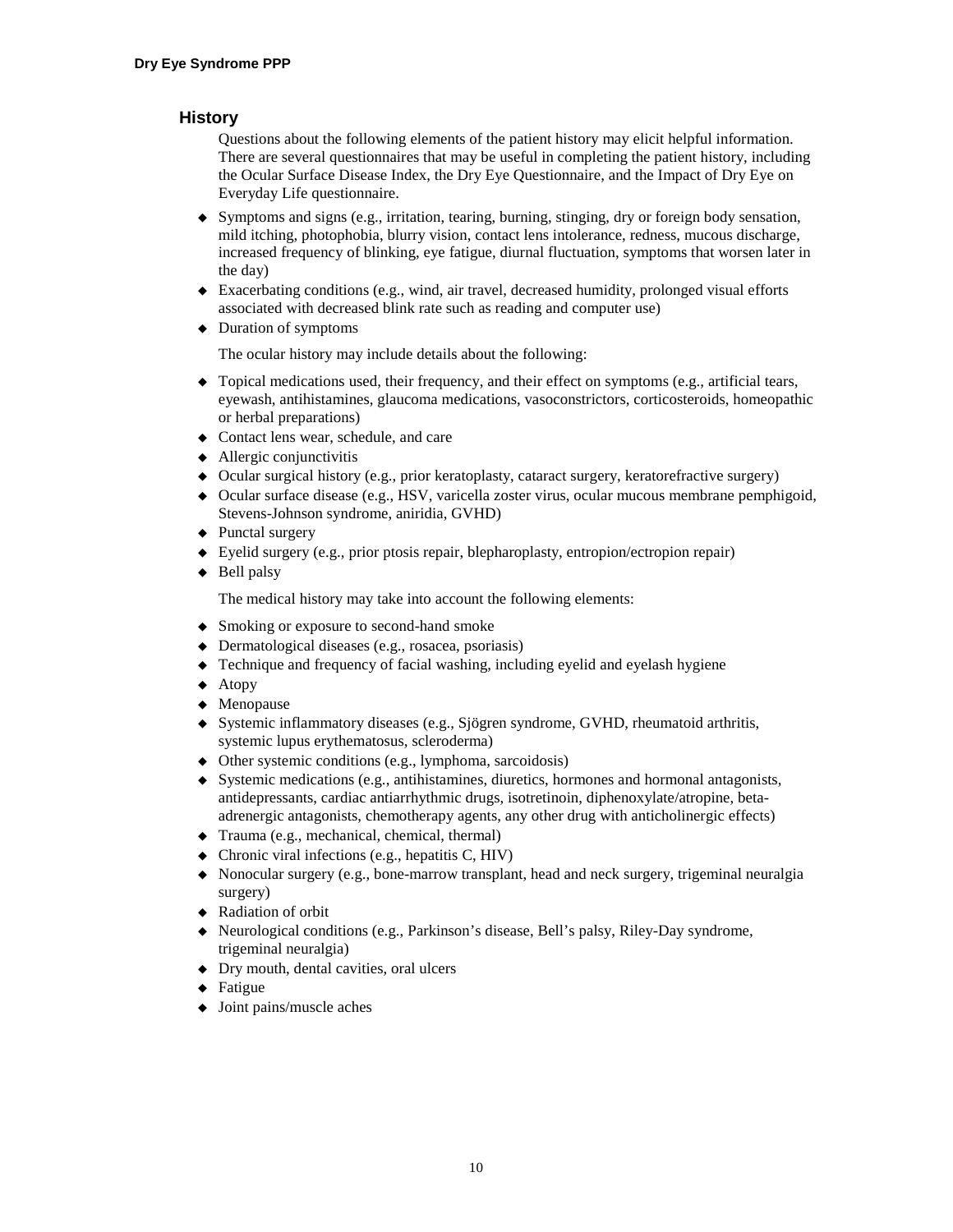#### **Examination**

All patients should have a comprehensive adult medical eye evaluation at the recommended intervals.<sup>[69](#page-38-2)</sup> The initial evaluation of a patient who presents with symptoms suggestive of dry eye should include those features of the comprehensive adult medical eye evaluation relevant to dry  $eye.<sup>69</sup>$  $eye.<sup>69</sup>$  $eye.<sup>69</sup>$ 

The purpose of the external examination and the slit-lamp biomicroscopy is to do the following:

- $\rightarrow$  Document the signs of dry eye
- Assess the quality, quantity, and stability of the tear film
- ◆ Determine other causes of ocular irritation

The external examination should pay particular attention to the following:

- Skin (e.g., scleroderma, facial changes consistent with rosacea, seborrhea)
- Eyelids: incomplete closure/malposition, incomplete or infrequent blink, eyelid lag or retraction, erythema of eyelid margins, abnormal deposits or secretions, entropion, ectropion
- Adnexa: enlargement of the lacrimal glands
- $\leftarrow$  Proptosis
- Cranial nerve function (e.g., cranial nerve V [trigeminal], cranial nerve VII [facial])
- Hands: joint deformities characteristic of rheumatoid arthritis, Raynaud phenomenon, splinter hemorrhages underneath the nails

The slit-lamp biomicroscopy evaluation should focus on the following:

- Tear film: height of the meniscus, debris, increased viscosity, mucous strands, and foam, breakup time and pattern
- Eyelashes: trichiasis, distichiasis, madarosis, deposits
- $\blacklozenge$  Anterior and posterior eyelid margins: abnormalities of meibomian glands (e.g., orifice metaplasia, reduced expressible meibum, atrophy), character of meibomian gland secretions (e.g., turbid, thickened, foamy, deficient), vascularization crossing the mucocutaneous junction, keratinization, scarring
- $\blacklozenge$  Puncta: patency and position, presence and position of plugs
- ◆ Conjunctiva:
	- $\bullet$  Inferior fornix and tarsal conjunctiva (e.g., mucous threads, scarring, erythema, papillary reaction, follicle enlargement, keratinization, foreshortening, symblepharon)
	- $\bullet$  Bulbar conjunctiva (all four quadrants) (e.g., punctate staining with rose bengal, lissamine green, or fluorescein dyes; hyperemia; localized drying; keratinization, chemosis, chalasis, follicles)
- Cornea: localized interpalpebral drying, punctate epithelial erosions assessed with rose bengal, fluorescein or lissamine green dyes, punctate staining with rose bengal or fluorescein dyes, filaments, epithelial defects, basement membrane irregularities, mucous plaques, keratinization, pannus formation, thinning, infiltrates, ulceration, scarring, neovascularization, evidence of corneal or refractive surgery

#### **Diagnostic Tests**

A detailed review of systems should be performed for any patient who has clinically significant dry eye. Diagnostic testing is based on the review of systems and other clinical findings. High degree of suspicion is appropriate in patients who have clinically significant dry eye and dry mouth symptoms. In patients who are suspected of having a Sjögren syndrome, a serological examination for anti-Sjӧgren syndrome A antibody (SSA or anti-Ro), anti-Sjӧgren syndrome B antibody (SSB or anti-La), rheumatoid factor, and antinuclear antibody should be ordered. Patients who might have thyroid eye disease should be tested for antithyroid peroxidase antibody and antithyroglobulin antibody. A B-scan sonogram or other imaging study should be ordered to assess extraocular muscle thickness in patients who have suspected thyroid eye disease. Conjunctival biopsy is appropriate for any patients with significant chronic conjunctivitis with a nodular appearance or cicatrization (nodular conjunctivitis or subepithelial fibrosis). See Table 2 for a summary of diagnostic tests ordered for possible underlying systemic conditions in patients with dry eye.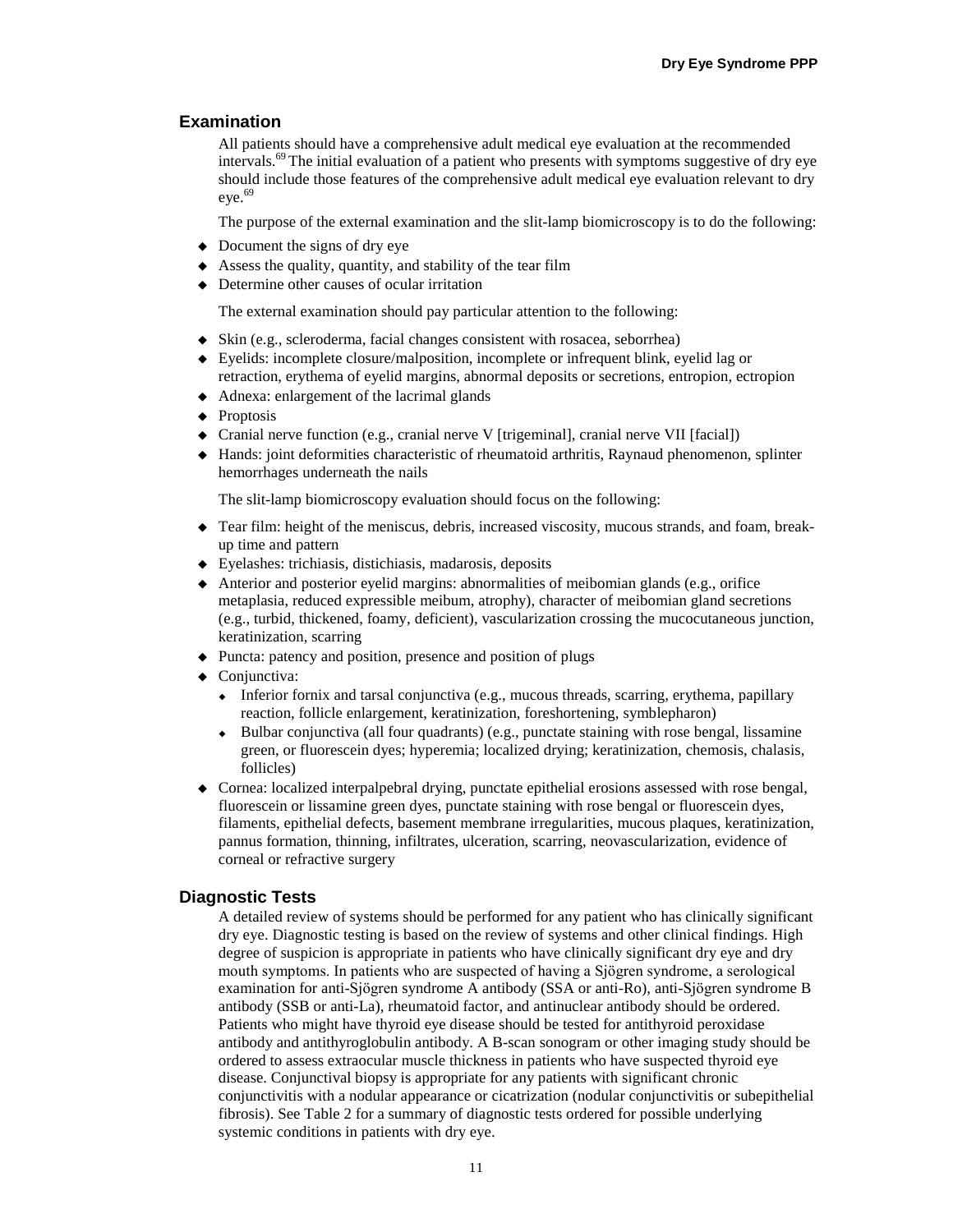Tear osmolarity has been thought to be an indicator of dry eye disease,  $\frac{70}{10}$  $\frac{70}{10}$  $\frac{70}{10}$  and a commercial device has recently become available for clinicians' use. Several studies using this device have demonstrated an increase in tear osmolarity in patients with aqueous tear deficiency or evaporative dry eye,  $7^{1,72}$  $7^{1,72}$  $7^{1,72}$  and it has been approved by the FDA for use as a point-of-care laboratory test to diagnose dry eye. However, several studies have failed to correlate tear osmolarity levels with clinical signs or patient symptoms,  $73,74$  $73,74$  and it is not clear that the test has great utility in the diagnosis of dry eye syndromes. See Appendix 4 for additional information about diagnostic tests.

| <b>Suspected Underlying Condition</b> | Diagnostic Testing                                                                                                                 |
|---------------------------------------|------------------------------------------------------------------------------------------------------------------------------------|
| Sjögren syndrome                      | SSA, SSB, ANA, RF                                                                                                                  |
| Thyroid eye disease                   | Anti-thyroid peroxidase antibody, antithyroglobulin antibody, B-scan sonogram to assess extraocular<br>muscle thickness            |
| <b>Sarcoidosis</b>                    | Serum lysozyme, ACE, chest CT to determine extent of disease (consult with a pulmonologist as<br>necessary), conjunctival biopsy75 |
| Cicatricial pemphigoid                | Conjunctival biopsy with light microscopic as well as immunofluorescent or immunohistochemical<br>studies                          |

ACE = angiotensin-converting enzyme; ANA = antinuclear antibody; RF = rheumatoid factor; SSA = anti-Sjögren syndrome A antibody (anti-Ro); SSB = anti-Sjögren syndrome B antibody (anti-La)

> For patients with mild irritation symptoms, a rapid tear break-up time may indicate an unstable tear film with normal aqueous tear production, and there may be minimal or no dye staining of the ocular surface.<sup>[76](#page-38-9)</sup> (See Appendix 4 for detailed descriptions of these tests.)

For patients with moderate to severe aqueous tear deficiency, the diagnosis can be made by using one or more of the following tests: tear break-up time test, ocular surface dye staining (rose bengal, fluorescein, or lissamine green), and the Schirmer test. These tests should be performed in this sequence because the Schirmer test can disrupt tear film stability and cause false-positive ocular surface dye staining. Several minutes should be allowed between the dye testing and the Schirmer test. Table 3 lists characteristic findings for each diagnostic test for each condition. Corneal sensation should be assessed when trigeminal nerve dysfunction is suspected.<sup>[77](#page-38-10)</sup> A laboratory and clinical evaluation for autoimmune disorders should be considered for patients with significant dry eye, other signs and symptoms of an autoimmune disorder (e.g., dry mouth), or a family history of an autoimmune disorder.

Table 3 summarizes the clinical tests available for diagnosis of dry eye. No single test is adequate for establishing the diagnosis of dry eye. The constellation of findings from multiple tests adds greatly to the clinicians' understanding of dry eye. Conjunctival staining is a helpful sign, although its importance is underappreciated.

|                             | Test                                           | <b>Characteristic Findings</b>                                                                |
|-----------------------------|------------------------------------------------|-----------------------------------------------------------------------------------------------|
| Aqueous tear deficiency     | Ocular surface dye staining                    | Pattern of exposure zone (interpalpebral) corneal and bulbar<br>conjunctival staining typical |
|                             | Tear break-up time                             | Less than 10 seconds considered abnormal                                                      |
|                             | Aqueous tear production (Schirmer test)        | 10 mm or less for Schirmer test with anesthesia considered<br>abnormal <sup>78,79</sup>       |
|                             | Fluorescein clearance test/tear function index | Test result is compared with a standard color scale <sup>80</sup>                             |
|                             | Lacrimal gland function                        | Decreased tear lactoferrin concentrations                                                     |
|                             | Tear osmolarity                                | Possibly increased with unclear clinical implications 71-74                                   |
| Evaporative tear deficiency | Ocular surface dye staining                    | Staining of inferior cornea and bulbar conjunctiva typical                                    |
|                             | Tear break-up time                             | Less than 10 seconds considered abnormal                                                      |
|                             | Tear osmolarity                                | Possibly increased with unclear clinical implications <sup>71-74</sup>                        |

**TABLE 3 CHARACTERISTIC FINDINGS FOR DRY EYE SYNDROME DIAGNOSTIC TESTING**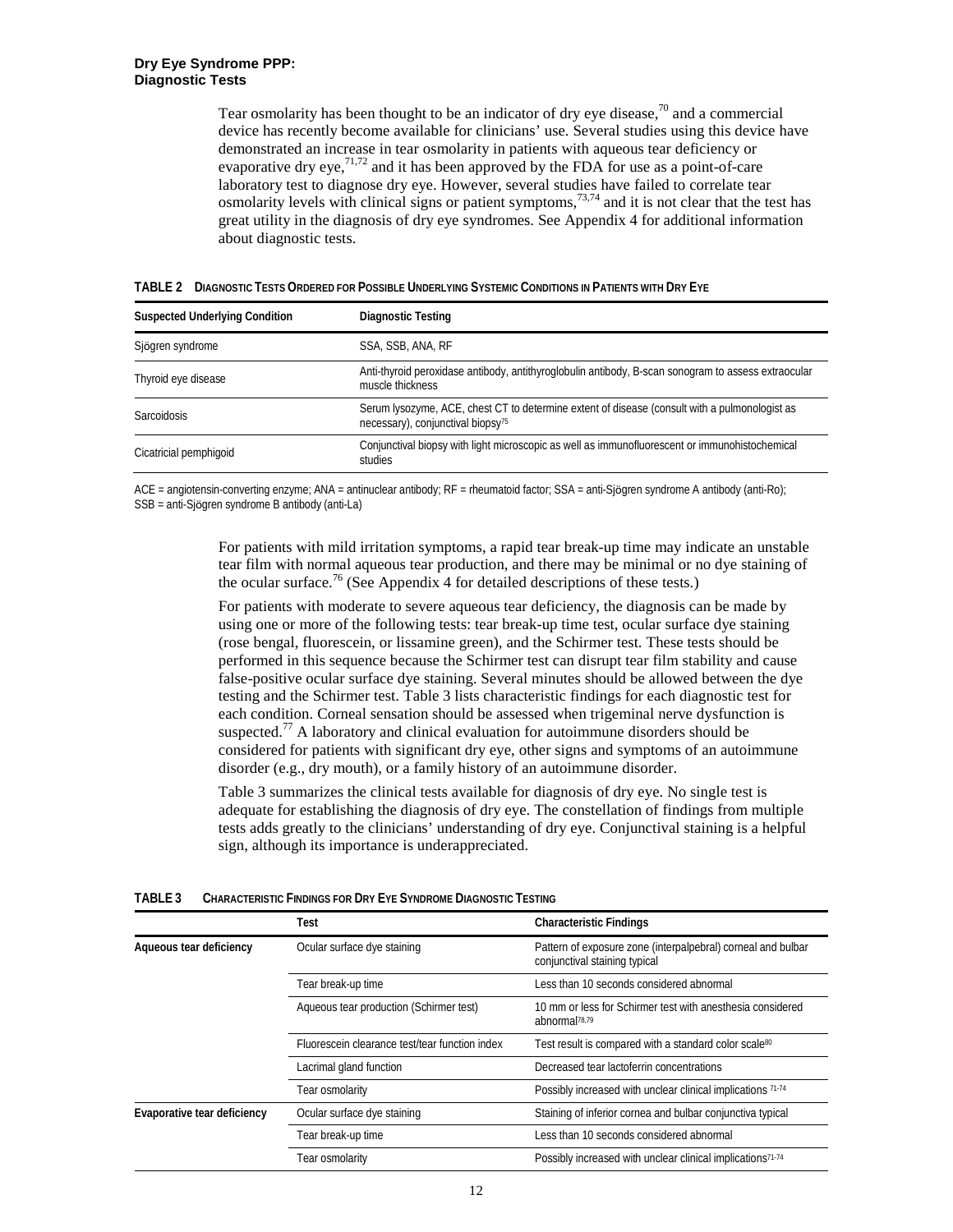#### **CLASSIFICATION OF DRY EYE SYNDROME**

Dry eye is generally classified according to a combination of symptoms and signs (see Appendix 5). In this PPP, dry eye has been classified as mild, moderate, and severe based on both symptoms and signs, but with an emphasis on symptoms over signs. $81$  Due to the nature of dry eye disease, this classification is imprecise because characteristics at each level overlap.

Patients with mild dry eye syndrome may have symptoms of irritation, itching, soreness, ocular discomfort, burning, or intermittent blurred vision. The diagnosis of dry eye in its mild form is difficult to make because of the inconsistent correlation between reported symptoms and clinical signs<sup>82</sup> as well as the relatively poor specificity and/or sensitivity of clinical tests.<sup>[83,](#page-38-16)[84](#page-38-17)</sup> Patients can identify ocular dysesthesia related to contact lens wear or other cause as dryness, even when tear function is normal.[85,](#page-38-18)[86](#page-38-19) More effective relief of patient symptoms can be achieved if the ophthalmologist can differentiate conditions related to dry eye from other causes. Because most dry eye conditions have a chronic course, repeated observation and reporting of symptoms over time will allow clinical diagnosis of dry eye in most cases.

Patients with moderate dry eye syndrome have increased discomfort and frequency of symptoms, and the negative effect on visual function may become more consistent.

Patients with severe dry eye syndrome have an increasing frequency of symptoms that may become constant as well as potentially disabling visual symptoms.

Dry eye syndrome is also categorized into one of two forms, aqueous tear deficiency and evaporative tear deficiency. These conditions coexist in the majority of the patients with the disease.

#### **MANAGEMENT**

Patients with dry eye symptoms often have many contributory factors. It is imperative to treat any causative factors that are amenable to treatment. Tear replacement is frequently unsuccessful when used as the sole treatment if additional causative factors are not concomitantly addressed.

The ophthalmologist should educate the patient about the natural history and chronic nature of dry eye. Realistic expectations for therapeutic goals should be set and discussed with the patient. Patient education is an important aspect of successful management of this condition.

Table 4 lists treatments of dry eye syndrome according to the type of therapy used. Of these treatments, those particularly effective for evaporative tear deficiency include environmental modifications, eyelid therapy for conditions such as blepharitis or meibomianitis, artificial tear substitutes, moisture chamber spectacles, and/or surgery such as tarsorrhaphy.

Specific treatment recommendations depend on severity and cause. The sequence and combination of therapies should be determined on the basis of the patient's needs and preferences and the treating ophthalmologist's medical judgment. Table 5 lists treatments for dry eye syndrome based on the severity level of the disease. Specific therapies may be chosen from any category regardless of the level of disease severity, depending on physician experience and patient preference.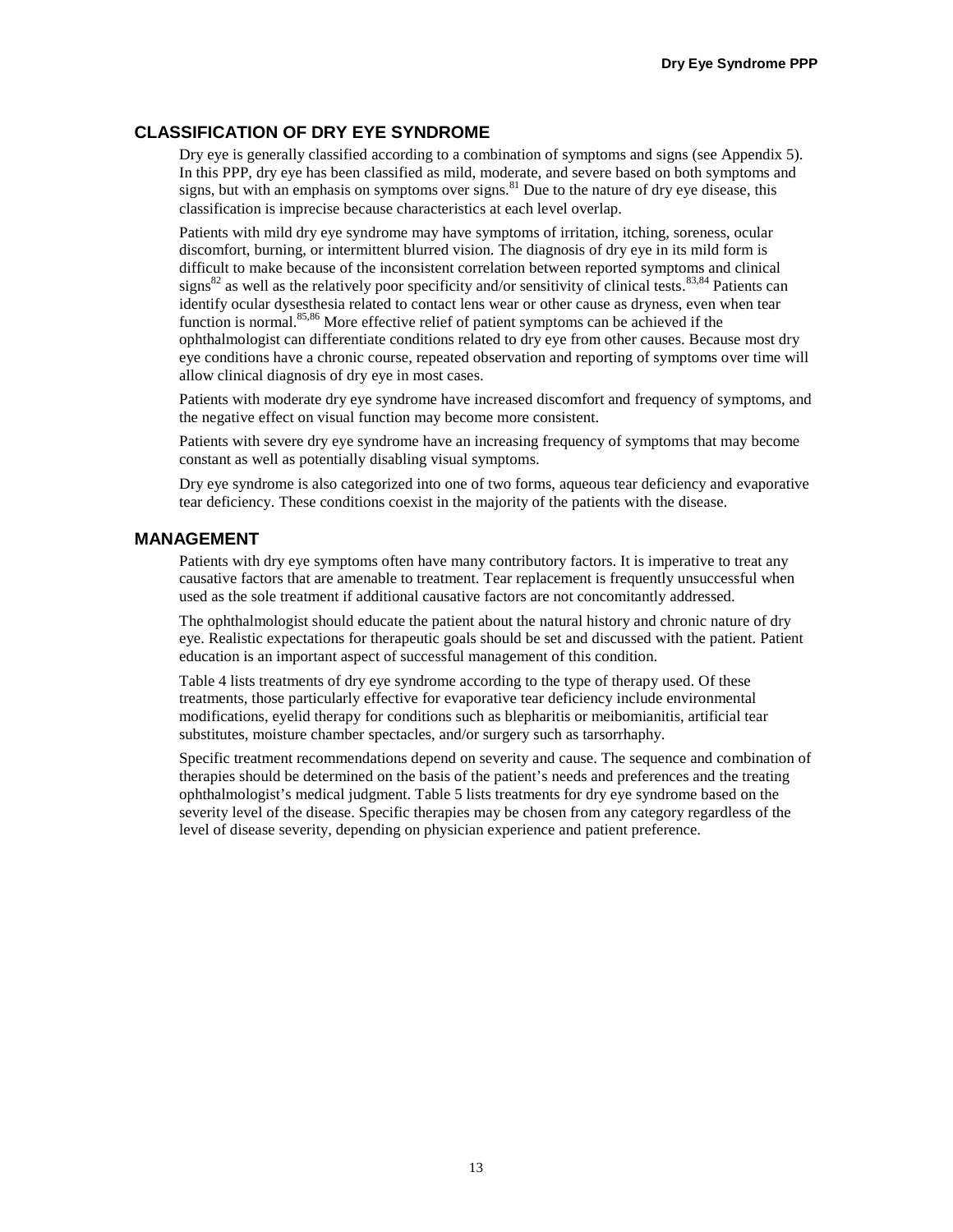| <b>Type of Therapy</b>  | <b>Treatment</b>                                                      |  |
|-------------------------|-----------------------------------------------------------------------|--|
| Environmental/Exogenous | Education and environmental modifications* (e.g., humidifier)         |  |
|                         | Elimination of offending topical or systemic medications              |  |
| Medication              |                                                                       |  |
| Topical medication      | Artificial tear substitutes, gels/ointments*                          |  |
|                         | Anti-inflammatory agents (topical cyclosporine and corticosteroids)   |  |
|                         | Mucolytic agents                                                      |  |
|                         | Autologous serum tears                                                |  |
| Systemic medication     | Omega-3 fatty acids (may increase prostate cancer risk in males)<br>٠ |  |
|                         | Tetracyclines* (for meibomian gland dysfunction, rosacea)             |  |
|                         | Systemic anti-inflammatory agents                                     |  |
|                         | Secretagogues                                                         |  |
| Surgical                | Punctal plugs                                                         |  |
|                         | Permanent punctal occlusion                                           |  |
|                         | Tarsorrhaphy*                                                         |  |
|                         | Repair of eyelid malpositions or exposure*                            |  |
|                         | Mucous membrane, salivary gland, amniotic membrane transplantation    |  |
| Other                   | Eyelid therapy (warm compresses and eyelid hygiene)*                  |  |
|                         | Contact lenses                                                        |  |
|                         | Moisture chamber spectacles*                                          |  |

Data from Pflugfelder SC (Chair). Management and Therapy Subcommittee of the International Dry Eye Workshop. Management and therapy of dry eye disease: report of the Management and Therapy Subcommittee of the International Dry Eye Workshop (2007). Ocul Surf 2007;5:163-78.

\* Particularly helpful for increased evaporative loss.

| Mild     | Education and environmental modifications                                                                                                                |
|----------|----------------------------------------------------------------------------------------------------------------------------------------------------------|
|          | Elimination of offending topical or systemic medications                                                                                                 |
|          | Aqueous enhancement using artificial tear substitutes, gels/ointments                                                                                    |
|          | Eyelid therapy (warm compresses and eyelid scrubs)                                                                                                       |
|          | Treatment of contributing ocular factors such as blepharitis or meibomianitis (see Blepharitis PPP <sup>87</sup> )                                       |
|          | Correction of eyelid abnormalities                                                                                                                       |
| Moderate | In addition to above treatments:                                                                                                                         |
|          | Anti-inflammatory agents (topical cyclosporine <sup>88,89</sup> and corticosteroids <sup>90-93</sup> ), systemic omega-3 fatty acids<br>supplements94,95 |
|          | Punctal plugs                                                                                                                                            |
|          | Spectacle side shields and moisture chambers                                                                                                             |
| Severe   | In addition to above treatments:                                                                                                                         |
|          | Systemic cholinergic agonists <sup>96-98</sup><br>٠                                                                                                      |
|          | Systemic anti-inflammatory agents                                                                                                                        |
|          | Mucolytic agents                                                                                                                                         |
|          | Autologous serum tears <sup>99,100</sup>                                                                                                                 |
|          | Contact lenses                                                                                                                                           |
|          | Permanent punctal occlusion                                                                                                                              |
|          | Tarsorrhaphy                                                                                                                                             |

#### **TABLE 5 TREATMENT RECOMMENDATIONS FOR DRY EYE SYNDROME BY DISEASE SEVERITY LEVEL**

Adapted with permission from Pflugfelder SC (Chair). Management and Therapy Subcommittee of the International Dry Eye Workshop. Management and therapy of dry eye disease: report of the Management and Therapy Subcommittee of the International Dry Eye Workshop (2007). Ocul Surf 2007;5:174.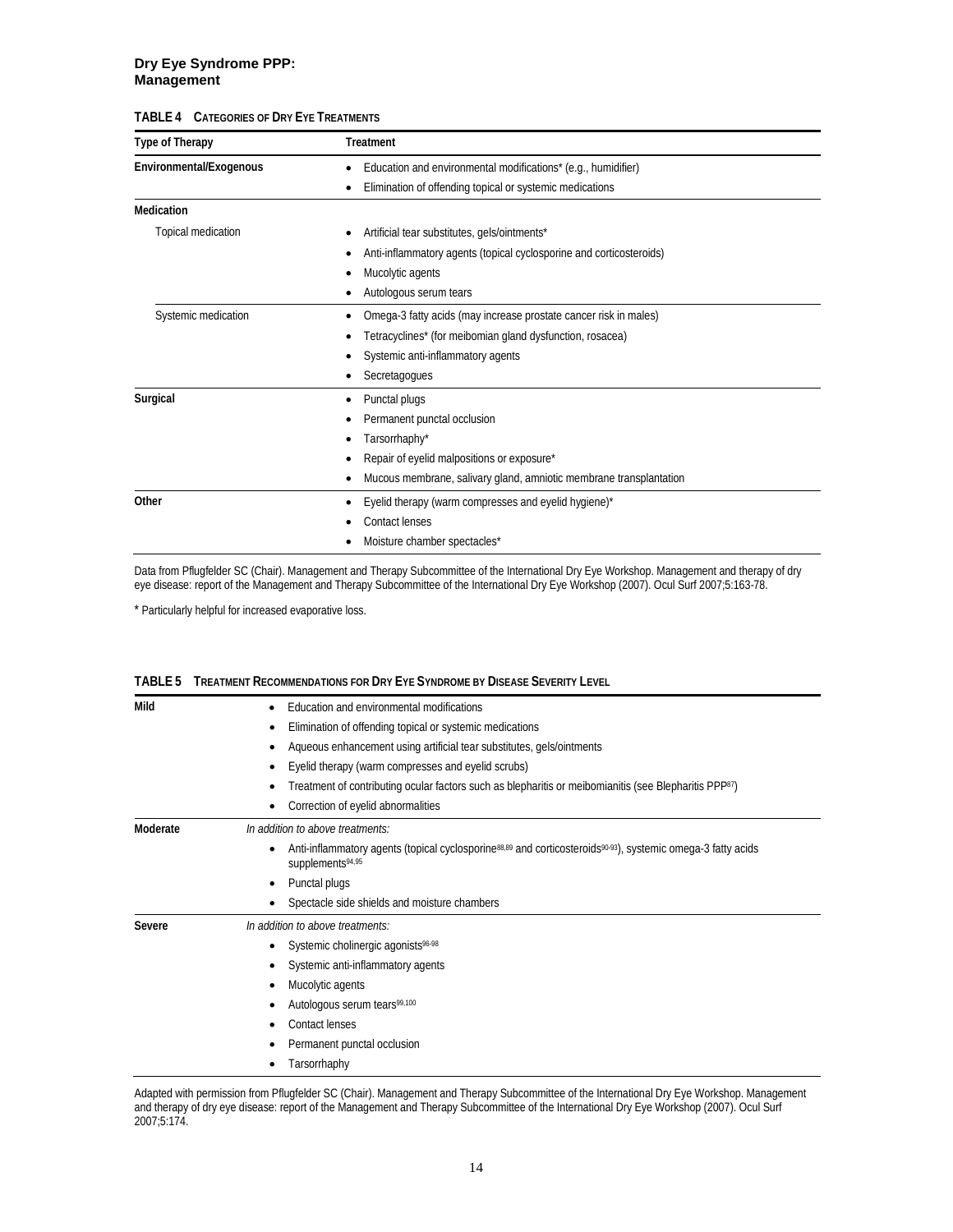#### **Mild Dry Eye**

Because of the inconsistent correlation between reported symptoms and clinical signs $82$  as well as the relatively poor specificity and/or sensitivity of clinical tests,<sup>[83,](#page-38-16)[84](#page-38-17)</sup> patients with suggestive symptoms without signs should be placed on trial treatments with artificial tears when other potential causes of ocular irritation have been eliminated. For patients with a clinical diagnosis of mild dry eye, potentially exacerbating exogenous factors such as antihistamine or diuretic use, cigarette smoking and exposure to second-hand smoke, and environmental factors such as air drafts (e.g., use of ceiling fans), and low-humidity environments should be addressed. Cigarette smoking has been found to be associated with dry eye because of the adverse effects on the lipid layer of the precorneal tear film and tear proteins.<sup>[101,](#page-39-7)[102](#page-39-8)</sup> Humidifying ambient air and avoiding air drafts by using shields and by changing the characteristics of airflow at work, at home, and in the car may be helpful. Measures such as lowering the computer screen to below eye level to decrease lid aperture,<sup>[103](#page-39-9)</sup> scheduling regular breaks, and increasing blink frequency may decrease the discomfort associated with computer and reading activities.

As the severity of the dry eye increases, aqueous enhancement of the eye using topical agents is appropriate. Emulsions, gels, and ointments can be used. The use of artificial tears may be increased, but the practicality of frequent tear instillation depends on the lifestyle or manual dexterity of the patient. Nonpreserved tear substitutes are generally preferable; however, tears with preservatives may be sufficient for patients with mild dry eye and an otherwise healthy ocular surface. When tear substitutes are used frequently and chronically, (e.g., more than four times a day), nonpreserved tears are generally recommended.

Contributing ocular factors such as blepharitis or meibomianitis should also be treated (see Blepharitis  $PPP^{87}$ ). Topical azithromycin once daily has been shown to be effective in improving the contact lens wear time in patients with contact-lens-related mild dry eye in an open-label pilot study.[104](#page-39-10) In light of a recent FDA warning regarding the risks of oral azithromycin use in patients who have cardiovascular problems, $105$  this agent should be used with caution to treat dry eye in such individuals. Eyelid abnormalities resulting from blepharitis, ${}^{87}$  ${}^{87}$  ${}^{87}$  trichiasis, or lid malposition (e.g., lagophthalmos, entropion/ectropion) should be corrected.

#### **Moderate Dry Eye**

In addition to the treatments for mild dry eye, the following medications, surgical procedures, and other treatments may be helpful for moderate dry eye.

Anti-inflammatory therapies may be considered in addition to aqueous enhancement therapies. Cyclosporine is a fungus-derived peptide that prevents activation and nuclear translocation of cytoplasmic transcription factors that are required for T-cell activation and inflammatory cytokine production. It also inhibits mitochondrial pathways of apoptosis. In clinical trials submitted for FDA approval, topical cyclosporine 0.05% demonstrated a statistically significant 10 mm increase in Schirmer test results compared with vehicle at 6 months for those patients whose tear production was presumed to be decreased because of ocular inflammation. This effect was noted in 15% of cyclosporine-treated patients compared with 5% of vehicle-treated patients. While the drop is typically well tolerated, ocular burning was reported in 17% of the patients.<sup>[89](#page-39-0)</sup> A subsequent small study demonstrated the efficacy of cyclosporine 0.05% in the treatment of dry eye in patients who had undergone punctal occlusion.<sup>[106](#page-39-12)</sup> A recent study evaluated the efficacy of topical cyclosporine 0.05% in patients with mild, moderate, and severe dry eyes. They demonstrated success in 74%, 72%, and 67% of patients, respectively. The study had a minimum follow-up time of 3 months, because the authors believe it typically takes 3 months for the medication to take effect.<sup>[107](#page-39-13)</sup> The dose can be decreased to once a day in a portion of the patients after one full year of twice-daily therapy without a decrease in beneficial effects.<sup>[108](#page-39-14)</sup> Topical cyclosporine seemed to prevent progression of dry eye signs and symptoms over a period of 12 months in an open-label, single-center, small-scale prospective study when used twice daily.<sup>[109](#page-39-15)</sup> However, insofar as dry eye symptoms tend to wax and wane over long periods of time, the lack of long-term data on the effectiveness of cyclosporine and the costs of longer-term (e.g., annual, lifetime) treatment should be weighed. It is also unclear whether the effects observed in these trials are clinically significant, and many subgroups of dry eye patients (e.g., those with MGD or keratoconjunctivitis sicca) are unlikely to experience the same benefits.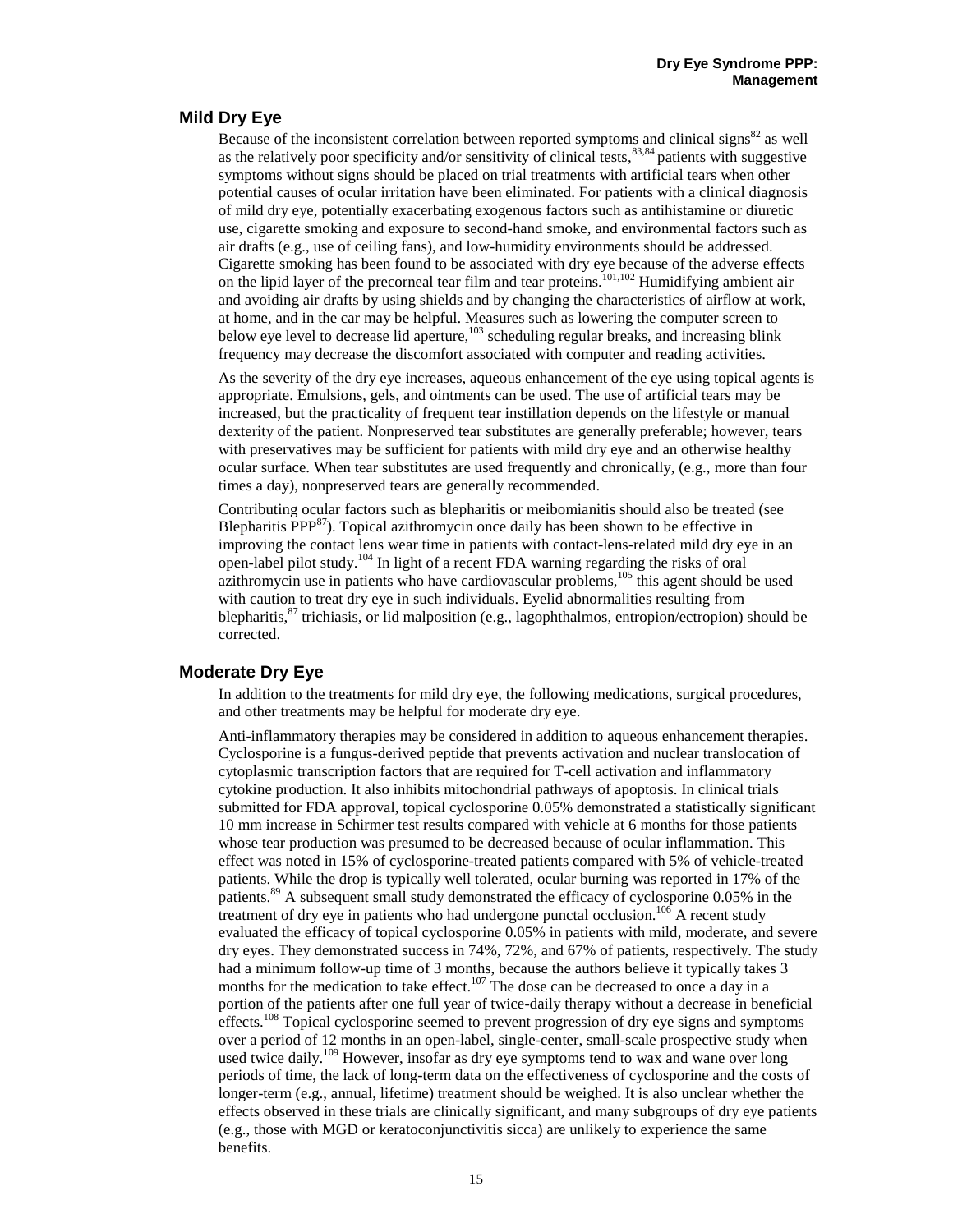Corticosteroids have been reported to decrease ocular irritation symptoms, decrease corneal fluorescein staining, and improve filamentary keratitis.<sup>[90-92](#page-39-1)</sup> In one study, a 2-week pretreatment of patients with a topical nonpreserved corticosteroid before punctal occlusion was reported to reduce ocular irritation symptoms and corneal fluorescein staining.<sup>[93](#page-39-16)</sup> Commercially available loteprednol etabonate 0.5% was used in a prospective randomized study, and over 2 weeks of use, there was a beneficial effect in patients' symptoms and conjunctival hyperemia findings, but not in ocular surface staining, Schirmer test, or use of artificial tears. Extending the treatment to 4 weeks did not show any further beneficial effects or increase in side effect profile.<sup>[90](#page-39-1)</sup> Low-dose topical corticosteroid therapy can be used at infrequent intervals for short periods of time (i.e., several weeks) to suppress ocular surface inflammation. Patients prescribed corticosteroids for dry eye should be monitored for adverse effects such as increased intraocular pressure and cataract formation.

Use of systemic omega-3 fatty acid supplements for dry eye treatment has been reported $110,111$  $110,111$  to be potentially beneficial, but there is no evidence of their efficacy. An important obstacle in conducting high-quality trials of these supplements is the lack of standardization in the various formulations, in a largely unregulated industry. A double-masked study of 71 patients with mild to moderate dry eye syndrome demonstrated a non-statistically significant improvement in the Schirmer test, tear break-up time test, and fluorescein and lissamine green staining with the oral administration of polyunsaturated fatty acids.<sup>[94](#page-39-2)</sup> Another study suggested that higher dietary intake of omega-3 fatty acids is associated with a decreased risk of dry eye syndrome in women.<sup>[95](#page-39-3)</sup> However, a large case-control study suggested a link between intake of omega-3 fatty acids and increased risk of prostate cancer.<sup>[112](#page-40-1)</sup>

For patients with aqueous tear deficiency, punctal occlusion is considered when the medical means of aqueous enhancement are ineffective or impractical. A Cochrane Collaboration review found limited evidence, from seven randomized controlled trials, that silicone plugs may provide symptomatic relief in patients with severe dry eye.<sup>[113](#page-40-2)</sup> Punctal occlusion can be accomplished with non-absorbable materials such as silicone or thermal labile polymer plugs that are lodged at the punctal orifice in patients who will need long-term occlusion. The effectiveness in increasing the lower tear meniscus was similar with upper or lower tear duct occlusion.[114](#page-40-3) Silicone plugs placed in the punctum have been shown to improve dry eye signs and symptoms, though in some patients they may irritate the conjunctival surface because of their shape.<sup>[113,](#page-40-2)[115-117](#page-40-4)</sup> Silicone plugs have the advantage of being removable if the patient develops symptoms of epiphora or irritation. These may be retained for many years without complications, provided they are appropriately sized. The largest plug that can be inserted should be used to reduce the likelihood of extrusion. One study found that 56% of silicone plugs were retained after 2 years, but in those patients whose plugs were spontaneously lost,  $34\%$  were reported to have canalicular stenosis at 2 years.<sup>[118](#page-40-5)</sup> Patients who benefit from having punctal plugs in place but spontaneously lose them may have the lost plug(s) replaced or undergo permanent closure of their punctum by a thermal cautery or alternative means. Punctal plugs that are displaced into the lacrimal system may pass through the entire system, but blockage with secondary infection has been reported.<sup>[119,](#page-40-6)[120](#page-40-7)</sup> Rarely, surgical removal is necessary. Thermal labile polymer plugs are placed intracanalicularly. These have the advantage of not irritating the ocular surface. However, they have been associated with the occurrence of epiphora, canaliculitis, and dacryocystitis.<sup>[119](#page-40-6)</sup>

Eyeglass side shields and moisture chambers are noninvasive therapies that can be used. These types of eyeglasses are frequently worn by motorcyclists and mountain climbers and can be purchased at stores or online. Moisture inserts (hydroxypropyl cellulose, Lacrisert, Aton Pharma, Inc., Lawrenceville, NJ) are occasionally helpful for patients who are unable to use frequent artificial tears.<sup>[121,](#page-40-8)[122](#page-40-9)</sup>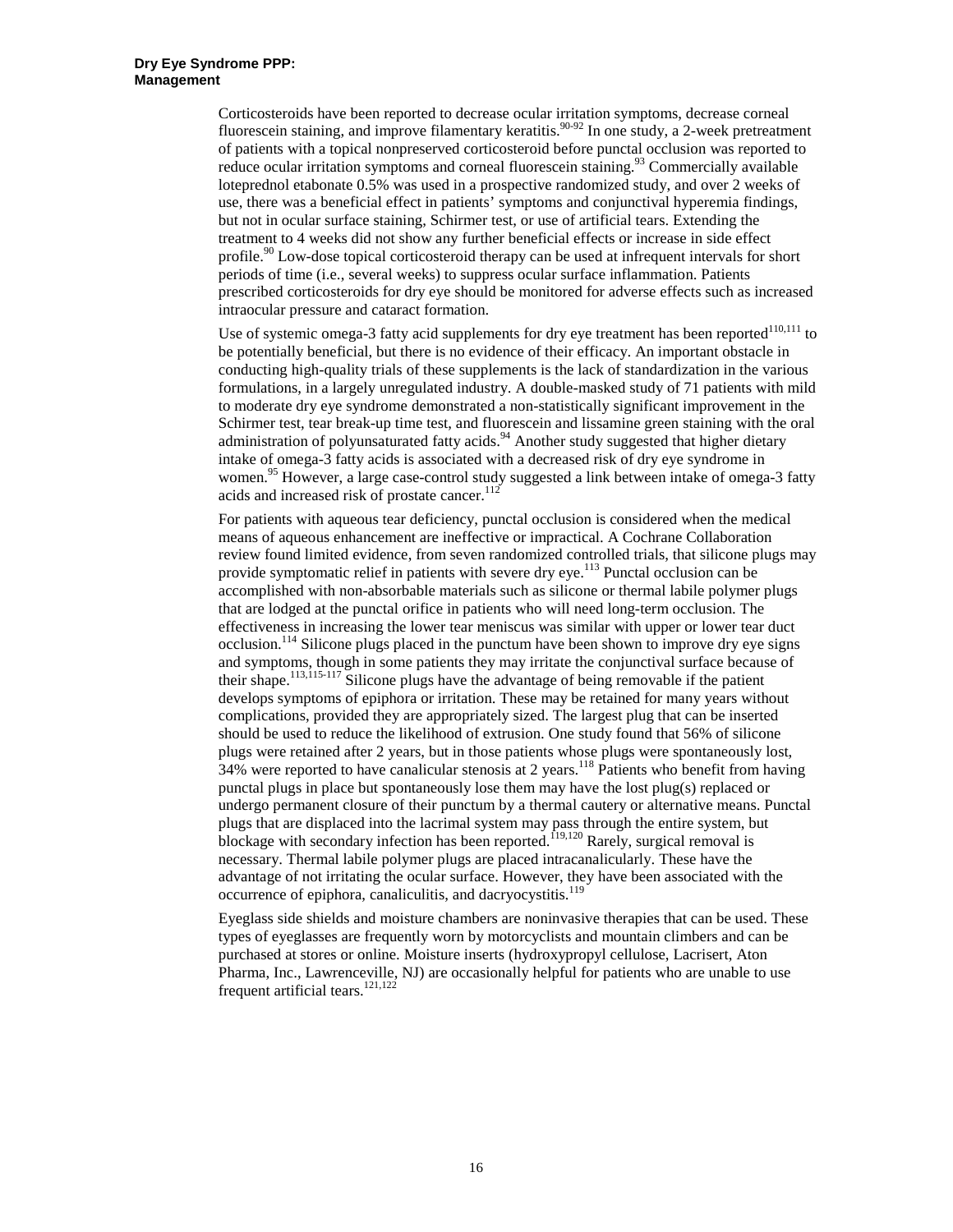#### **Severe Dry Eye**

In addition to the treatments for mild and moderate dry eye, the following treatments may be considered for severe dry eye.

Oral medications are also available to treat severe dry eyes, especially for patients with combined dry eye and dry mouth (Sjögren syndrome).<sup>[96,](#page-39-4)[97,](#page-39-18)[123](#page-40-10)</sup> Cholinergic agonists, pilocarpine, and cevimeline, have been approved by the FDA to treat the symptoms of dry mouth in patients with Sjögren syndrome. These medications bind to muscarinic receptors, which stimulate secretion of the salivary and sweat glands, and they appear to improve tear production. Most clinical studies demonstrate greater improvement in dry mouth than dry eye.<sup>[96,](#page-39-4)[98](#page-39-19)</sup> Patients treated with pilocarpine at a dose of 5 mg orally four times a day experienced a significantly greater overall improvement in the ability to focus their eyes during reading and in symptoms of blurred vision compared with placebo-treated patients.<sup>[96](#page-39-4)</sup> The most common side effect from this medication was excessive sweating, which occurred in over 40% of patients. Two percent of the patients taking oral pilocarpine withdrew from the study because of this and other drug-related side effects. Cevimeline is another oral cholinergic agonist that has been found to improve ocular irritation symptoms and aqueous tear production.<sup>[97](#page-39-18)</sup> This agent may have fewer adverse systemic side effects than oral pilocarpine.

Autologous serum drops have been reported to improve ocular irritation symptoms as well as conjunctival and corneal dye staining in patients with Sjögren syndrome<sup>[99](#page-39-5)</sup> and GVHD.<sup>[100](#page-39-6)</sup>

Filamentary keratitis can be treated with debridement of the filaments or application of topical mucolytic agents, such as acetylcysteine 10% four times a day. Filaments can be debrided with a cotton-tip applicator, dry cellulose sponge, or jewelers' forceps. Soft contact lenses are effective in preventing recurrence of filamentary keratitis but are poorly tolerated if the patient has severe dry eye. If the patient has associated neurotrophic keratopathy, contact lenses should be avoided.

Permanent punctal occlusion can be accomplished by means of thermal or laser cautery. In general, laser cautery is not as effective as thermal cautery in achieving permanent, complete occlusion, and it is more expensive. The main disadvantage of punctal cautery is that it is not readily reversible. If occlusion with cautery is planned, a trial occlusion with nonpermanent implants generally should be performed first to screen for the potential development of epiphora. Silicone punctal plugs are more useful for this purpose. A stepwise approach to cautery occlusion is generally recommended so that no more than one punctum is cauterized in each eye at a treatment session. A limited tarsorrhaphy can be performed to decrease tear evaporation in patients with severe dry eye who have not responded to other therapies.<sup>[124](#page-40-11)</sup>

Rigid gas-permeable scleral lenses have been employed successfully in the treatment of severe dry eye for years.<sup>[125-127](#page-40-12)</sup> Widespread use of scleral lenses<sup>128</sup> may be limited by fitting difficulties (particularly in the presence of conjunctival cicatrization), patient willingness and ability to wear the lenses, and high costs. Soft contact lenses may have some usefulness and tolerance in selected cases, but they may provide symptomatic relief, particularly in the setting of filamentary keratitis. The use of contact lenses must be tempered by the risk of corneal infection.

#### **Follow-up Evaluation**

The purpose of the follow-up evaluation is to assess the response to therapy as a basis for altering or adjusting treatment as necessary, to monitor for structural ocular damage, and to provide reassurance. The frequency and extent of the follow-up evaluation will depend on the severity of disease, the therapeutic approach, and the response to the therapy. For example, patients with sterile corneal ulceration associated with dry eye may require daily follow-up.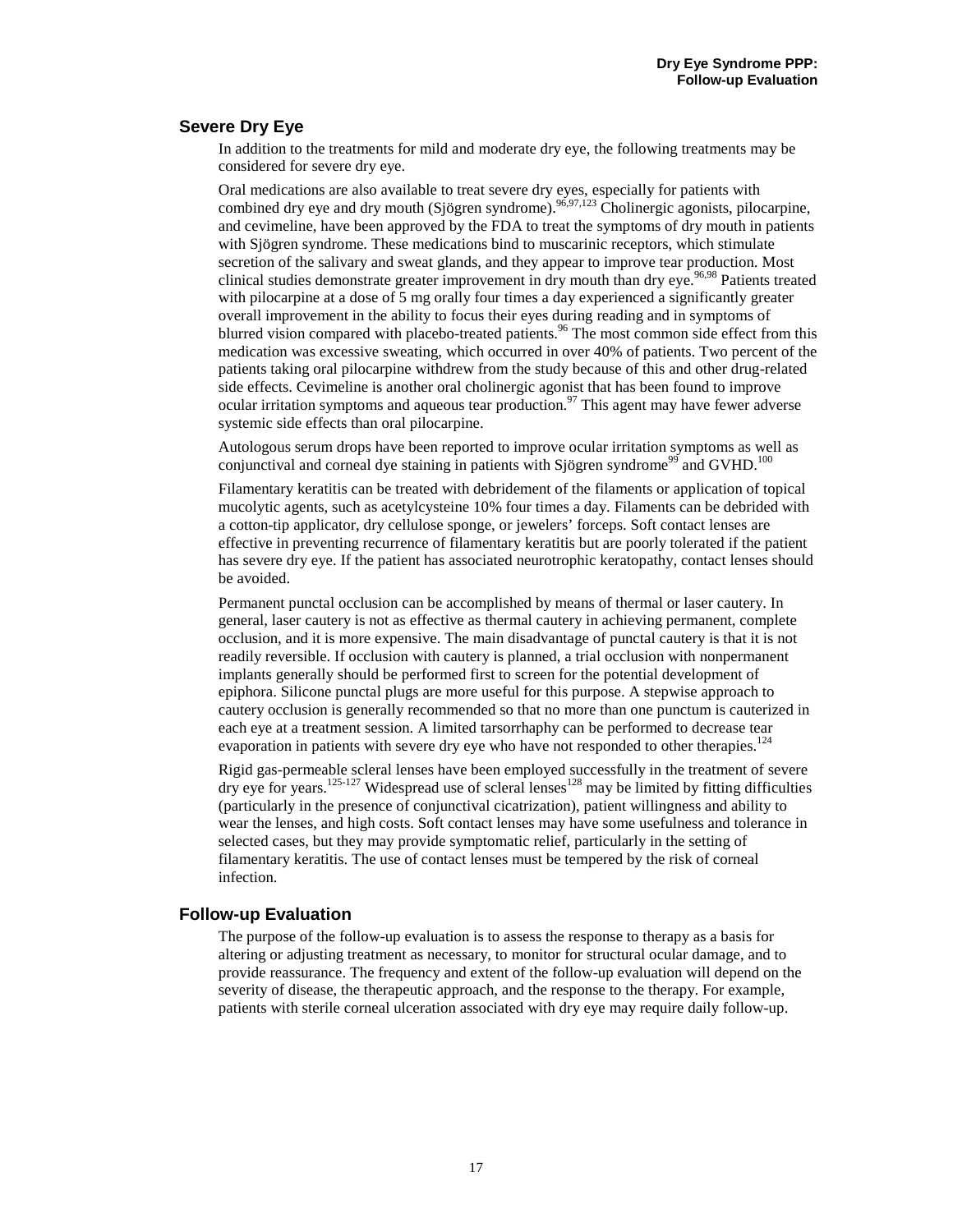#### **PROVIDER AND SETTING**

Because dry eye can be associated with systemic immunological disorders and the use of systemic medications, broad medical skills and training are important for appropriate diagnosis and management. Patients with dry eye who are evaluated by non-ophthalmologist health care providers should be referred promptly to the ophthalmologist if any of the following occurs:

- Moderate or severe pain
- Lack of response to the therapy
- Corneal infiltration or ulceration
- ◆ Vision loss

#### **COUNSELING AND REFERRAL**

The most important aspects of caring for patients with dry eye are to educate them about the chronic nature of the disease process and to provide specific instructions for therapeutic regimens. It is helpful to periodically reassess the patient's compliance and understanding of the disease, the risks for associated structural changes, and to re-inform the patient as necessary. The patient and physician together can establish realistic expectations for effective management.

Patients with severe dry eye are at greater risk for contact lens intolerance and associated complications. Patients with pre-existing dry eye should be cautioned that keratorefractive surgery, particularly LASIK, may worsen their dry eye condition.<sup>[129](#page-40-14)</sup> Patients who have dry eye and are considering keratorefractive surgery should have the dry eye treated before surgery.<sup>[130](#page-40-15)</sup> Uncontrolled dry eye syndrome is a contraindication for keratorefractive surgery.<sup>[131](#page-40-16)</sup>

Referral of a patient with dry eye may be necessary, depending on the severity of the condition and its responsiveness to treatment. In moderate to severe cases that are unresponsive to treatment or when systemic disease is suspected, timely referral to an ophthalmologist who is knowledgeable and experienced in the management of these entities is recommended. Referral to an internist or rheumatologist can be considered for patients with systemic immune dysfunction or for those who require immunosuppressive therapy. Patients with systemic disease such as primary Sjögren syndrome, secondary Sjögren (associated with a connective-tissue disease), or connective tissue disease such as rheumatoid arthritis should be managed by an appropriate medical specialist. Patient support groups such as the Sjögren's Syndrome Foundation [\(www.sjogrens.org\)](http://www.sjogrens.org/) may help patients adjust to their condition. Some patients may benefit from professional counseling as an aid in coping with the chronic disease state.

#### **SOCIOECONOMIC CONSIDERATIONS**

Dry eye is a common ocular condition with a prevalence as high as 33% in Japan.<sup>[132](#page-40-17)</sup> In the United States, two large cross-sectional surveys, the Women's Health Study and the Physician's Health Studies, demonstrated that the prevalence of physician-diagnosed dry eye or severe dry eye symptoms was 7.8% in women and 4.3% in men 50 and older.<sup>[8,](#page-35-7)[9](#page-35-8)</sup> Claims data from a large U.S. managed care database (reflecting only individuals who seek medical care and are diagnosed with dry eye) suggest that the prevalence of clinically diagnosed dry eye is 0.4% to 0.5% overall and that it is highest among women and the elderly.<sup>1</sup>

A similar estimate was obtained from the Dry Eye Management Outcomes Simulation.[133](#page-40-18) In this study, data from multiple sources were used to estimate medical costs and outcomes of dry eye. The prevalence in a typical managed care population was estimated at approximately 1%. Of these cases, about 60% are mild in severity, 30% moderate, and 10% severe. Of individuals with mild dry eye, only about 20% seek medical care compared with 50% of those with moderate disease and 100% of those with severe disease. This suggests that approximately 0.4% of individuals in a typical managed care population seek medical care for and are diagnosed with dry eye.

Dry eye has a considerable burden to the patient as well as the society. Studies suggest that dry eye is associated with significant impact on visual function such as reading and driving, $134$  daily activities, social and physical functioning, workplace productivity, and quality of life.<sup>[26](#page-36-10)</sup>

Although scarce, the existing data on the economics of dry eye suggest that the economic impact is substantial. Direct medical costs (e.g., office visits, prescription and over-the-counter medications, specialized eyewear, humidifiers, in-office procedures), direct nonmedical costs (e.g., patient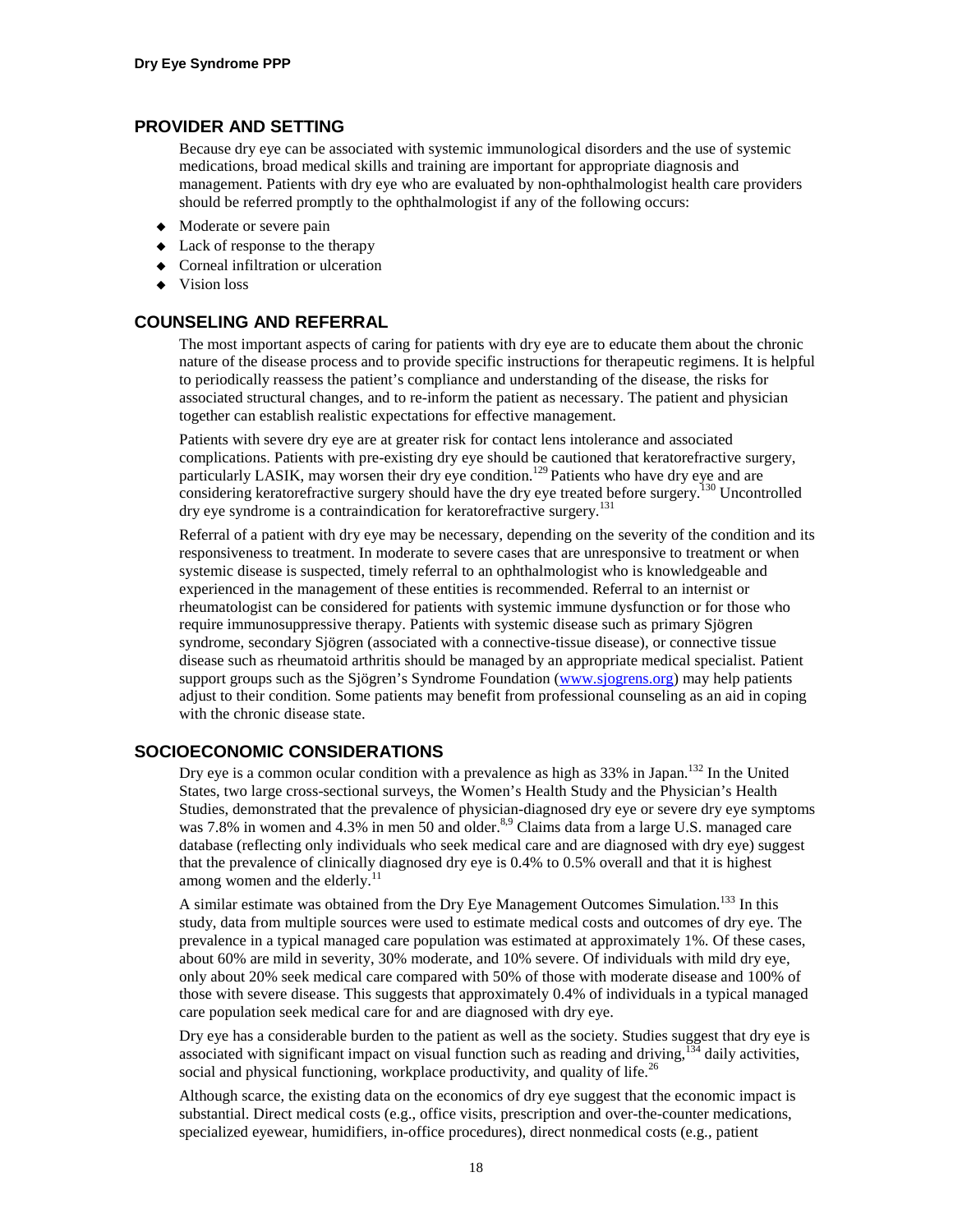transportation), indirect costs (e.g., lost work time and productivity, changes in type of work), and intangible costs (e.g., reduced quality of life, lost leisure time, impaired social, emotional, and physical functioning) determine the total cost of dry eye to the patient as well as to society.[135,](#page-40-20)[136](#page-41-0) Three survey studies found that the impact of dry eye on health care utilization is substantial, particularly in patients with Sjögren syndrome.<sup>[137-139](#page-41-1)</sup> Various studies reported that dry eye in patients with Sjögren syndrome in particular interfered with work an average of 184 to 200 days per year. It also caused 2 to 5 days of absenteeism per year,<sup>[137,](#page-41-1)[139,](#page-41-2)[140](#page-41-3)</sup> with an estimated productivity loss of more than \$5000 per patient per year.

In another study involving 2171 dry eye patients recruited from online databases, both the direct costs (i.e., ocular lubricants, cyclosporine, punctal plugs, physician visits, and nutritional supplements) and the indirect costs (i.e., productivity lost due to absenteeism) of their care were considered. The analysis estimated the average annual cost of treating a patient with dry eye at \$783 (with a range of \$757 to \$809 across sensitivity analyses), and estimated the overall burden of such treatment to the U.S. health care system at \$3.84 billion. From the societal perspective, the average cost of managing dry eye was estimated at \$11,302 per patient and \$55.4 billion for U.S. society overall.<sup>[141](#page-41-4)</sup>

Dry eye is a chronic condition that is not curable. A number of therapies, mostly palliative, have been shown to improve symptoms of dry eye. Although it seems likely that these therapies would also improve quality of life and productivity and reduce overall health care utilization, few clinical studies have assessed patient-reported outcomes (e.g., quality of life), or economic measures, particularly the cost of therapy. Long-term topical treatment for dry eye syndrome is costly, and in the case of tear supplements, this cost is usually not covered by an insurance plan.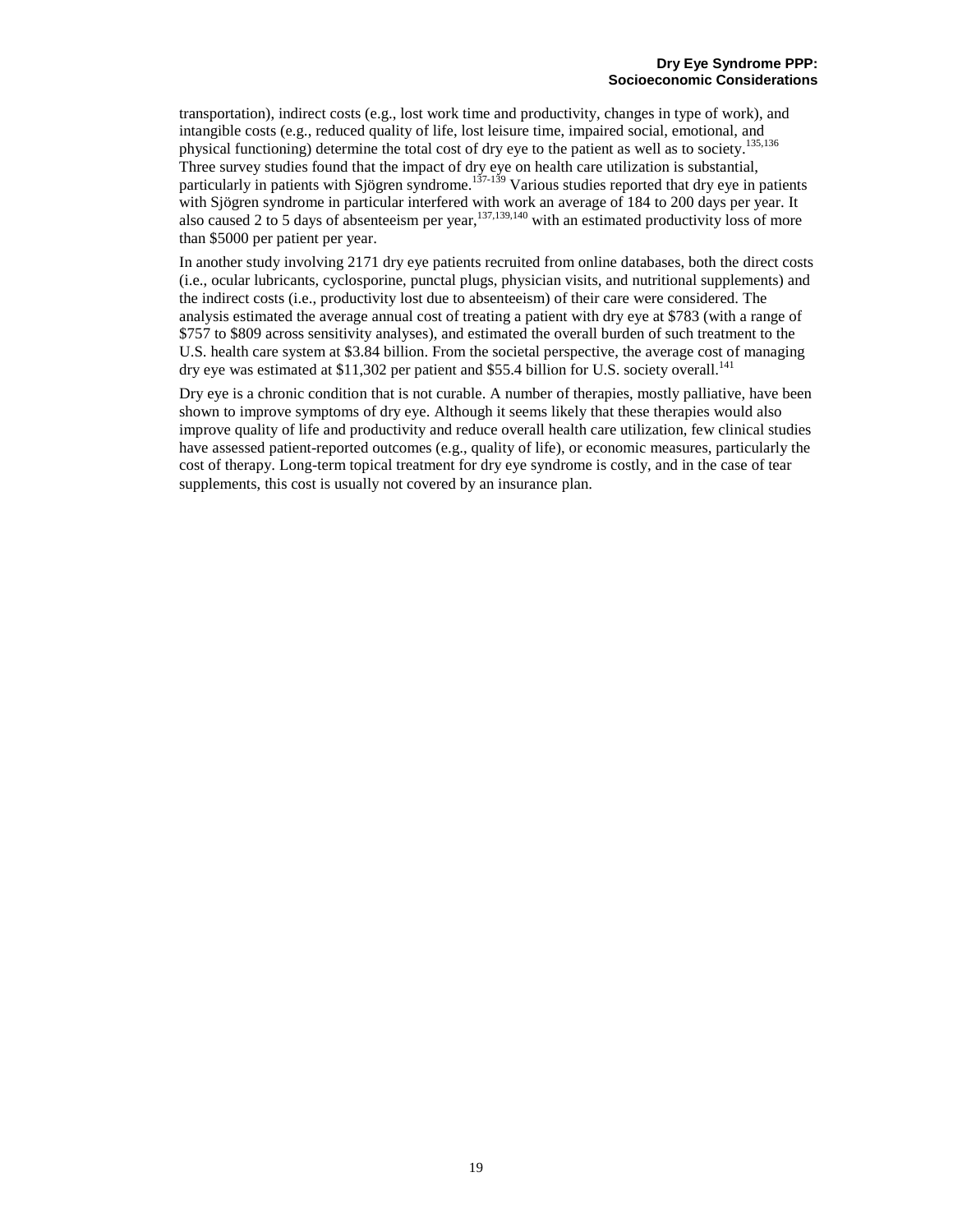### **APPENDIX 1. QUALITY OF OPHTHALMIC CARE CORE CRITERIA**

*Providing quality care is the physician's foremost ethical obligation, and is the basis of public trust in physicians. AMA Board of Trustees, 1986*

Quality ophthalmic care is provided in a manner and with the skill that is consistent with the best interests of the patient. The discussion that follows characterizes the core elements of such care.

The ophthalmologist is first and foremost a physician. As such, the ophthalmologist demonstrates compassion and concern for the individual, and utilizes the science and art of medicine to help alleviate patient fear and suffering. The ophthalmologist strives to develop and maintain clinical skills at the highest feasible level, consistent with the needs of patients, through training and continuing education. The ophthalmologist evaluates those skills and medical knowledge in relation to the needs of the patient and responds accordingly. The ophthalmologist also ensures that needy patients receive necessary care directly or through referral to appropriate persons and facilities that will provide such care, and he or she supports activities that promote health and prevent disease and disability.

The ophthalmologist recognizes that disease places patients in a disadvantaged, dependent state. The ophthalmologist respects the dignity and integrity of his or her patients, and does not exploit their vulnerability.

Quality ophthalmic care has the following optimal attributes, among others.

- The essence of quality care is a meaningful partnership relationship between patient and physician. The ophthalmologist strives to communicate effectively with his or her patients, listening carefully to their needs and concerns. In turn, the ophthalmologist educates his or her patients about the nature and prognosis of their condition and about proper and appropriate therapeutic modalities. This is to ensure their meaningful participation (appropriate to their unique physical, intellectual and emotional state) in decisions affecting their management and care, to improve their motivation and compliance with the agreed plan of treatment, and to help alleviate their fears and concerns.
- The ophthalmologist uses his or her best judgment in choosing and timing appropriate diagnostic and therapeutic modalities as well as the frequency of evaluation and follow-up, with due regard to the urgency and nature of the patient's condition and unique needs and desires.
- The ophthalmologist carries out only those procedures for which he or she is adequately trained, experienced and competent, or, when necessary, is assisted by someone who is, depending on the urgency of the problem and availability and accessibility of alternative providers.
- Patients are assured access to, and continuity of, needed and appropriate ophthalmic care, which can be described as follows.
	- The ophthalmologist treats patients with due regard to timeliness, appropriateness, and his or her own ability to provide such care.
	- The operating ophthalmologist makes adequate provision for appropriate pre- and postoperative patient care.
	- When the ophthalmologist is unavailable for his or her patient, he or she provides appropriate alternate ophthalmic care, with adequate mechanisms for informing patients of the existence of such care and procedures for obtaining it.
	- The ophthalmologist refers patients to other ophthalmologists and eye care providers based on the timeliness and appropriateness of such referral, the patient's needs, the competence and qualifications of the person to whom the referral is made, and access and availability.
	- The ophthalmologist seeks appropriate consultation with due regard to the nature of the ocular or other medical or surgical problem. Consultants are suggested for their skill, competence, and accessibility. They receive as complete and accurate an accounting of the problem as necessary to provide efficient and effective advice or intervention, and in turn respond in an adequate and timely manner.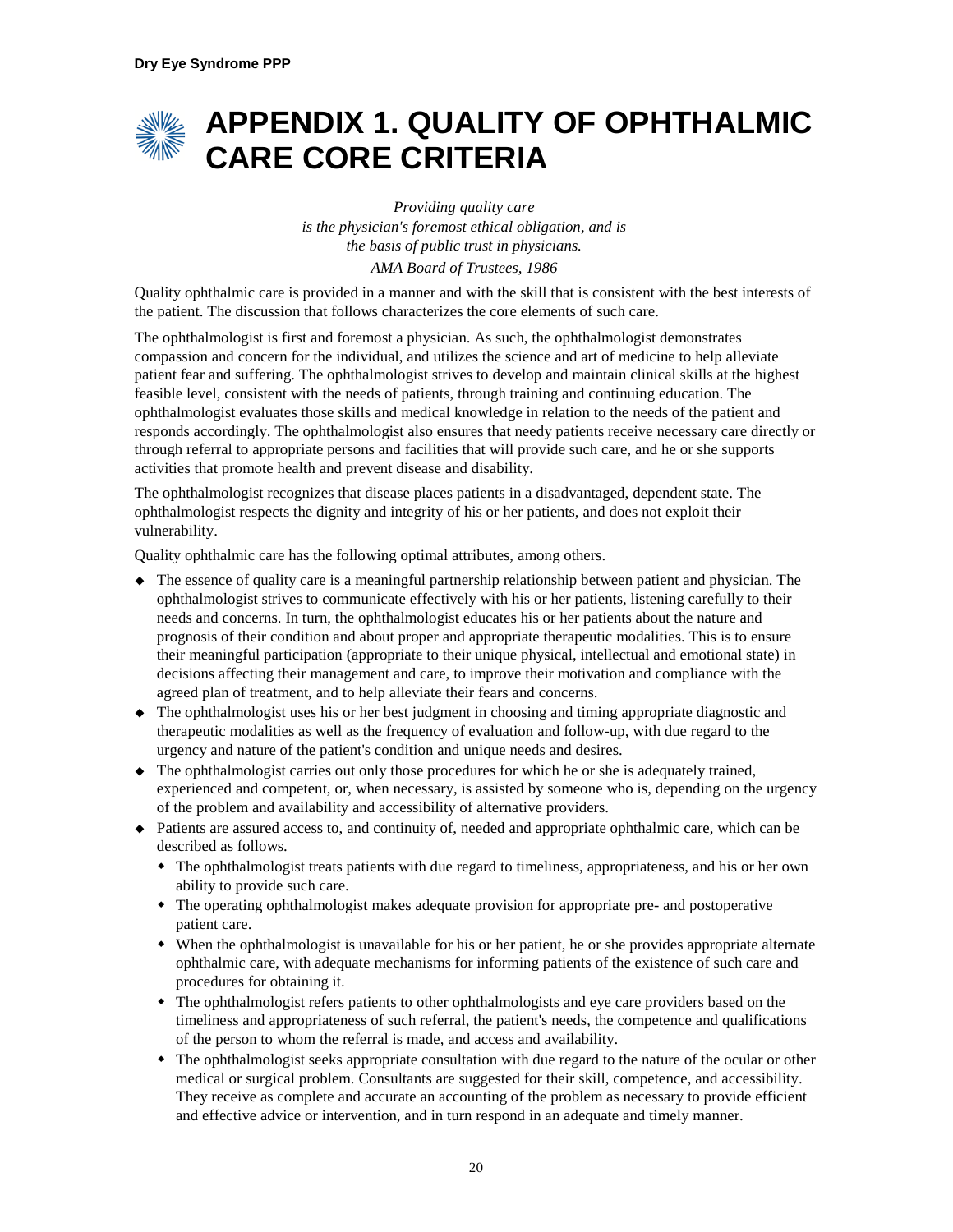- The ophthalmologist maintains complete and accurate medical records.
- On appropriate request, the ophthalmologist provides a full and accurate rendering of the patient's records in his or her possession.
- The ophthalmologist reviews the results of consultations and laboratory tests in a timely and effective manner and takes appropriate actions.
- The ophthalmologist and those who assist in providing care identify themselves and their profession.
- For patients whose conditions fail to respond to treatment and for whom further treatment is unavailable, the ophthalmologist provides proper professional support, counseling, rehabilitative and social services, and referral as appropriate and accessible.
- Prior to therapeutic or invasive diagnostic procedures, the ophthalmologist becomes appropriately conversant with the patient's condition by collecting pertinent historical information and performing relevant preoperative examinations. Additionally, he or she enables the patient to reach a fully informed decision by providing an accurate and truthful explanation of the diagnosis; the nature, purpose, risks, benefits, and probability of success of the proposed treatment and of alternative treatment; and the risks and benefits of no treatment.
- The ophthalmologist adopts new technology (e.g., drugs, devices, surgical techniques) in judicious fashion, appropriate to the cost and potential benefit relative to existing alternatives and to its demonstrated safety and efficacy.
- The ophthalmologist enhances the quality of care he or she provides by periodically reviewing and assessing his or her personal performance in relation to established standards, and by revising or altering his or her practices and techniques appropriately.
- The ophthalmologist improves ophthalmic care by communicating to colleagues, through appropriate professional channels, knowledge gained through clinical research and practice. This includes alerting colleagues of instances of unusual or unexpected rates of complications and problems related to new drugs, devices or procedures.
- The ophthalmologist provides care in suitably staffed and equipped facilities adequate to deal with potential ocular and systemic complications requiring immediate attention.
- The ophthalmologist also provides ophthalmic care in a manner that is cost effective without unacceptably compromising accepted standards of quality.

Reviewed by: Council Approved by: Board of Trustees October 12, 1988

2nd Printing: January 1991 3<sup>rd</sup> Printing: August 2001 4th Printing: July 2005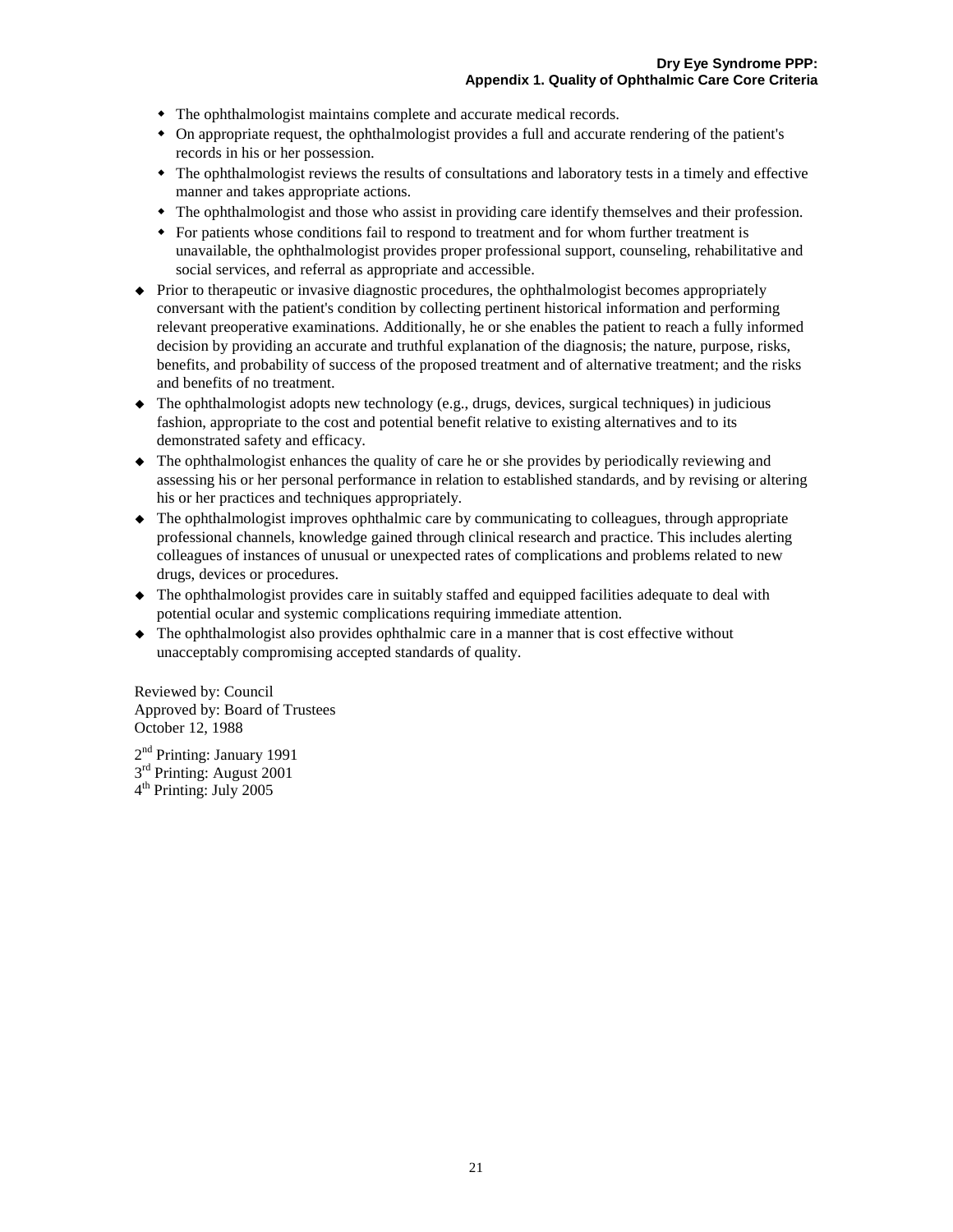### **APPENDIX 2. PREFERRED PRACTICE PATTERN RECOMMENDATION GRADING**

The grades herein report the SIGN grade associated with the included studies supporting each recommendation  $(I++; I+, I-, II++; II+, II-; III)$ , the GRADE evaluation of the body of evidence (Good, Moderate, Insufficient), and the GRADE assessment of the strength of the recommendation (Strong, Discretionary). Details of these grading systems are reported in the Methods and Key to Ratings section at the beginning of this document.

#### **Highlighted Findings and Recommendations for Care**

Page 4: Evaluation of conjunctival staining is helpful but underutilized: III; Insufficient; Discretionary

Page 4: Patients with moderate punctate staining of the cornea and/or conjunctiva should be considered for testing for an underlying Sjӧgren syndrome, as these patients will require a multidisciplinary approach: III; Insufficient; Discretionary

Page 4: Punctal plugs may be helpful in moderate to severe cases of aqueous deficient dry eye and meibomian gland dysfunction: I++; Good; Strong

Page 4: Patients treated with punctal plugs should be monitored regularly to ensure that the plugs are present and in the proper position: III; Insufficient; Discretionary

Page 4: Omega-3 fatty acid products without ethyl esters may be beneficial in the treatment of dry eye, though the evidence is insufficient to establish the effectiveness of any particular formulation: I-; Insufficient; Discretionary

Page 4: Cyclosporine treatment has been shown to have short-term clinical benefits in the treatment of dry eye: I+; Good; Strong

#### **Care Process – Diagnosis**

Page 9: Identifying characteristics of the causative factors, such as adverse environments, prolonged visual efforts, or ameliorating circumstances, is helpful in diagnosing dry eye: III; Good; Strong

Page 9: Supporting clinical observations and tests are used to confirm the diagnosis: III; Good; Strong

Page 10: Questions about patient symptoms and signs, exacerbating conditions, duration of symptoms, and ocular history may elicit helpful information: III; Good; Strong

Page 11: All patients should have a comprehensive adult medical eye evaluation at the recommended intervals: II++; Good; Strong

Page 11: The initial evaluation of a patient who presents with symptoms suggestive of dry eye should include those features of the comprehensive adult medical eye evaluation relevant to dry eye: II++; Good; Strong

Page 11: The external examination should pay particular attention to the skin, eyelids, adnexa, proptosis, cranial nerve function, and hands: III; Good; Strong

Page 11: The slit-lamp biomicroscopy evaluation should focus on the tear film, eyelashes, anterior and posterior eyelid margins, puncta, conjunctiva, and cornea: III; Good; Strong

Page 11: A detailed review of systems should be performed for any patient who has clinically significant dry eye: III; Good; Strong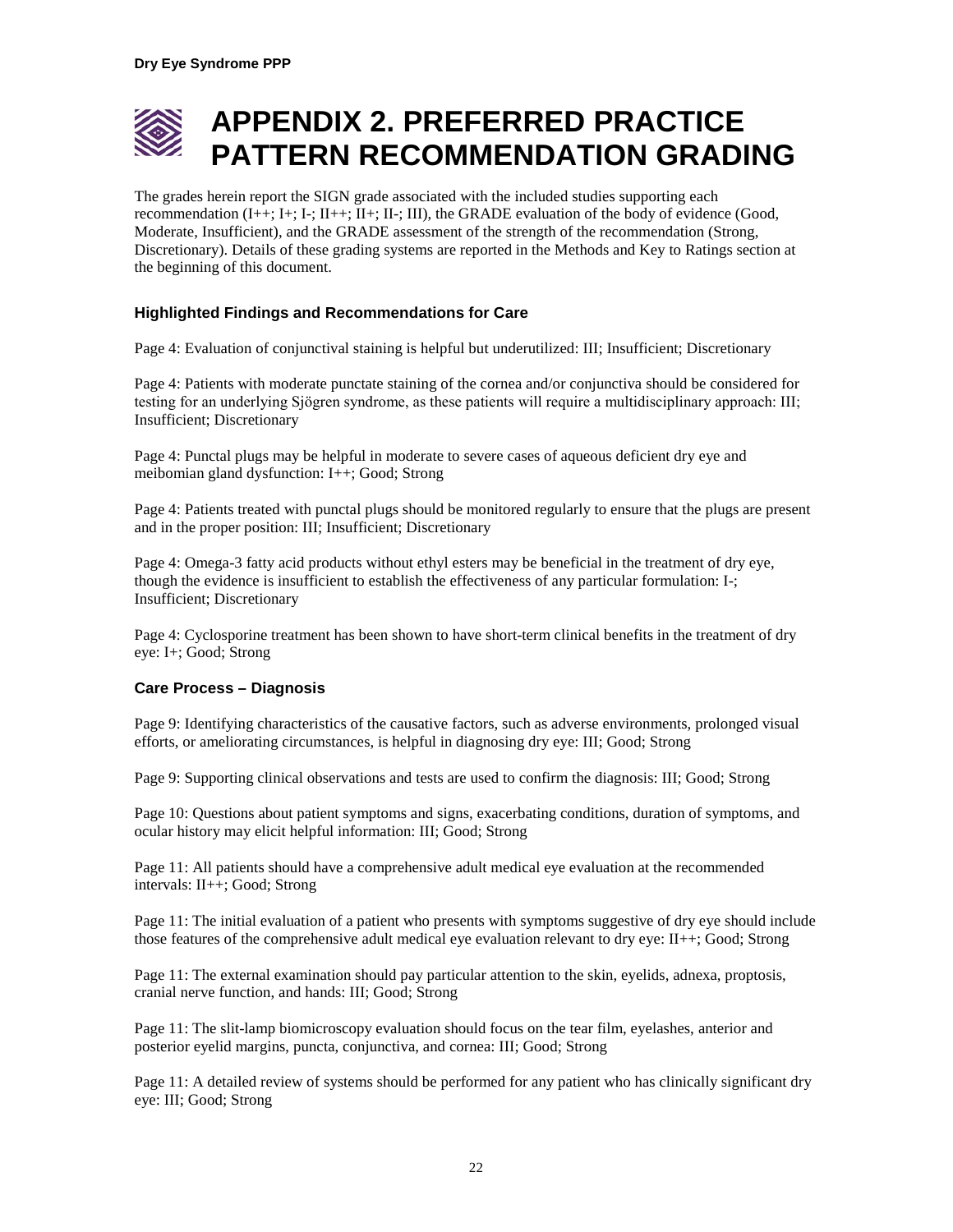Page 11: A high degree of suspicion is appropriate for patients who have clinically significant dry eye and dry mouth symptoms: III; Good; Strong

Page 11: Patients who might have thyroid eye disease should be tested for anti-thyroid peroxidase antibody and anti-thyroglobulin antibody: III; Insufficient; Discretionary

Page 11: A B-scan sonogram or other imaging study should be ordered to assess extraocular muscle thickness in patients who have suspected thyroid eye disease: III; Good; Strong

Page 11: Conjunctival biopsy is appropriate for any patients who have significant chronic conjunctivitis with a nodular appearance or cicatrization: III; Insufficient; Discretionary

Page 12: Several studies have failed to correlate tear osmolarity levels with clinical signs or patient symptoms, and it is not clear that the test has utility in the diagnosis of dry eye syndromes: II-; Moderate; Discretionary

Page 12: For patients with moderate to severe aqueous tear deficiency, the diagnosis can be made by using one or more of the following tests: tear break-up time test, ocular surface dye staining, and the Schirmer test: III; Insufficient; Discretionary

Page 12: These tests should be performed in this sequence because the Schirmer test can disrupt tear film stability and cause false-positive ocular surface dye staining: III; Insufficient; Discretionary

Page 12: Several minutes should be allowed between the dye testing and the Schirmer test: III; Insufficient; **Discretionary** 

Page 12: Corneal sensation should be assessed when trigeminal nerve dysfunction is suspected: III; Moderate; Discretionary

Page 12: A laboratory and clinical evaluation for autoimmune disorders should be considered for patients with significant dry eye, other signs and symptoms of an autoimmune disorder, or a family history of an autoimmune disorder: III; Good; Strong

Page 13: Because most dry eye conditions have a chronic course, repeated observation and reporting of symptoms over time will allow clinical diagnosis of dry eye in most cases: III; Good; Strong

#### **Care Process – Management**

Page 13: The ophthalmologist should educate the patient about the natural history and chronic nature of dry eye: III; Good; Strong

Page 13: Realistic expectations for therapeutic goals should be set and discussed with the patient: III; Good; Strong

Page 13: Particularly effective treatments for evaporative tear deficiency include environmental modifications, eyelid therapy for conditions such as blepharitis or meibomianitis, artificial tear substitutes, moisture chamber spectacles, and/or surgery such as tarsorrhaphy: III; Insufficient; Discretionary

Page 13: The sequence and combination of therapies should be determined on the basis of the patient's needs and preferences and the treating ophthalmologist's medical judgment: III; Good; Strong

Page 13: Specific therapies may be chosen from any category regardless of the level of disease severity, depending on physician experience and patient preference: III; Good; Strong

Page 15: Patients who have suggestive symptoms without signs should be placed on trial treatments with artificial tears when other potential causes of ocular irritation have been eliminated: III; Insufficient; Discretionary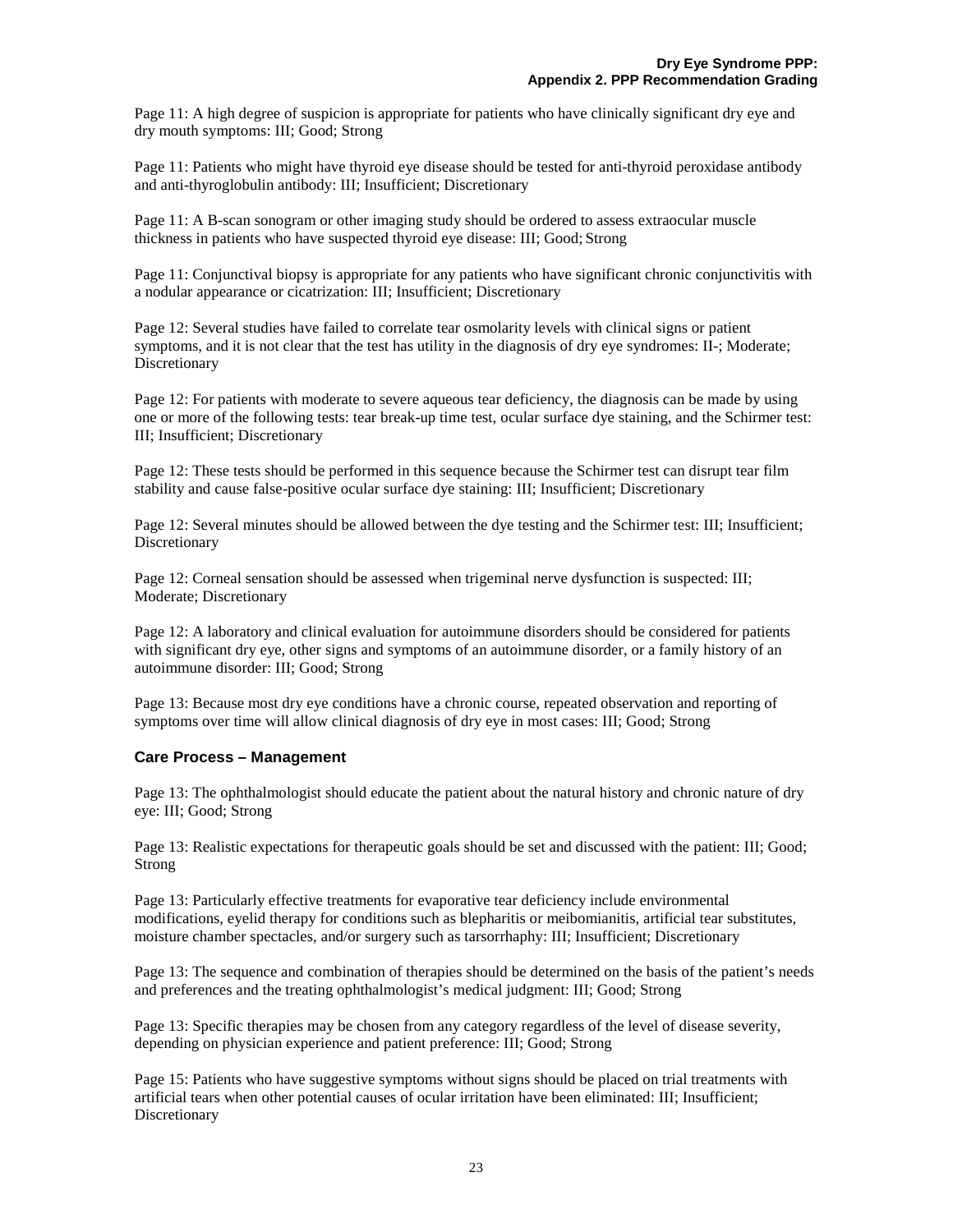#### **Dry Eye Syndrome PPP: Appendix 2. PPP Recommendation Grading**

Page 15: For patients with a clinical diagnosis of mild dry eye, potentially exacerbating exogenous factors such as antihistamine or diuretic use, cigarette smoking and exposure to second-hand smoke, and environmental factors such as air drafts and low-humidity environments should be addressed: III; Good; Strong

Page 15: Measures such as lowering the computer screen to below eye level to decrease lid aperture, scheduling regular breaks, and increasing blink frequency may decrease the discomfort associated with computer and reading activities: III; Insufficient; Discretionary

Page 15: Emulsions, gels, and ointments can be used: III; Insufficient; Discretionary

Page 15: The use of artificial tears may be increased, but the practicality of frequent tear instillation depends on the lifestyle or manual dexterity of the patient: III; Insufficient; Discretionary

Page 15: Nonpreserved tear substitutes are generally preferable; however, tears with preservatives may be sufficient for patients with mild dry eye and an otherwise healthy ocular surface: III; Insufficient; Discretionary

Page 15: When tear substitutes are used frequently and chronically, nonpreserved tears are generally recommended: III; Insufficient; Discretionary

Page 15: Contributing ocular factors such as blepharitis or meibomianitis should also be treated: II++; Good; Discretionary

Page 15: Azithromycin should be used with caution to treat dry eye in patients who have cardiovascular problems: II+; Good; Strong

Page 15: Eyelid abnormalities resulting from blepharitis should be corrected: II++; Moderate; Discretionary

Page 15: Eyelid abnormalities resulting from trichiasis should be corrected: III; Insufficient; Discretionary

Page 15: Eyelid abnormalities resulting from lid malposition should be corrected: III; Insufficient; Discretionary

Page 16: Low-dose topical corticosteroid therapy can be used at infrequent intervals for short periods of time (i.e., several weeks) to suppress ocular inflammation: I-; Moderate; Discretionary

Page 16: Patients prescribed corticosteroids for dry eye should be monitored for adverse effects such as increased intraocular pressure and cataract formation: III; Good; Strong

Page 16: Use of systemic omega-3 fatty acid supplements for dry eye treatment has been reported to be potentially beneficial, but there is no evidence of their efficacy: I-; Insufficient; Discretionary

Page 16: For patients with aqueous tear deficiency, punctal occlusion is considered when the medical means of aqueous enhancement are ineffective or impractical: I++; Good; Strong

Page 16: The largest plug that can be inserted should be used to reduce the likelihood of extrusion: III; Insufficient; Discretionary

Page 16: Patients who benefit from having punctal plugs in place but spontaneously lose them may have the lost plug(s) replaced or undergo permanent closure of their punctum by a thermal cautery or alternative means: III; Insufficient; Discretionary

Page 16: Eyeglass side shields and moisture chambers are noninvasive therapies that can be used: III; Good; Strong

Page 16: Moisture inserts (hydroxypropyl cellulose, Lacrisert, Aton Pharma, Inc., Lawrenceville, NJ) are occasionally helpful for patients who are unable to use frequent artificial tears: III; Moderate; Discretionary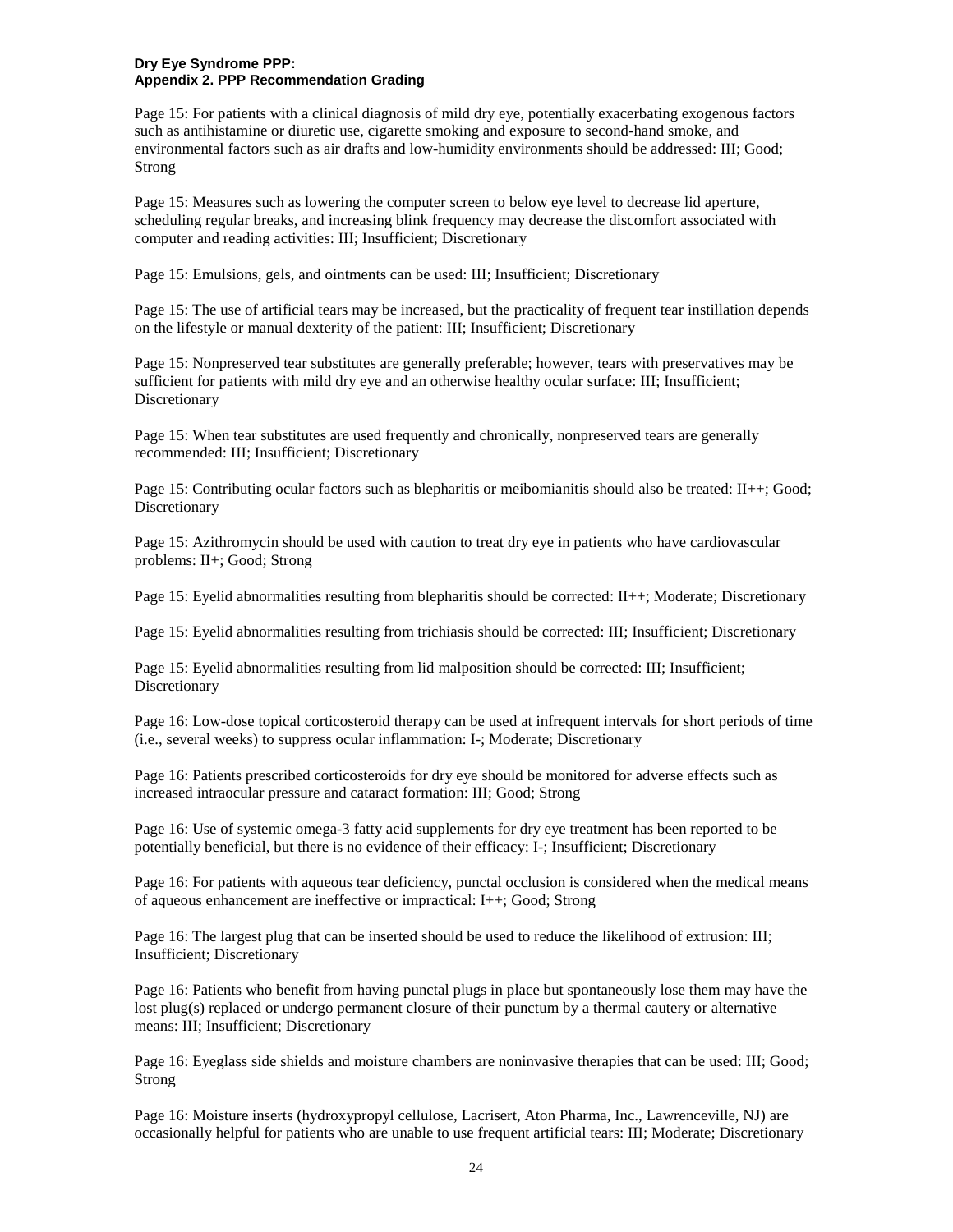Page 17: Pilocarpine and cevimeline have been approved by the FDA to treat the symptoms of dry mouth in patients with Sjögren syndrome: I+; Moderate; Discretionary

Page 17: Autologous serum drops have been reported to improve ocular irritation symptoms as well as conjunctival and corneal dye staining in patients with Sjögren syndrome: III; Insufficient; Discretionary

Page 17: Autologous serum drops have been reported to improve ocular irritation symptoms as well as conjunctival and corneal dye staining in patients with GVHD: III; Insufficient; Discretionary

Page 17: Filamentary keratitis can be treated with debridement of the filaments or application of topical mucolytic agents, such as acetylcysteine 10% four times a day: III; Insufficient; Discretionary

Page 17: Filaments can be debrided with a cotton-tip applicator, dry cellulose sponge, or jewelers' forceps: III; Insufficient; Discretionary

Page 17: If the patient has associated neurotrophic keratopathy, contact lenses should be avoided: III; Good; Strong

Page 17: Permanent punctal occlusion can be accomplished by means of thermal or laser cautery: III; Good; Strong

Page 17: If occlusion with cautery is planned, a trial occlusion with nonpermanent implants generally should be performed first to screen for the potential development of epiphora: III; Insufficient; Discretionary

Page 17: A stepwise approach to cautery occlusion is generally recommended so that no more than one punctum is cauterized in each eye at a treatment session: III; Insufficient; Discretionary

Page 17: A limited tarsorrhaphy can be performed to decrease tear evaporation in patients with severe dry eye who have not responded to other therapies: III; Insufficient; Discretionary

Page 17: Rigid gas-permeable scleral lenses have been employed successfully in the treatment of severe dry eye for years: III; Insufficient; Discretionary

#### **Provider and Setting**

Page 18: Patients with dry eye who are evaluated by non-ophthalmologist health care providers should be referred promptly to the ophthalmologist if moderate or severe pain, lack of response to therapy, corneal infiltration or ulceration, or vision loss occurs: III; Good; Strong

#### **Counseling and Referral**

Page 18: The most important aspects of caring for patients with dry eye are to educate them about the chronic nature of the disease process and to provide specific instructions for therapeutic regimens: III; Good; Strong

Page 18: It is helpful to periodically reassess the patient's compliance and understanding of the disease, the risks for associated structural changes, and to re-inform the patient as necessary: III; Good; Strong

Page 18: Patients with pre-existing dry eye should be cautioned that keratorefractive surgery, particularly LASIK, may worsen their dry eye condition: III; Good; Strong

Page 18: Patients who have dry eye and are considering keratorefractive surgery should have the dry eye treated before surgery: III; Good; Strong

Page 18: In moderate to severe cases that are unresponsive to treatment or when systemic disease is suspected, timely referral to an ophthalmologist who is knowledgeable and experienced in the management of these entities is recommended: III; Good; Strong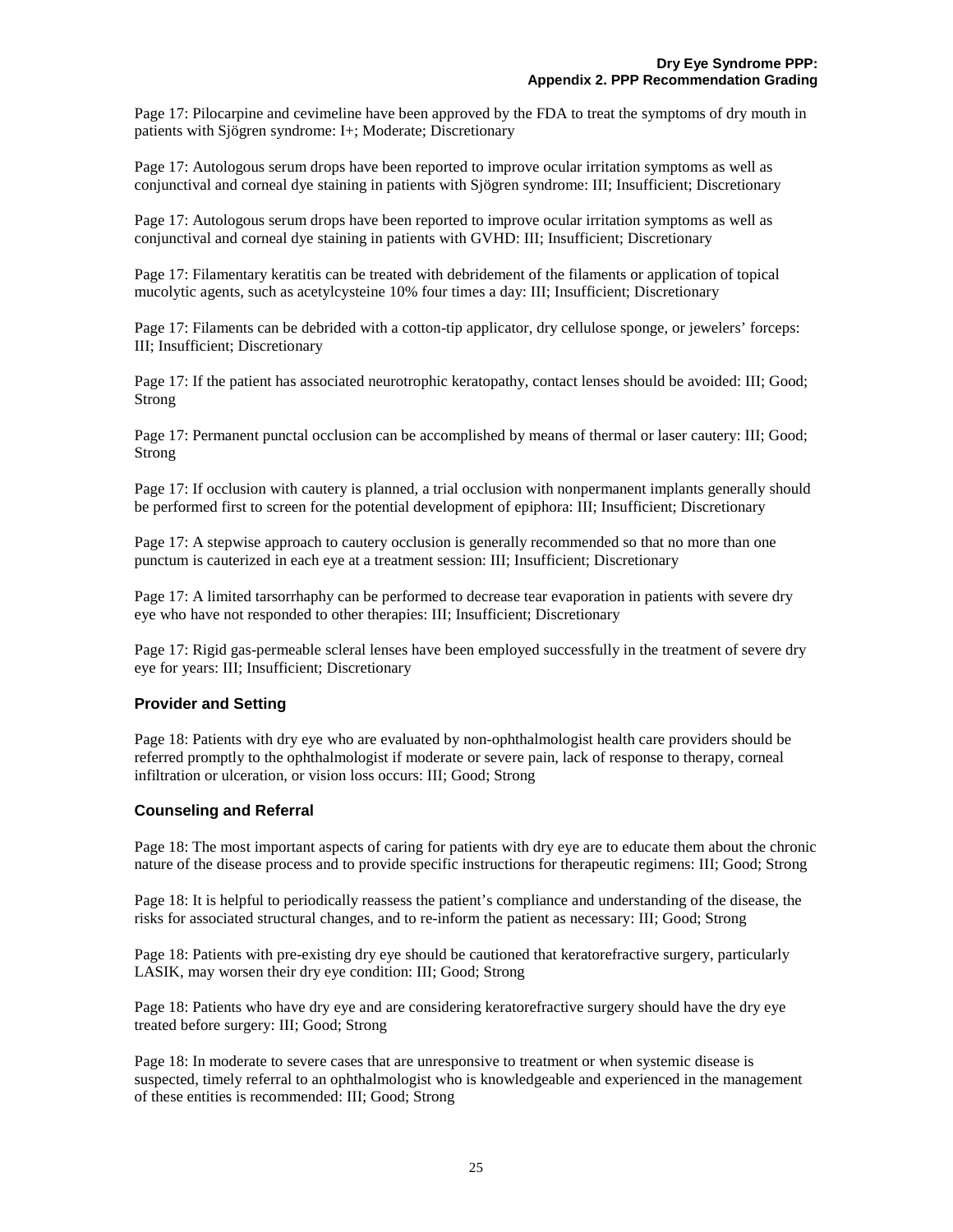#### **Dry Eye Syndrome PPP: Appendix 2. PPP Recommendation Grading**

Page 18: Referral to an internist or rheumatologist can be considered for patients with systemic immune dysfunction or for those who require immunosuppressive therapy: III; Good; Strong

Page 18: Patients with systemic disease such as primary Sjögren syndrome, secondary Sjögren, or connective tissue disease such as rheumatoid arthritis should be managed by an appropriate medical specialist: III; Good; Strong

#### **Appendix 4: Diagnostic Tests**

Page 29: Lissamine green dye is not recommended for evaluating corneal epithelial disease: III; Insufficient; Discretionary

Page 29: The Schirmer test can be performed to evaluate aqueous tear production, but it is well recognized that it gives variable results and should not be used as the sole criterion for diagnosing dry eye: III; Insufficient; Discretionary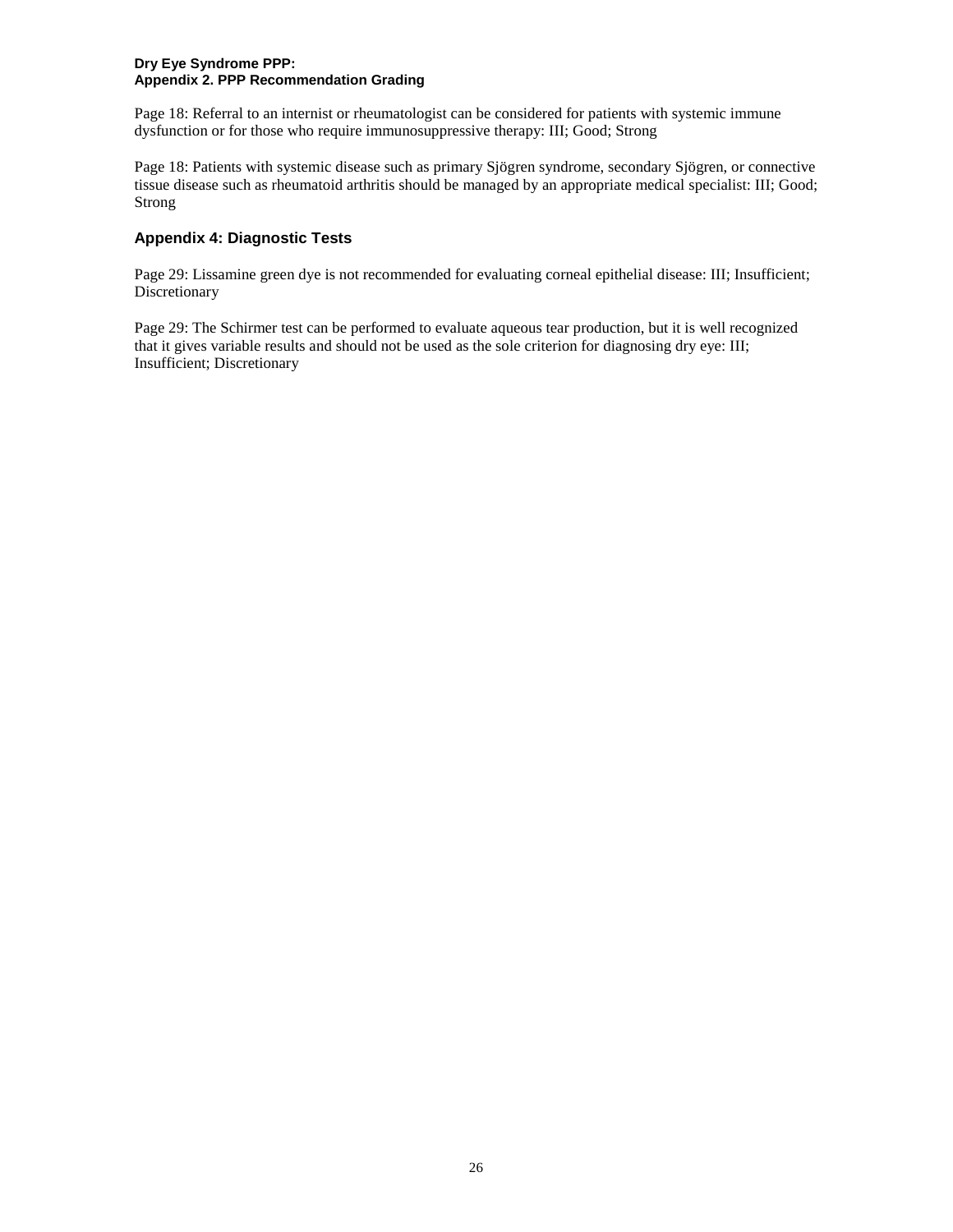# **APPENDIX 3. SJÖGREN SYNDROME**

Sjögren syndrome is defined as dry eye and dry mouth associated with systemic immune dysfunction. About 10% of patients with clinically significant dry eye have an underlying Sjögren syndrome.<sup>[46,](#page-37-6)[47](#page-37-7)</sup> A significant proportion of the patients may not have been diagnosed at the time they present to the ophthalmology clinics with dry eye complaints.

Sjӧgren syndrome is characterized by infiltration of the lacrimal and salivary glands with lymphocytes with secondary compromise of gland function. Patients with primary Sjögren syndrome have unclassified systemic disease and symptoms that may include arthralgia, myalgia, or fatigue. Patients with primary Sjögren syndrome may also have associated thyroid dysfunction or autoimmune thyroiditis.[142](#page-41-5) Patients with secondary Sjögren syndrome have a distinct autoimmune disease such as rheumatoid arthritis, scleroderma, or systemic lupus erythematosus. An epidemiologic study performed in Sweden reported that the prevalence of Sjögren syndrome is approximately 0.4%.[143](#page-41-6) A Greek epidemiologic study reported the annual incidence of Sjögren syndrome as 5.3 per 100,000 and a prevalence of 92.8 cases per 100,000, with a female-to-male ratio of 20:1.[144](#page-41-7) A study in Slovenia estimated the annual incidence of primary Sjögren syndrome as 3.9 per 100,000.[145](#page-41-8) Women are much more commonly diagnosed with Sjögren syndrome than men.[146,](#page-41-9)[147](#page-41-10) Sjögren syndrome should be suspected if intrinsic tear-production deficiency is detected in nonelderly women, especially if it is rapid in onset and/or marked in severity. Diagnosis and treatment of underlying systemic immune disorders may decrease morbidity and may even be lifesaving. Patients with dry eye syndrome associated with Sjögren syndrome may develop other ocular manifestations of immune dysfunction, including scleritis, keratitis, and uveitis. Patients are also at increased risk for potentially life-threatening vasculitic lymphoproliferative disorders. Studies have shown that patients with decreased C4 levels at the time of diagnosis of Sjögren syndrome had a higher risk of developing lymphoma.<sup>[148,](#page-41-11)[149](#page-41-12)</sup>

Defined, objective criteria for diagnosing and classifying Sjögren syndrome have been proposed. According to comprehensive revised 2012 international criteria, diagnosis of Sjögren syndrome requires that at least two of the following three criteria be met:<sup>[150](#page-41-13)</sup>

- Objective evidence of dry eyes (ocular surface staining score of 4 or more using lissamine green for bulbar conjunctiva and fluorescein for cornea based on a novel scoring system, [151](#page-41-14) as shown in Figure A3-1)
- Positive serum anti-SSA and/or anti-SSB or positive rheumatoid factor or antinuclear antibody (titer >1:320)
- Presence of focal lymphocytic sialadenitis in labial salivary gland biopsy samples Table A3-1 gives a summary of the evidence supporting different treatment options for dry eye associated with Sjögren syndrome. $152$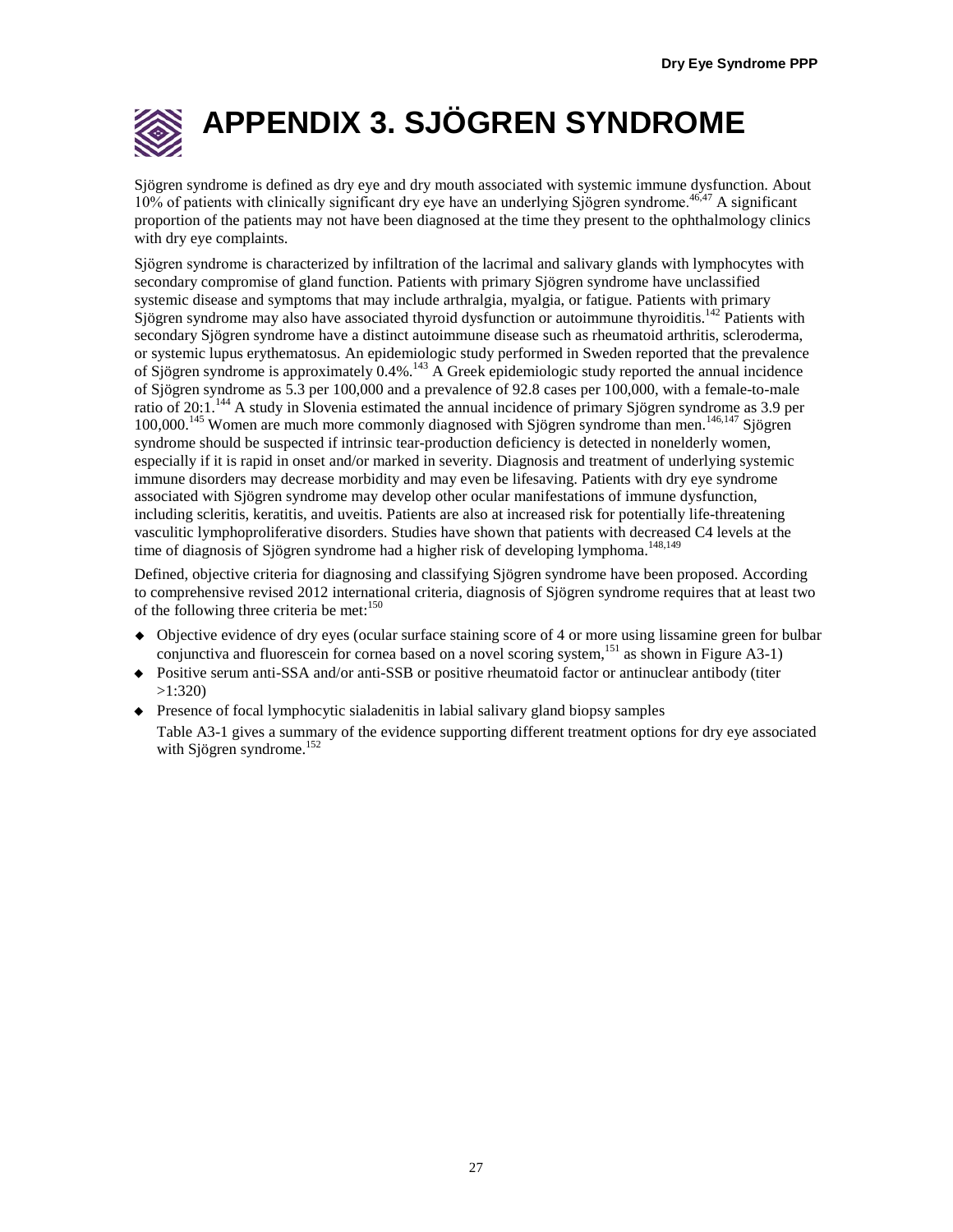#### **SICCA Ocular Staining Score**



Total ocular staining scores of 0 to 12 per eye assess the range of severity for keratoconjunctivitis sicca.

#### **FIGURE A3-1. SJÖGREN'S INTERNATIONAL COLLABORATION CLINICAL ALLIANCE (SICCA) OCULAR STAINING SCORE FORM**

Modified with permission from Whitcher JP, Shiboski CH, Shiboski SC, et al, for the Sjögren's International Collaborative Clinical Alliance Research Groups. A simplified quantitative method for assessing keratoconjunctivitis sicca from the Sjögren's Syndrome International Registry. Am J Ophthalmol 2010;149:407.

| <b>Treatment Modality</b>                | Strength of Evidence* | Clinical Recommendation <sup>t</sup> |  |
|------------------------------------------|-----------------------|--------------------------------------|--|
| <b>Topical lubricants</b>                | Ш                     | Α                                    |  |
| Systemic secretagogues                   | Ш                     | В                                    |  |
| Topical corticosteroids                  | Ш                     | B                                    |  |
| Topical cyclosporine                     | I                     | Α                                    |  |
| Topical nonsteroidal anti-inflammatories | Insufficient          | Not recommended                      |  |
| Punctal occlusion                        |                       | R                                    |  |
| Serum tears                              | Π                     | В                                    |  |
| Systemic dietary supplements             | Insufficient          | Not recommended                      |  |
| Systemic immunomodulatory treatments     | Insufficient          | Not recommended                      |  |

#### **TABLE A3-1 SUMMARY OF EVIDENCE FOR THE TREATMENT OF DRY EYE ASSOCIATED WITH SJÖGREN SYNDROME**

Adapted with permission from Akpek EK, Lindsley KB, Adyanthaya RS, et al. Treatment of Sjögren's syndrome-associated dry eye. An evidence-based review. Ophthalmology 2011;118:1242-52.

\* Strength of evidence is classified as follows:

- Level I indicates that the data provided strong evidence for the recommendation, the study design addressed the issue in question, and the study was performed in the population of interest and in a manner that ensured accurate and reliable data, using appropriate statistical methods.
- Level II indicates that the data provided substantial evidence for the recommendation but lacked some components of level I.
- Level III indicates a weaker body of evidence not meeting the criteria of levels I or II, such as expert opinions, small case series, and case reports.

† Clinical recommendations are classified as follows:

- A indicates that the recommendation is very important or crucial to a good clinical outcome.
- B indicates that the recommendation is moderately important to clinical outcome.
- C indicates that the recommendation is not definitively related to clinical outcome.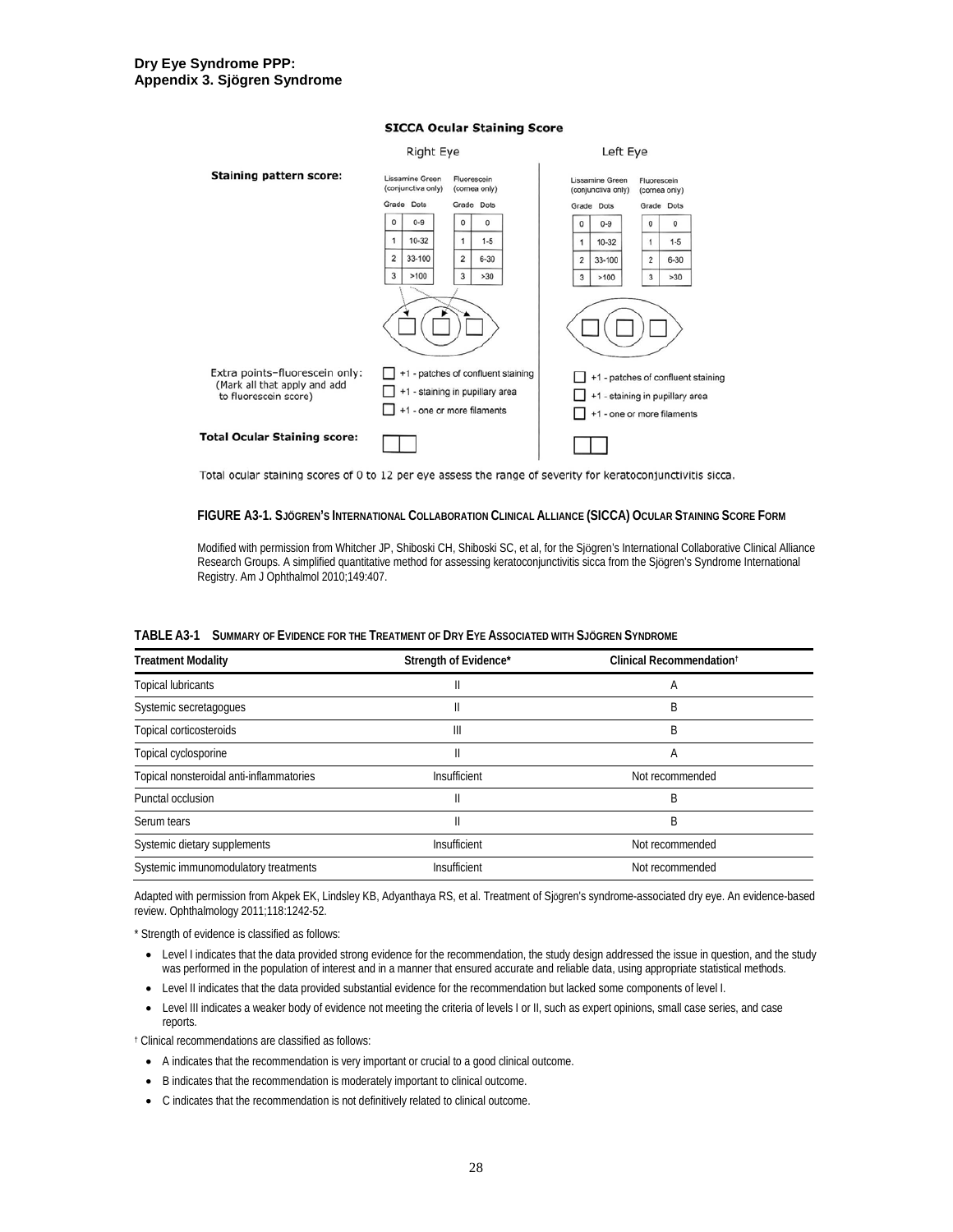

This appendix summarizes the applicability of currently utilized tests to diagnose tear film and ocular surface disorders. These tests include the tear break-up time test to evaluate tear-film stability, ocular surface dye staining to evaluate ocular surface disease, the Schirmer test and fluorescein clearance test to evaluate aqueous tear production and clearance, and the tear osmolarity test.

#### **TEAR BREAK-UP TIME TEST**

Tear break-up time is determined by instilling fluorescein dye in the inferior cul-de-sac and then evaluating the stability of the precorneal tear film.<sup>[76](#page-38-9)</sup> The test is performed by moistening a fluorescein strip with sterile nonpreserved saline and applying it to the inferior tarsal conjunctiva. Fluoresceinanesthetic combination drops are not ideal for this purpose, as the anesthetic may affect the result of the test. After several blinks, the tear film is examined using a broad beam of the slit-lamp biomicroscope with a cobalt blue filter. The time lapse between the last blink and the appearance of the first randomly distributed dark discontinuity in the fluorescein-stained tear film is the tear breakup time. The tear break-up time should be evaluated before the instillation of any eye drops and before the eyelids are manipulated in any way.

Recurrent tear break-up in the same area may indicate localized anterior basement-membrane abnormalities. Break-up times less than 10 seconds are considered abnormal.<sup>[76](#page-38-9)</sup> A rapid tear break-up time is observed in both aqueous tear deficiency and meibomian gland disease (MGD).<sup>[76](#page-38-9)</sup>

#### **OCULAR SURFACE DYE STAINING**

Fluorescein, rose bengal, or lissamine green dyes may be used to assess the ocular surface.

Fluorescein dye stains areas of the corneal and conjunctival epithelium where there is sufficient disruption of intercellular junctions to allow the dye to permeate into the tissue.[153](#page-41-16) Saline-moistened fluorescein strips or 1% to 2% sodium fluorescein solution is used to stain the tear film. After instilling the dye, the ocular surface is examined through a biomicroscope using a cobalt blue filter. Staining may become more apparent after 1 to 2 minutes, and it is more intense when it is observed with a yellow filter. Mild fluorescein staining can be observed in normal eyes and may be more prominent in the morning. Exposure-zone punctate or blotchy fluorescein staining is observed in dry eye, and staining is more easily visualized on the cornea than on the conjunctiva.

Rose bengal staining of the tear film may be performed using a saline-moistened strip or 1% solution. (Patients should be informed that the drop might irritate the eye.) The saline drop used to moisten the strip should remain in contact with the strip for at least a minute to achieve an adequate concentration of rose bengal to stain the ocular surface. Rose bengal staining is more intense on the conjunctiva than on the cornea. The dye stains ocular surface cells that lack a mucous coating as well as debris in the tear film<sup>153</sup>; the staining may be easier to observe with a red-free filter.

Lissamine green dye has a staining profile similar to that of rose bengal, [154-156](#page-41-17) but it causes less ocular irritation.<sup>[155,](#page-41-18)[156](#page-41-19)</sup> It is not recommended for evaluating corneal epithelial disease.

Diffuse corneal and conjunctival staining is commonly seen in viral keratoconjunctivitis and medicamentosa. Staining of the inferior cornea and bulbar conjunctiva is typically observed in patients with staphylococcal blepharitis, MGD, lagophthalmos, and exposure, whereas staining of the superior bulbar conjunctiva is typically seen in superior limbic keratoconjunctivitis. A pattern of exposure zone (interpalpebral) corneal and bulbar conjunctival staining is typically seen with aqueous tear deficiency.<sup>[157,](#page-41-20)[158](#page-41-21)</sup>

#### **SCHIRMER TEST**

The Schirmer test can be performed to evaluate aqueous tear production, but it is well recognized that it gives variable results and should not be used as the sole criterion for diagnosing dry eye. It is performed by placing a narrow filter-paper strip in the inferior cul-de-sac. Aqueous tear production is measured by the length in millimeters that the strip wets during the test period, generally 5 minutes.<sup>[158](#page-41-21)</sup> Schirmer testing may be performed with or without the use of topical anesthesia. The Schirmer test with anesthesia, also referred to as a basic secretion test, has been reported to give more variable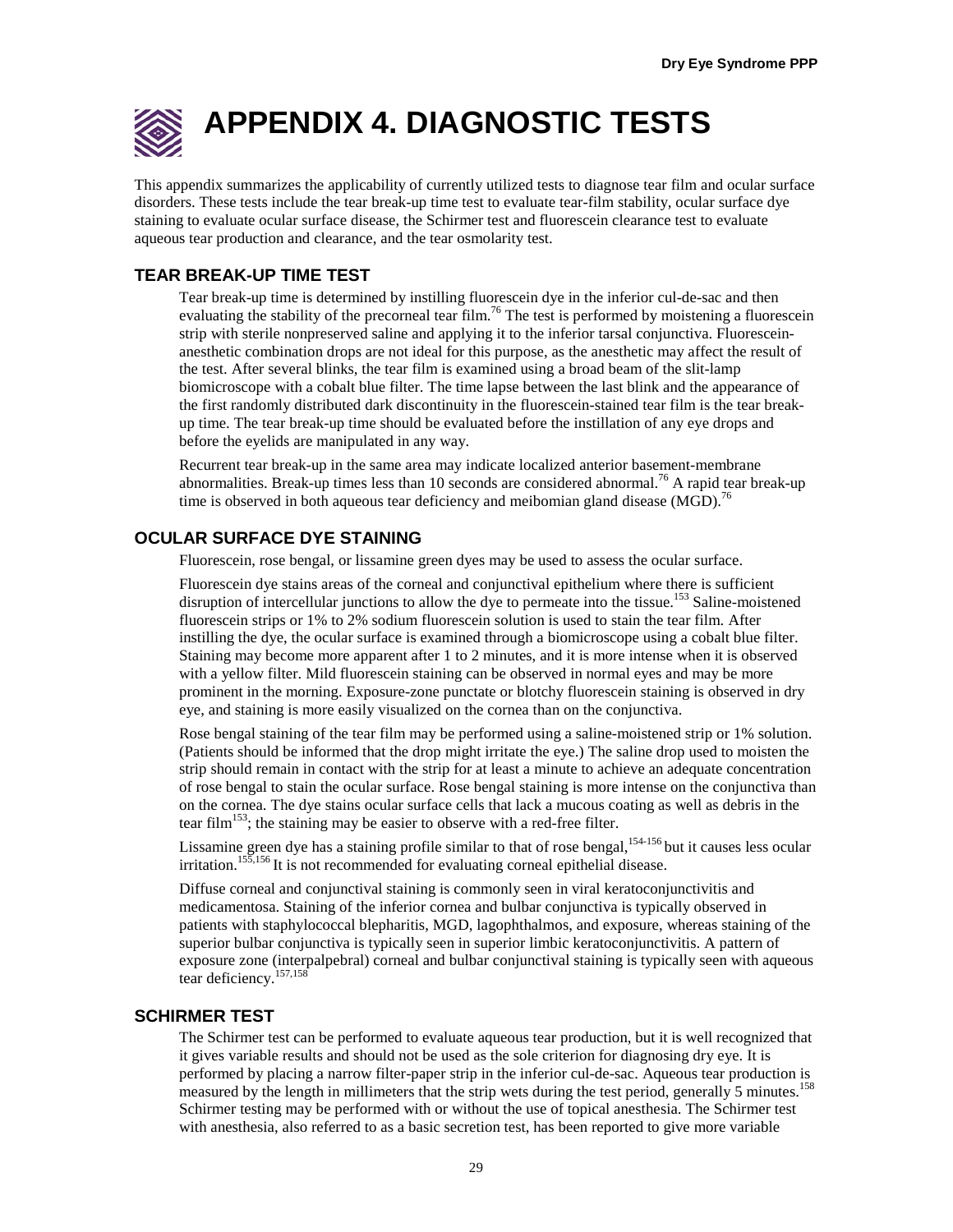results than the Schirmer test done without anesthesia.<sup>[84](#page-38-17)</sup> Results of 10 mm or less for the Schirmer test with anesthesia are generally considered abnormal.<sup>[78,](#page-38-11)[79](#page-38-12)</sup> If topical anesthesia is applied, excess fluid should be gently removed from the cul-de-sac prior to insertion of the filter paper. Although no absolute cutoff has been established for this test, less than 10 mm of strip wetting in 5 minutes is suggestive of abnormality in patients tested without anesthesia.<sup>[76](#page-38-9)</sup> While an isolated abnormal result can be nonspecific, serially consistent low results are highly suggestive of aqueous tear deficiency.

#### **FLUORESCEIN CLEARANCE TEST/TEAR FUNCTION INDEX**

The clearance or turnover of tears on the ocular surface can be assessed using a number of tests, including the fluorescein clearance test and tear function index.<sup>[80,](#page-38-13)[159](#page-41-22)</sup> These tests are performed by instilling a measured amount of fluorescein dye on to the ocular surface, then assessing clearance of the dye by visually comparing the residual dye in the inferior tear meniscus of the Schirmer strip that has been placed onto the ocular surface with a standard color scale.<sup>[80,](#page-38-13)[159](#page-41-22)</sup> This test assesses aqueous tear production, tear volume, and tear drainage. It has been found to show better correlation with the severity of ocular irritation symptoms and corneal fluorescein staining than the Schirmer test.<sup>[160,](#page-42-0)[161](#page-42-1)</sup>

#### **TEAR OSMOLARITY TEST**

Tear osmolarity has long been thought to be a key feature of dry eye.<sup>[162-164](#page-42-2)</sup> However, the test did not gain popularity until after the Food and Drug Administration (FDA) clearance of a commercially available device (TearLab, San Diego, CA) in 2009 to be used as a point-of-care laboratory test to diagnose dry eye. Since then a number of studies have been published reporting on the utility of this device. A current review of the literature demonstrates conflicting results. There are a number of studies published by independent researchers suggesting that osmolarity exhibits the strongest correlation with disease severity of any single objective metric in clinical use<sup>[71,](#page-38-4)[165-168](#page-42-3)</sup> and predicting response to therapeutic interventions.<sup>[169-171](#page-42-4)</sup> However, tear osmolarity has also been criticized by others for its lack of correlation to symptoms and to the other objective dry eye signs.<sup>[74,](#page-38-7)[172](#page-42-5)</sup>

One inherent problem with using tear film osmolarity is that our understanding of this parameter is currently limited. For example, just very recently a tear osmolarity >305 mOsm/L was selected as the cut-off value for diagnosing dry eye. However, at a cutoff of 312 mOsms/L, tear hyperosmolarity is noted to have 73% sensitivity and 92% specificity for diagnosing dry eye.<sup>[71](#page-38-4)</sup> By contrast, the other clinical tests commonly used in diagnosing dry eye have either poorer sensitivity (corneal staining, 54%; conjunctival staining, 60%; meibomian gland grading, 61%) or specificity (tear film break-up time, 45%; Schirmer test, 51%). However, these numbers, in isolation, are not particularly helpful and should be considered within the context of symptoms and other clinical findings. Understanding of osmolarity values in normal patients as well as in patients with dry eye is still evolving. Rather than relying solely on the absolute number measured with the device, correlation with clinical findings or differences in osmolarity over time or under different conditions would seem to be more important to confirm the diagnosis of dry eye. Indeed, most recent studies confirm that normal subjects have exceptionally stable tear film osmolarity, whereas dry eye subjects become unstable quickly and lose homeostasis with environmental changes.<sup>[70](#page-38-3)</sup> These data reinforce the long-held belief that tear film "instability" is a core mechanism of the disease, and conveniently, tear osmolarity provides a good measure of this characteristic. The importance of tear osmolarity will become more clear over time.

Another issue that may become more clear over time is whether the use of osmolarity measurement is cost-effective. There is cost associated with the purchase of the machine and with its per patient use. This cost must be borne by the patient and/or the third-party payor. Tear osmolarity is perhaps not necessary for management of dry eye in an ophthalmology practice. In the hands of a rheumatologist or general practitioner, unable to do a comprehensive external or slit-lamp examination, it may be of benefit. More research and experience with this measurement device will help determine its value and clinical relevance.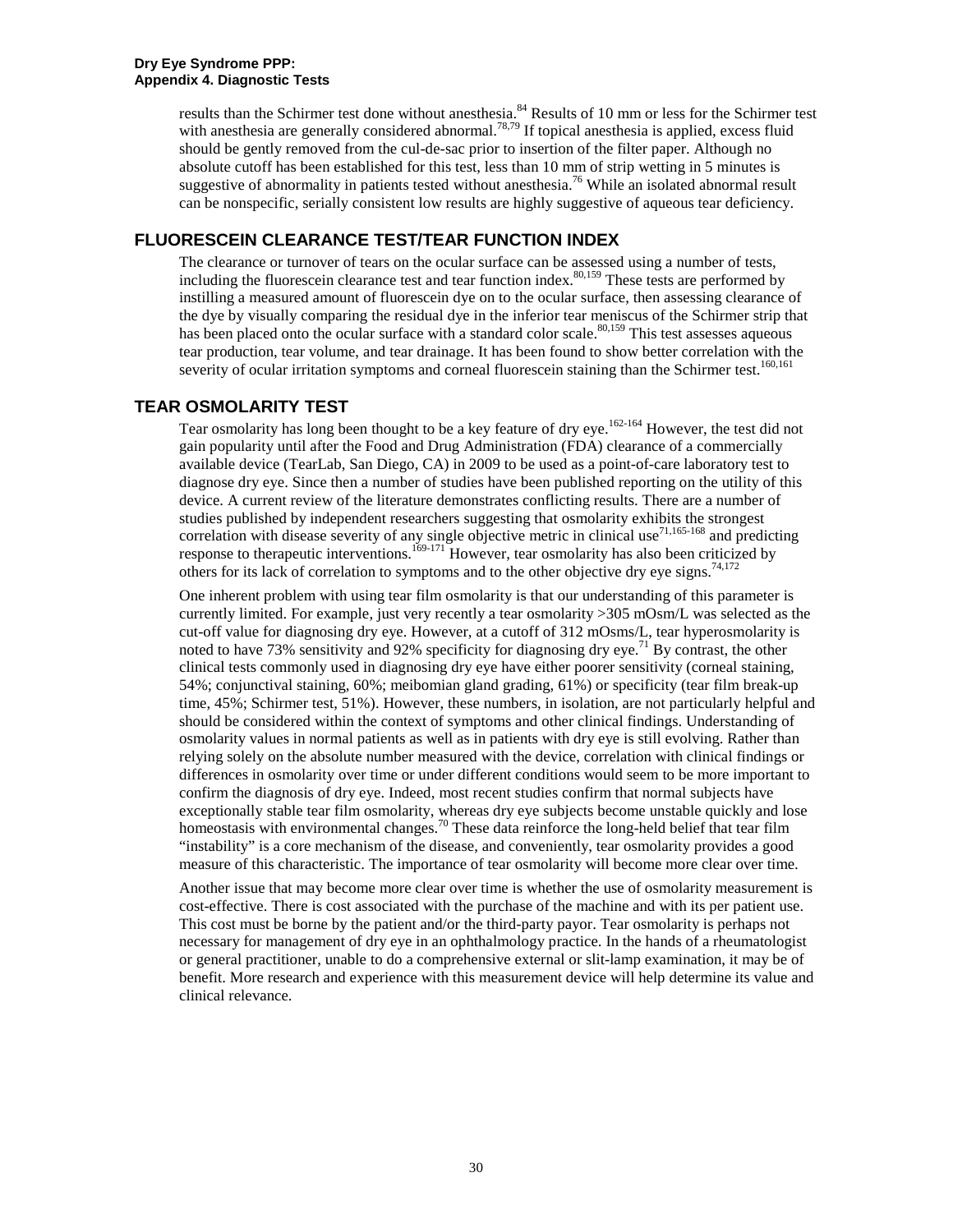

### **APPENDIX 5. DRY EYE SEVERITY GRADING SCHEMES**

Many classification systems for dry eye severity exist; Tables A5-1 and A5-2 represent two commonly used systems. Table A5-1 outlines a grading scheme devised by an expert group to classify dry eye severity.<sup>[173](#page-42-6)</sup>

| Dry Eye Severity Level                  |                                                               | 2                                                       | 3                                                                   | $4^*$                                                                           |
|-----------------------------------------|---------------------------------------------------------------|---------------------------------------------------------|---------------------------------------------------------------------|---------------------------------------------------------------------------------|
| Discomfort, severity &<br>frequency     | Mild and/or episodic;<br>occurs under<br>environmental stress | Moderate episodic or<br>chronic, stress or no<br>stress | Severe frequent or<br>constant without stress                       | Severe and/or disabling<br>and constant                                         |
| Visual symptoms                         | None or episodic mild<br>fatique                              | Annoying and/or activity<br>limiting, episodic          | Annoying, chronic and/or<br>constant, limiting activity             | Constant and/or possibly<br>disabling                                           |
| Conjunctival injection                  | None to mild                                                  | None to mild                                            | $+/-$                                                               | $+/- +$                                                                         |
| Conjunctival staining                   | None to mild                                                  | Variable                                                | Moderate to marked                                                  | Marked                                                                          |
| Corneal staining<br>(severity/location) | None to mild                                                  | Variable                                                | Marked central                                                      | Severe punctate erosions                                                        |
| Corneal/tear signs                      | None to mild                                                  | Mild debris, $\downarrow$ meniscus                      | Filamentary keratitis,<br>mucus clumping, $\uparrow$ tear<br>debris | Filamentary keratitis,<br>mucus clumping, $\uparrow$ tear<br>debris, ulceration |
| Lid/meibomian glands                    | MGD variably present                                          | MGD variably present                                    | Frequent                                                            | Trichiasis, keratinization,<br>symblepharon                                     |
| TFBUT (sec)                             | Variable                                                      | ≤10                                                     | ≤5                                                                  | Immediate                                                                       |
| Schirmer score (mm/5 min)               | Variable                                                      | ≤10                                                     | $\leq 5$                                                            | $\leq$ 2                                                                        |

#### **TABLE A5-1 DRY EYE SEVERITY GRADING SCHEME**

Reproduced with permission from Lemp MA (Chair). Definition and Classification Subcommittee of the International Dry Eye Workshop. The definition and classification of dry eye disease: report of the Definition and Classification Subcommittee of the International Dry Eye Workshop (2007). Ocul Surf 2007;5:88.

TFBUT = fluorescein tear break-up time; MGD = meibomian gland disease

**\*** Must have signs AND symptoms.

#### Table A5-2 outlines a classification system for dysfunctional tear syndrome (DTS).

| TABLE A5-2 LEVELS OF SEVERITY OF DTS WITHOUT LID MARGIN DISEASE ACCORDING TO SYMPTOMS AND SIGNS |
|-------------------------------------------------------------------------------------------------|
|-------------------------------------------------------------------------------------------------|

| Severity* | <b>Patient Profiles</b>                                                                                                                         |
|-----------|-------------------------------------------------------------------------------------------------------------------------------------------------|
| Level 1   | Mild to moderate symptoms and no signs<br>$\bullet$<br>Mild to moderate conjunctival signs                                                      |
| Level 2   | • Moderate to severe symptoms<br>Tear film signs<br>$\bullet$<br>Mild corneal punctate staining<br>• Conjunctival staining<br>• Visual signs    |
| Level 3   | Severe symptoms<br>$\bullet$<br>Marked corneal punctate staining<br>Central corneal staining<br>$\bullet$<br>Filamentary keratitis<br>$\bullet$ |
| Level 4   | Severe symptoms<br>$\bullet$<br>Severe corneal staining, erosions<br>$\bullet$<br>Conjunctival scarring                                         |

Reproduced with permission from Behrens A, Doyle JJ, Stern L, et al, Dysfunctional Tear Syndrome Study Group. Dysfunctional tear syndrome: a Delphi approach to treatment recommendations. Cornea 2006;25:904.

DTS = dysfunctional tear syndrome

\* At least one sign and one symptom of each category should be present to qualify for the corresponding level assignment.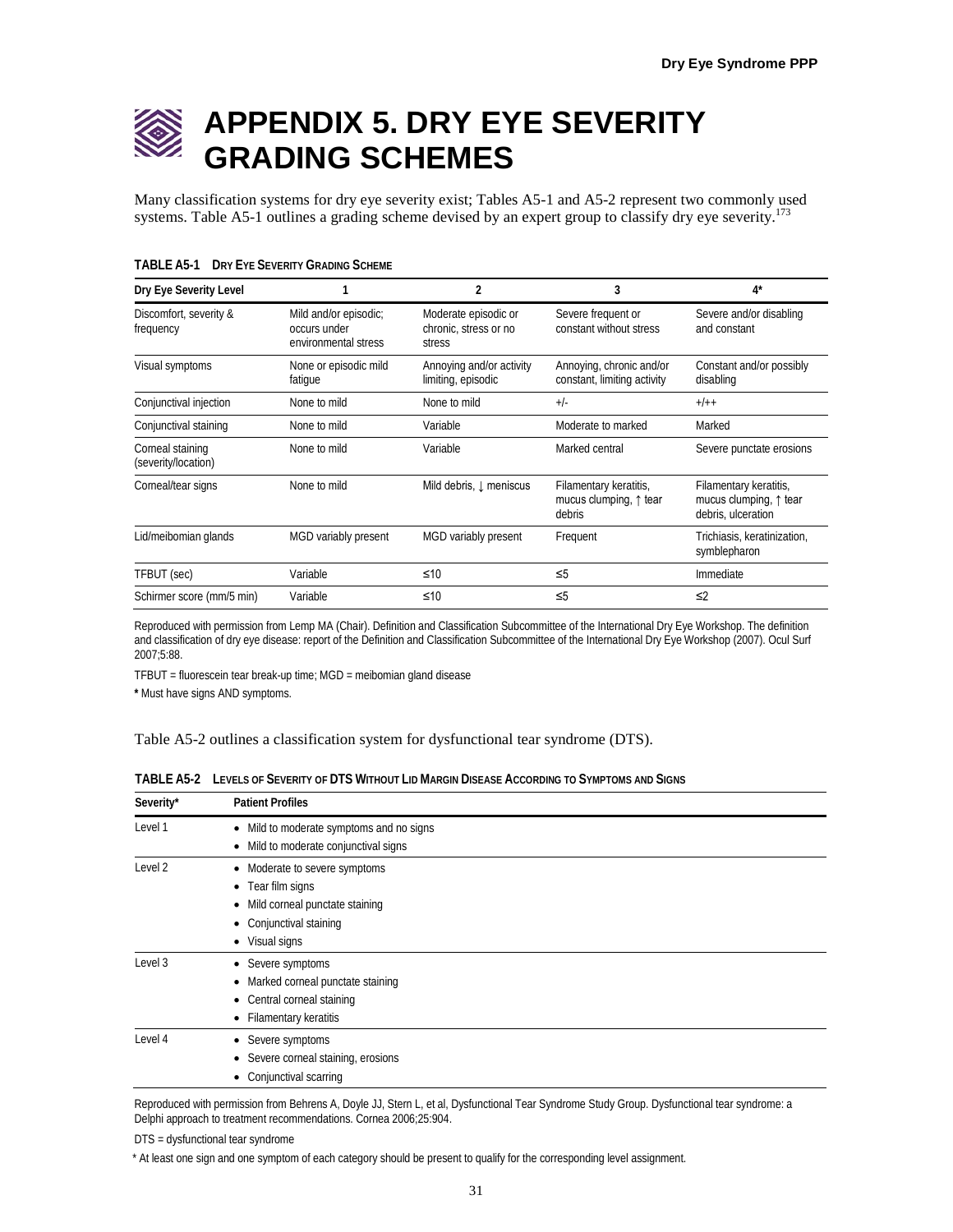

#### **Basic and Clinical Science Course**

External Disease and Cornea (Section 8, 2013–2014)

#### **Patient Education Brochures**

Dry Eye (2012) Dry Eye (Spanish – Ojo Seco) (2012)

#### **Patient Education Communication Tools**

Digital-Eyes™ Ophthalmic Animations for Patients Subscription (2009) (also available in Spanish)

#### **Patient Education PowerPoint® Presentations**

The Eye Over Time (2009)

**Preferred Practice Pattern® Guidelines – Free download available at [www.aao.org/ppp.](http://www.aao.org/ppp)**

Comprehensive Adult Medical Eye Evaluation (2010)

To order any of these products, except for the free materials, please contact the Academy's Customer Service at 866.561.8558 (U.S. only) or 415.561.8540 or [www.aao.org/store.](http://www.aao.org/store)



## **REFERENCES**

- <span id="page-35-0"></span>1. Scottish Intercollegiate Guidelines Network. Annex B: key to evidence statements and grades of recommendations. In: SIGN 50: A Guideline Developer's Handbook. Available at: [www.sign.ac.uk/guidelines/fulltext/50/annexb.html.](http://www.sign.ac.uk/guidelines/fulltext/50/annexb.html) Accessed October 2, 2012
- <span id="page-35-1"></span>2. Guyatt GH, Oxman AD, Vist GE, et al. GRADE: an emerging consensus on rating quality of evidence and strength of recommendations. BMJ 2008;336:924-6.
- <span id="page-35-2"></span>3. GRADE Working Group. Organizations that have endorsed or that are using GRADE. Available at: [www.gradeworkinggroup.org/society/index.htm.](http://www.gradeworkinggroup.org/society/index.htm) Accessed October 2, 2012.
- <span id="page-35-3"></span>4. Schein OD, Munoz B, Tielsch JM, et al. Prevalence of dry eye among the elderly. Am J Ophthalmol 1997;124:723-8.
- <span id="page-35-4"></span>5. Hikichi T, Yoshida A, Fukui Y, et al. Prevalence of dry eye in Japanese eye centers. Graefes Arch Clin Exp Ophthalmol 1995;233:555-8.
- <span id="page-35-5"></span>6. McCarty CA, Bansal AK, Livingston PM, et al. The epidemiology of dry eye in Melbourne, Australia. Ophthalmology 1998;105:1114-9.
- <span id="page-35-6"></span>7. Moss SE, Klein R, Klein BE. Prevalence of and risk factors for dry eye syndrome. Arch Ophthalmol 2000;118:1264-8.
- <span id="page-35-7"></span>8. Schaumberg DA, Dana R, Buring JE, Sullivan DA. Prevalence of dry eye disease among US men: estimates from the Physicians' Health Studies. Arch Ophthalmol 2009;127:763-8.
- <span id="page-35-8"></span>9. Schaumberg DA, Sullivan DA, Buring JE, Dana MR. Prevalence of dry eye syndrome among US women. Am J Ophthalmol 2003;136:318-26.
- <span id="page-35-9"></span>10. Lemp MA, Crews LA, Bron AJ, et al. Distribution of aqueous-deficient and evaporative dry eye in a clinic-based patient cohort: a retrospective study. Cornea 2012;31:472-8.
- <span id="page-35-10"></span>11. Yazdani C, McLaughlin T, Smeeding JE, Walt J. Prevalence of treated dry eye disease in a managed care population. Clin Ther 2001;23:1672-82.
- 12. Viso E, Rodriguez-Ares MT, Gude F. Prevalence of and associated factors for dry eye in a Spanish adult population (the Salnes Eye Study). Ophthalmic Epidemiol 2009;16:15-21.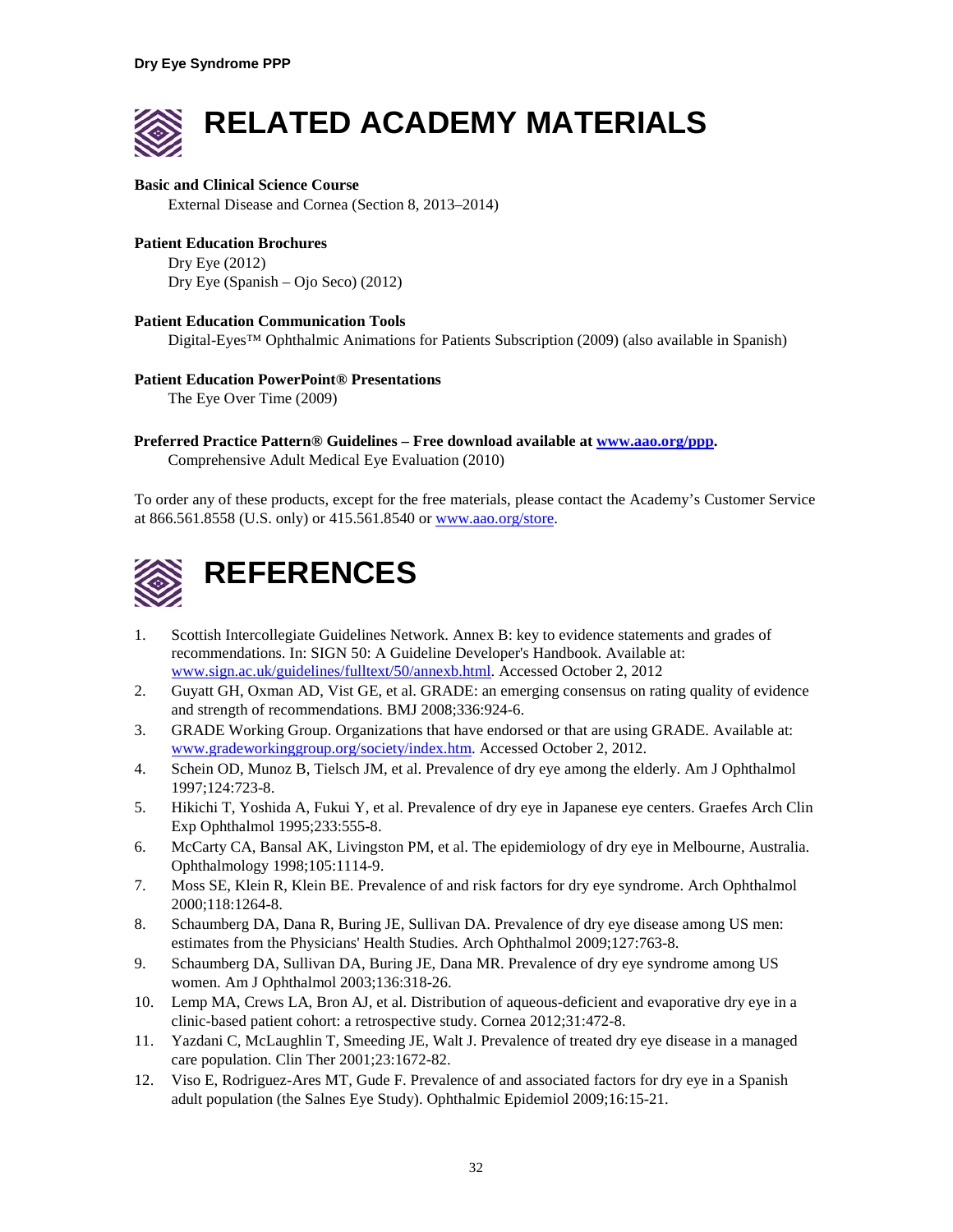- 13. Xu L, You QS, Wang YX, Jonas JB. Associations between gender, ccular parameters and diseases: The Beijing Eye Study. Ophthalmic Res 2010;45:197-203.
- <span id="page-36-3"></span>14. Moss SE, Klein R, Klein BE. Long-term incidence of dry eye in an older population. Optom Vis Sci 2008;85:668-74.
- <span id="page-36-0"></span>15. Uchino M, Schaumberg DA, Dogru M, et al. Prevalence of dry eye disease among Japanese visual display terminal users. Ophthalmology 2008;115:1982-8.
- <span id="page-36-1"></span>16. Leung EW, Medeiros FA, Weinreb RN. Prevalence of ocular surface disease in glaucoma patients. J Glaucoma 2008;17:350-5.
- <span id="page-36-2"></span>17. Rossi GC, Tinelli C, Pasinetti GM, et al. Dry eye syndrome-related quality of life in glaucoma patients. Eur J Ophthalmol 2009;19:572-9.
- <span id="page-36-4"></span>18. Schaumberg DA, Buring JE, Sullivan DA, Dana MR. Hormone replacement therapy and dry eye syndrome. JAMA 2001;286:2114-9.
- <span id="page-36-5"></span>19. Ababneh OH, Cetinkaya A, Kulwin DR. Long-term efficacy and safety of botulinum toxin a injections to treat blepharospasm and hemifacial spasm. Clin Experiment Ophthalmol. In press.
- 20. Ozgur OK, Murariu D, Parsa AA, Parsa FD. Dry eye syndrome due to botulinum toxin type-A injection: guideline for prevention. Hawaii J Med Public Health 2012;71:120-3.
- 21. Manfredi M, Scoditti U, Angelini M, et al. Dry mouth as an initial sign of food-borne botulism: a case report and review of the literature. Oral Surg Oral Med Oral Pathol Oral Radiol Endod 2011;111:e15-8.
- <span id="page-36-6"></span>22. Schiffman RM, Walt JG, Jacobsen G, et al. Utility assessment among patients with dry eye disease. Ophthalmology 2003;110:1412-9.
- <span id="page-36-7"></span>23. Li M, Gong L, Sun X, Chapin WJ. Anxiety and depression in patients with dry eye syndrome. Curr Eye Res 2011;36:1-7.
- <span id="page-36-8"></span>24. Galor A, Feuer W, Lee DJ, et al. Depression, post-traumatic stress disorder, and dry eye syndrome: a study utilizing the national United States Veterans Affairs administrative database. Am J Ophthalmol 2012;154:340-6.
- <span id="page-36-9"></span>25. Kim KW, Han SB, Han ER, et al. Association between depression and dry eye disease in an elderly population. Invest Ophthalmol Vis Sci 2011;52:7954-8.
- <span id="page-36-10"></span>26. Mertzanis P, Abetz L, Rajagopalan K, et al. The relative burden of dry eye in patients' lives: comparisons to a U.S. normative sample. Invest Ophthalmol Vis Sci 2005;46:46-50.
- <span id="page-36-11"></span>27. Ware JE. SF-36 Health Survey: Manual and Interpretation Guide. Boston, MA: The Health Institute; 1993.
- <span id="page-36-12"></span>28. Stern ME, Beuerman RW, Fox RI, et al. The pathology of dry eye: the interaction between the ocular surface and lacrimal glands. Cornea 1998;17:584-9.
- <span id="page-36-13"></span>29. Bacman S, Berra A, Sterin-Borda L, Borda E. Muscarinic acetylcholine receptor antibodies as a new marker of dry eye Sjogren syndrome. Invest Ophthalmol Vis Sci 2001;42:321-7.
- <span id="page-36-14"></span>30. Solomon A, Dursun D, Liu Z, et al. Pro- and anti-inflammatory forms of interleukin-1 in the tear fluid and conjunctiva of patients with dry-eye disease. Invest Ophthalmol Vis Sci 2001;42:2283-92.
- <span id="page-36-15"></span>31. Kunert KS, Tisdale AS, Stern ME, et al. Analysis of topical cyclosporine treatment of patients with dry eye syndrome: effect on conjunctival lymphocytes. Arch Ophthalmol 2000;118:1489-96.
- <span id="page-36-16"></span>32. Pflugfelder SC, Solomon A, Stern ME. The diagnosis and management of dry eye: a twenty-five-year review. Cornea 2000;19:644-9.
- <span id="page-36-17"></span>33. Pflugfelder SC. Antiinflammatory therapy for dry eye. Am J Ophthalmol 2004;137:337-42.
- <span id="page-36-18"></span>34. Seedor JA, Lamberts D, Bergmann RB, Perry HD. Filamentary keratitis associated with diphenhydramine hydrochloride (Benadryl). Am J Ophthalmol 1986;101:376-7.
- 35. Mader TH, Stulting RD. Keratoconjunctivitis sicca caused by diphenoxylate hydrochloride with atropine sulfate (Lomotil). Am J Ophthalmol 1991;111:377-8.
- 36. Bergmann MT, Newman BL, Johnson NC Jr. The effect of a diuretic (hydrochlorothiazide) on tear production in humans. Am J Ophthalmol 1985;99:473-5.
- 37. Cumurcu T, Sezer E, Kilic R, Bulut Y. Comparison of dose-related ocular side effects during systemic isotretinoin administration. Eur J Ophthalmol 2009;19:196-200.
- <span id="page-36-19"></span>38. Blackie CA, Korb DR, Knop E, et al. Nonobvious obstructive meibomian gland dysfunction. Cornea 2010;29:1333-45.
- <span id="page-36-20"></span>39. Browning DJ, Rosenwasser G, Lugo M. Ocular rosacea in blacks. Am J Ophthalmol 1986;101:441-4.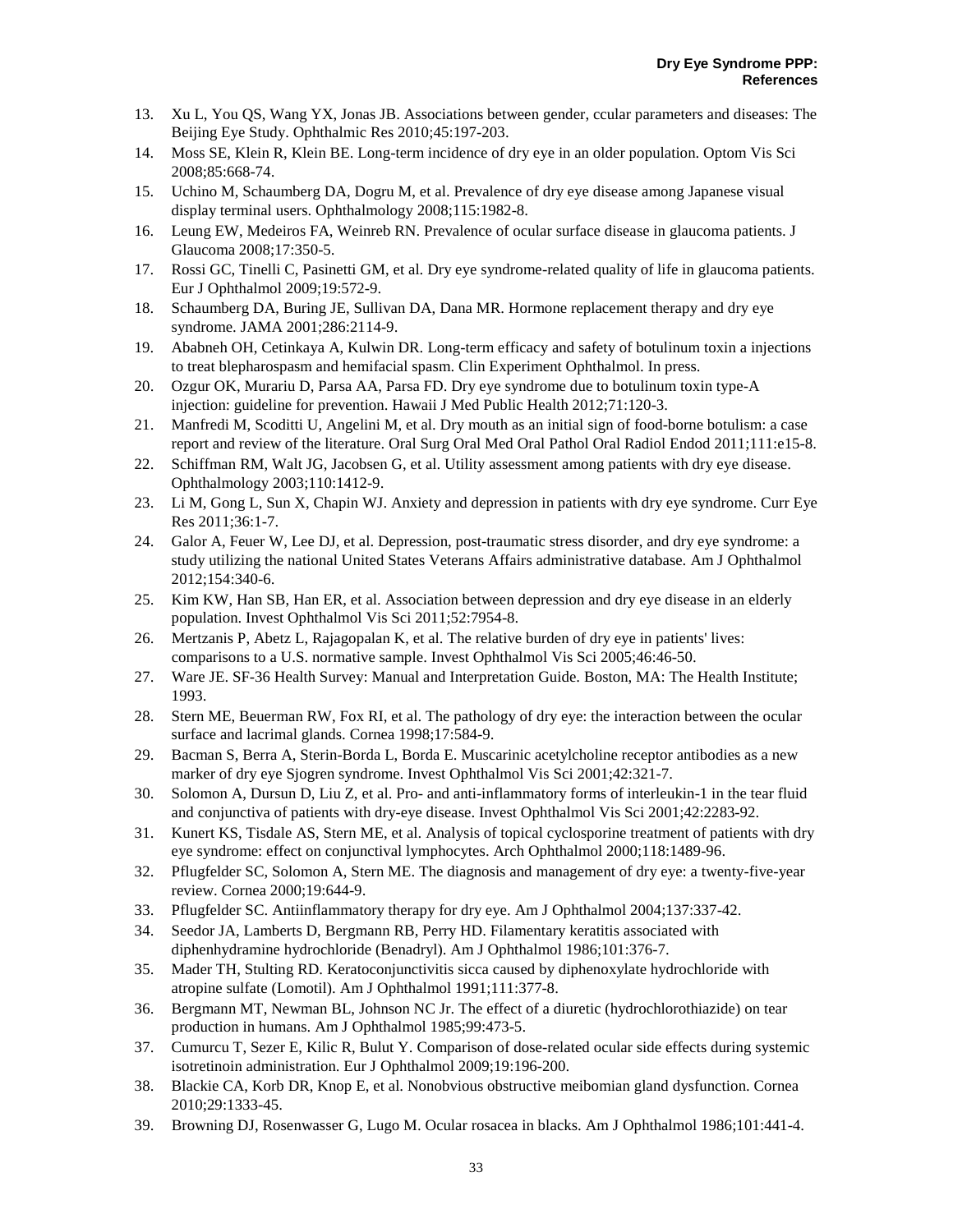- <span id="page-37-0"></span>40. Berg M, Liden S. An epidemiological study of rosacea. Acta Derm Venereol 1989;69:419-23.
- <span id="page-37-1"></span>41. Chalmers DA. Rosacea: recognition and management for the primary care provider. Nurse Pract 1997;22:18, 23-8, 30.
- <span id="page-37-2"></span>42. Viswalingam M, Rauz S, Morlet N, Dart JK. Blepharokeratoconjunctivitis in children: diagnosis and treatment. Br J Ophthalmol 2005;89:400-3.
- <span id="page-37-3"></span>43. Cetinkaya A, Akova YA. Pediatric ocular acne rosacea: long-term treatment with systemic antibiotics. Am J Ophthalmol 2006;142:816-21.
- <span id="page-37-4"></span>44. Donaldson KE, Karp CL, Dunbar MT. Evaluation and treatment of children with ocular rosacea. Cornea 2007;26:42-6.
- <span id="page-37-5"></span>45. Bamford JT, Gessert CE, Renier CM, et al. Childhood stye and adult rosacea. J Am Acad Dermatol 2006;55:951-5.
- <span id="page-37-6"></span>46. Akpek EK, Klimava A, Thorne JE, et al. Evaluation of patients with dry eye for presence of underlying Sjogren syndrome. Cornea 2009;28:493-7.
- <span id="page-37-7"></span>47. Liew MS, Zhang M, Kim E, Akpek EK. Prevalence and predictors of Sjogren's syndrome in a prospective cohort of patients with aqueous-deficient dry eye. Br J Ophthalmol 2012;96:1498-503.
- <span id="page-37-8"></span>48. Voulgarelis M, Skopouli FN. Clinical, immunologic, and molecular factors predicting lymphoma development in Sjogren's syndrome patients. Clin Rev Allergy Immunol 2007;32:265-74.
- <span id="page-37-9"></span>49. Tzioufas AG, Voulgarelis M. Update on Sjogren's syndrome autoimmune epithelitis: from classification to increased neoplasias. Best Pract Res Clin Rheumatol 2007;21:989-1010.
- <span id="page-37-10"></span>50. Zintzaras E, Voulgarelis M, Moutsopoulos HM. The risk of lymphoma development in autoimmune diseases: a meta-analysis. Arch Intern Med 2005;165:2337-44.
- <span id="page-37-11"></span>51. James DG. Ocular Sarcoidosis. Br J Ophthalmol 1964;48:461-70.
- <span id="page-37-12"></span>52. Drosos AA, Constantopoulos SH, Psychos D, et al. The forgotten cause of sicca complex; sarcoidosis. J Rheumatol 1989;16:1548-51.
- <span id="page-37-13"></span>53. Fox RI. Systemic diseases associated with dry eye. Int Ophthalmol Clin 1994;34:71-87.
- <span id="page-37-14"></span>54. Itescu S. Diffuse infiltrative lymphocytosis syndrome in human immunodeficiency virus infection--a Sjogren's-like disease. Rheum Dis Clin North Am 1991;17:99-115.
- <span id="page-37-15"></span>55. Lucca JA, Farris RL, Bielory L, Caputo AR. Keratoconjunctivitis sicca in male patients infected with human immunodeficiency virus type 1. Ophthalmology 1990;97:1008-10.
- <span id="page-37-16"></span>56. Abe T, Nakajima A, Matsunaga M, et al. Decreased tear lactoferrin concentration in patients with chronic hepatitis C. Br J Ophthalmol 1999;83:684-7.
- <span id="page-37-17"></span>57. Siagris D, Pharmakakis N, Christofidou M, et al. Keratoconjunctivitis sicca and chronic HCV infection. Infection 2002;30:229-33.
- <span id="page-37-18"></span>58. Pflugfelder SC, Roussel TJ, Culbertson WW. Primary Sjogren's syndrome after infectious mononucleosis. JAMA 1987;257:1049-50.
- 59. Whittingham S, McNeilage J, Mackay IR. Primary Sjogren's syndrome after infectious mononucleosis. Ann Intern Med 1985;102:490-3.
- 60. Merayo-Lloves J, Baltatzis S, Foster CS. Epstein-Barr virus dacryoadenitis resulting in keratoconjunctivitis sicca in a child. Am J Ophthalmol 2001;132:922-3.
- 61. Pflugfelder SC, Crouse CA, Monroy D, et al. Epstein-Barr virus and the lacrimal gland pathology of Sjogren's syndrome. Am J Pathol 1993;143:49-64.
- <span id="page-37-19"></span>62. Ogawa Y, Okamoto S, Wakui M, et al. Dry eye after haematopoietic stem cell transplantation. Br J Ophthalmol 1999;83:1125-30.
- <span id="page-37-20"></span>63. Fahnehjelm KT, Tornquist AL, Winiarski J. Dry-eye syndrome after allogeneic stem-cell transplantation in children. Acta Ophthalmol 2008;86:253-8.
- <span id="page-37-21"></span>64. Ogawa Y, Kuwana M. Dry eye as a major complication associated with chronic graft-versus-host disease after hematopoietic stem cell transplantation. Cornea 2003;22:S19-27.
- <span id="page-37-22"></span>65. Auw-Haedrich C, Potsch C, Bohringer D, et al. Histological and immunohistochemical characterisation of conjunctival graft vs host disease following haematopoietic stem cell transplantation. Graefes Arch Clin Exp Ophthalmol 2007;245:1001-7.
- <span id="page-37-23"></span>66. Deuschl G, Goddemeier C. Spontaneous and reflex activity of facial muscles in dystonia, Parkinson's disease, and in normal subjects. J Neurol Neurosurg Psychiatry 1998;64:320-4.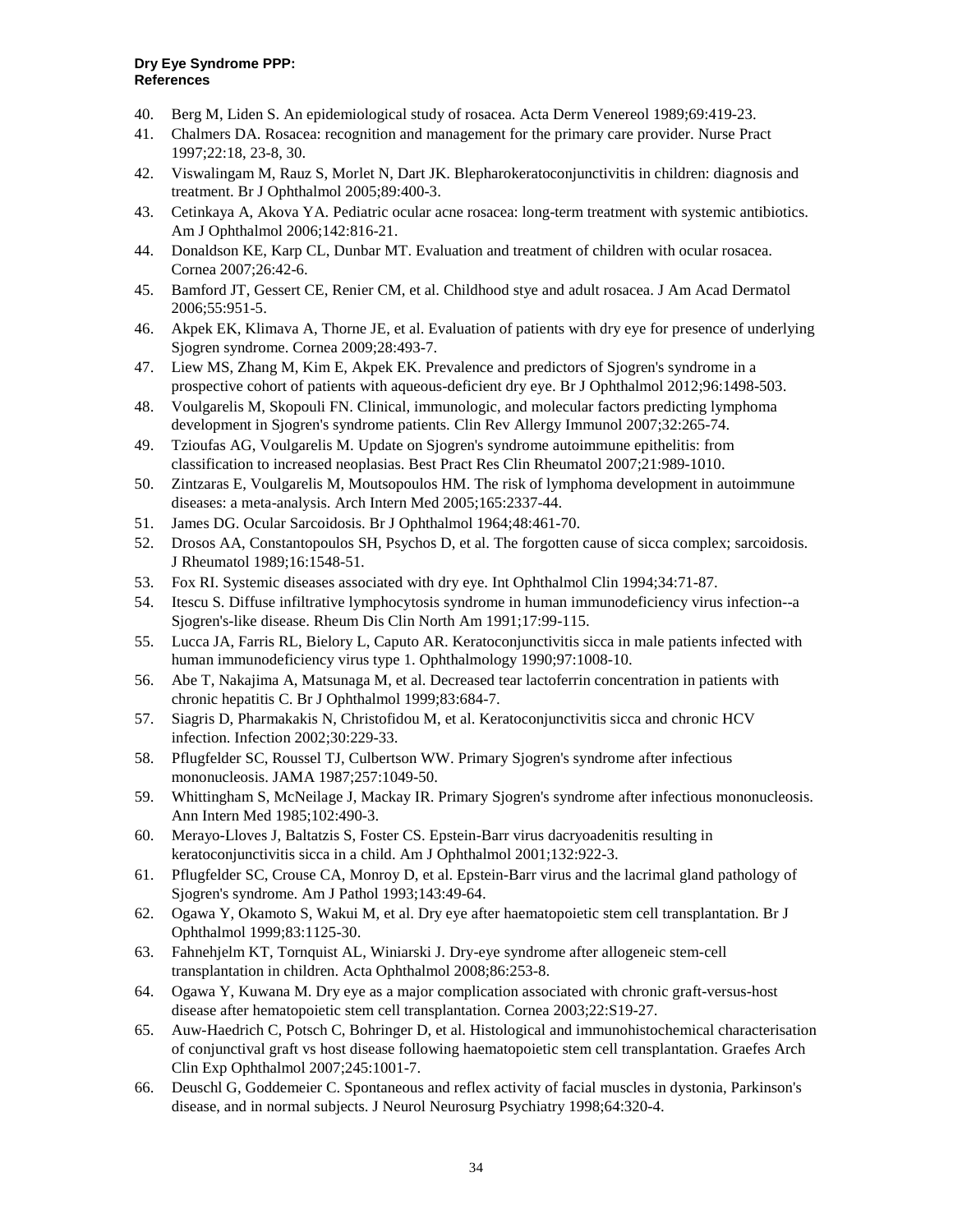- <span id="page-38-0"></span>67. Lemp MA. Report of the National Eye Institute/Industry workshop on Clinical Trials in Dry Eyes. CLAO J 1995;21:221-32.
- <span id="page-38-1"></span>68. American Academy of Ophthalmology Basic and Clinical Science Course Subcommittee. Basic and Clinical Science Course. External Disease and Cornea: Section 8, 2013-2014. San Francisco, CA: American Academy of Ophthalmology; 2013:47-8.
- <span id="page-38-2"></span>69. American Academy of Ophthalmology Preferred Practice Patterns Committee. Preferred Practice Pattern® Guidelines. Comprehensive Adult Medical Eye Evaluation. San Francisco, CA: American Academy of Ophthalmology; 2010. Available at[: www.aao.org/ppp.](http://www.aao.org/ppp)
- <span id="page-38-3"></span>70. Keech A, Senchyna M, Jones L. Impact of time between collection and collection method on human tear fluid osmolarity. Curr Eye Res 2013;38:428-36.
- <span id="page-38-4"></span>71. Lemp MA, Bron AJ, Baudouin C, et al. Tear osmolarity in the diagnosis and management of dry eye disease. Am J Ophthalmol 2011;151:792-8.
- <span id="page-38-5"></span>72. Sullivan BD, Whitmer D, Nichols KK, et al. An objective approach to dry eye disease severity. Invest Ophthalmol Vis Sci 2010;51:6125-30.
- <span id="page-38-6"></span>73. Massof RW, McDonnell PJ. Latent dry eye disease state variable. Invest Ophthalmol Vis Sci 2012;53:1905-16.
- <span id="page-38-7"></span>74. Messmer EM, Bulgen M, Kampik A. Hyperosmolarity of the tear film in dry eye syndrome. Dev Ophthalmol 2010;45:129-38.
- <span id="page-38-8"></span>75. American Academy of Ophthalmology Cornea/External Disease Panel. Preferred Practice Pattern® Guidelines. Conjunctivitis. San Francisco, CA: American Academy of Ophthalmology; 2013. Available at: [www.aao.org/ppp.](http://www.aao.org/ppp)
- <span id="page-38-9"></span>76. Pflugfelder SC, Tseng SC, Sanabria O, et al. Evaluation of subjective assessments and objective diagnostic tests for diagnosing tear-film disorders known to cause ocular irritation. Cornea 1998;17:38-56.
- <span id="page-38-10"></span>77. Heigle TJ, Pflugfelder SC. Aqueous tear production in patients with neurotrophic keratitis. Cornea 1996;15:135-8.
- <span id="page-38-11"></span>78. Tanenbaum M, McCord CD Jr. Lacrimal drainage system. In: Tasman W, Jaeger EA, eds. Duane's Ophthalmology. 15th ed. Philadelphia, PA: Lippincott Williams & Wilkins; 2009:chapter 13.
- <span id="page-38-12"></span>79. Lemp MA, Foulks GN. Diagnosis and management of dry eye disease. In: Tasman W, Jaeger EA, eds. Duane's Ophthalmology. 15th ed. Philadelphia, PA: Lippincott Williams & Wilkins; 2009:chapter 14.
- <span id="page-38-13"></span>80. Macri A, Rolando M, Pflugfelder S. A standardized visual scale for evaluation of tear fluorescein clearance. Ophthalmology 2000;107:1338-43.
- <span id="page-38-14"></span>81. Begley CG, Chalmers RL, Abetz L, et al. The relationship between habitual patient-reported symptoms and clinical signs among patients with dry eye of varying severity. Invest Ophthalmol Vis Sci 2003;44:4753-61.
- <span id="page-38-15"></span>82. Schein OD, Tielsch JM, Munoz B, et al. Relation between signs and symptoms of dry eye in the elderly. A population-based perspective. Ophthalmology 1997;104:1395-401.
- <span id="page-38-16"></span>83. Goren MB, Goren SB. Diagnostic tests in patients with symptoms of keratoconjunctivitis sicca. Am J Ophthalmol 1988;106:570-4.
- <span id="page-38-17"></span>84. Clinch TE, Benedetto DA, Felberg NT, Laibson PR. Schirmer's test. A closer look. Arch Ophthalmol 1983;101:1383-6.
- <span id="page-38-18"></span>85. Chalmers RL, Begley CG. Dryness symptoms among an unselected clinical population with and without contact lens wear. Cont Lens Anterior Eye 2006;29:25-30.
- <span id="page-38-19"></span>86. Chalmers RL, Begley CG, Moody K, Hickson-Curran SB. Contact Lens Dry Eye Questionnaire-8 (CLDEQ-8) and opinion of contact lens performance. Optom Vis Sci 2012;89:1435-42.
- <span id="page-38-20"></span>87. American Academy of Ophthalmology Cornea/External Disease Panel. Preferred Practice Pattern® Guidelines. Blepharitis. San Francisco, CA: American Academy of Ophthalmology; 2013. Available at[: www.aao.org/ppp.](http://www.aao.org/ppp)
- <span id="page-38-21"></span>88. Sall K, Stevenson OD, Mundorf TK, Reis BL. Two multicenter, randomized studies of the efficacy and safety of cyclosporine ophthalmic emulsion in moderate to severe dry eye disease. CsA Phase 3 Study Group. Ophthalmology 2000;107:631-9.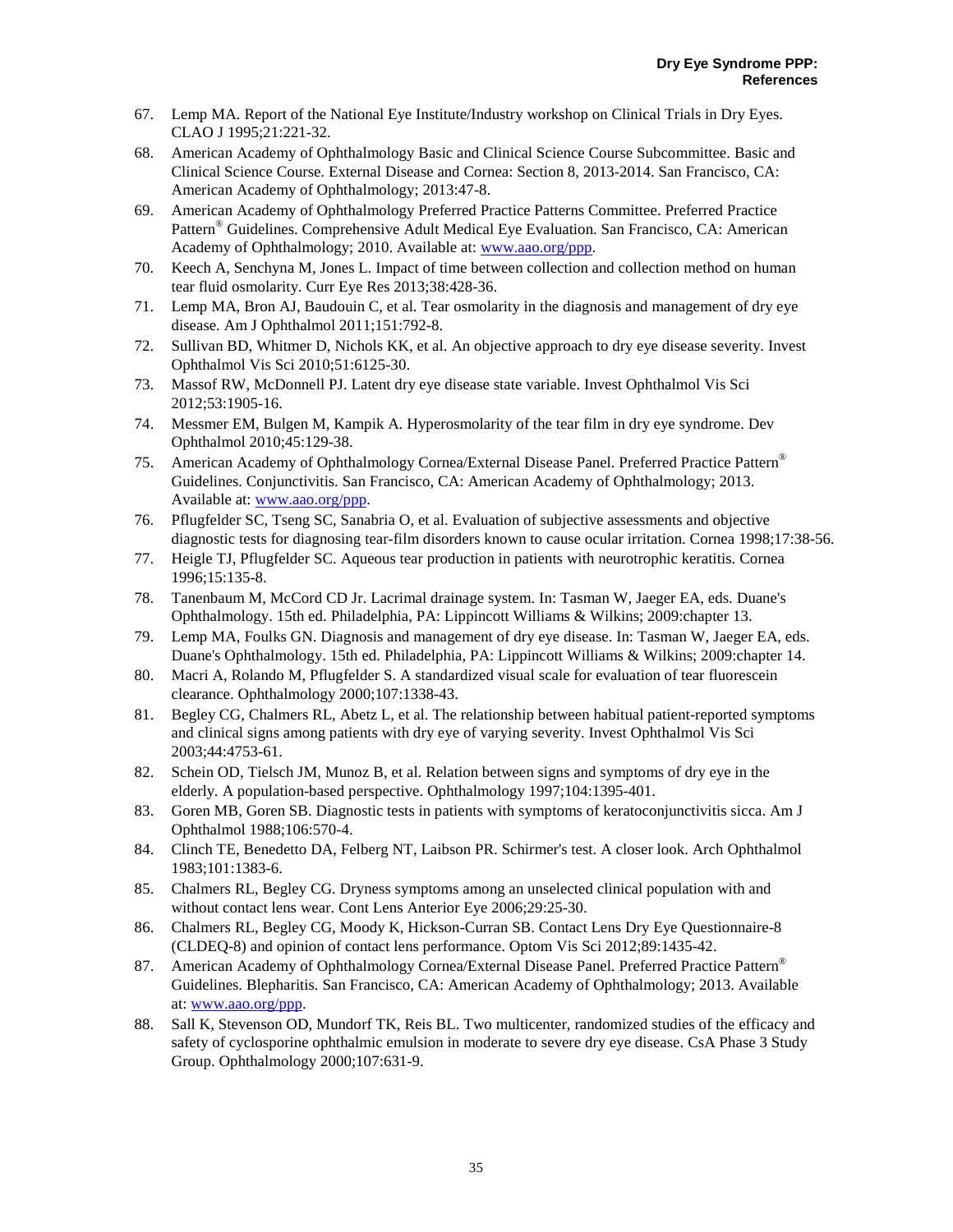- <span id="page-39-0"></span>89. U.S. Food and Drug Administration, Center for Drug Evaluation and Research. Restasis™ (cyclosporine ophthalmic emulsion) 0.05% sterile, preservative-free. NDA 50-790/S-001. 2003:6. Available at: [www.accessdata.fda.gov/drugsatfda\\_docs/label/2003/50790slr001\\_restasis\\_lbl.pdf.](http://www.accessdata.fda.gov/drugsatfda_docs/label/2003/50790slr001_restasis_lbl.pdf) Accessed October 2, 2012.
- <span id="page-39-1"></span>90. Pflugfelder SC, Maskin SL, Anderson B, et al. A randomized, double-masked, placebo-controlled, multicenter comparison of loteprednol etabonate ophthalmic suspension, 0.5%, and placebo for treatment of keratoconjunctivitis sicca in patients with delayed tear clearance. Am J Ophthalmol 2004;138:444-57.
- 91. Marsh P, Pflugfelder SC. Topical nonpreserved methylprednisolone therapy for keratoconjunctivitis sicca in Sjogren syndrome. Ophthalmology 1999;106:811-6.
- 92. Prabhasawat P, Tseng SC. Frequent association of delayed tear clearance in ocular irritation. Br J Ophthalmol 1998;82:666-75.
- <span id="page-39-16"></span>93. Sainz De La Maza Serra M, Simon Castellvi C, Kabbani O. Nonpreserved topical steroids and lacrimal punctal occlusion for severe keratoconjunctivitis sicca [in Spanish]. Arch Soc Esp Oftalmol 2000;75:751-6.
- <span id="page-39-2"></span>94. Creuzot C, Passemard M, Viau S, et al. Improvement of dry eye symptoms with polyunsaturated fatty acids [in French]. J Fr Ophtalmol 2006;29:868-73.
- <span id="page-39-3"></span>95. Miljanovic B, Trivedi KA, Dana MR, et al. Relation between dietary n-3 and n-6 fatty acids and clinically diagnosed dry eye syndrome in women. Am J Clin Nutr 2005;82:887-93.
- <span id="page-39-4"></span>96. Vivino FB, Al-Hashimi I, Khan Z, et al. Pilocarpine tablets for the treatment of dry mouth and dry eye symptoms in patients with Sjogren syndrome: a randomized, placebo-controlled, fixed-dose, multicenter trial. P92-01 Study Group. Arch Intern Med 1999;159:174-81.
- <span id="page-39-18"></span>97. Petrone D, Condemi JJ, Fife R, et al. A double-blind, randomized, placebo-controlled study of cevimeline in Sjogren's syndrome patients with xerostomia and keratoconjunctivitis sicca. Arthritis Rheum 2002;46:748-54.
- <span id="page-39-19"></span>98. Nelson JD, Friedlaender M, Yeatts RP, et al. Oral pilocarpine for symptomatic relief of keratoconjunctivitis sicca in patients with Sjogren's syndrome. The MGI PHARMA Sjogren's Syndrome Study Group. Adv Exp Med Biol 1998;438:979-83.
- <span id="page-39-5"></span>99. Tsubota K, Goto E, Fujita H, et al. Treatment of dry eye by autologous serum application in Sjogren's syndrome. Br J Ophthalmol 1999;83:390-5.
- <span id="page-39-6"></span>100. Chiang CC, Lin JM, Chen WL, Tsai YY. Allogeneic serum eye drops for the treatment of severe dry eye in patients with chronic graft-versus-host disease. Cornea 2007;26:861-3.
- <span id="page-39-7"></span>101. Altinors DD, Akca S, Akova YA, et al. Smoking associated with damage to the lipid layer of the ocular surface. Am J Ophthalmol 2006;141:1016-21.
- <span id="page-39-8"></span>102. Grus FH, Sabuncuo P, Augustin A, Pfeiffer N. Effect of smoking on tear proteins. Graefes Arch Clin Exp Ophthalmol 2002;240:889-92.
- <span id="page-39-9"></span>103. Tsubota K, Nakamori K. Effects of ocular surface area and blink rate on tear dynamics. Arch Ophthalmol 1995;113:155-8.
- <span id="page-39-10"></span>104. Nichols JJ, Bickle KM, Zink RC, et al. Safety and efficacy of topical azithromycin ophthalmic solution 1.0% in the treatment of contact lens-related dry eye. Eye Contact Lens 2012;38:73-9.
- <span id="page-39-11"></span>105. U.S. Food and Drug Administration. FDA Drug Safety Communication. Azithromycin (Zithromax or Zmax) and the risk of potentially fatal heart rhythms. Available at: [www.fda.gov/drugs/drugsafety/ucm341822.htm.](http://www.fda.gov/drugs/drugsafety/ucm341822.htm) Accessed April 5, 2013.
- <span id="page-39-12"></span>106. Roberts CW, Carniglia PE, Brazzo BG. Comparison of topical cyclosporine, punctal occlusion, and a combination for the treatment of dry eye. Cornea 2007;26:805-9.
- <span id="page-39-13"></span>107. Perry HD, Solomon R, Donnenfeld ED, et al. Evaluation of topical cyclosporine for the treatment of dry eye disease. Arch Ophthalmol 2008;126:1046-50.
- <span id="page-39-14"></span>108. Su MY, Perry HD, Barsam A, et al. The effect of decreasing the dosage of cyclosporine A 0.05% on dry eye disease after 1 year of twice-daily therapy. Cornea 2011;30:1098-104.
- <span id="page-39-15"></span>109. Rao SN. Topical cyclosporine 0.05% for the prevention of dry eye disease progression. J Ocul Pharmacol Ther 2010;26:157-64.
- <span id="page-39-17"></span>110. Wojtowicz JC, Butovich I, Uchiyama E, et al. Pilot, prospective, randomized, double-masked, placebocontrolled clinical trial of an omega-3 supplement for dry eye. Cornea 2011;30:308-14.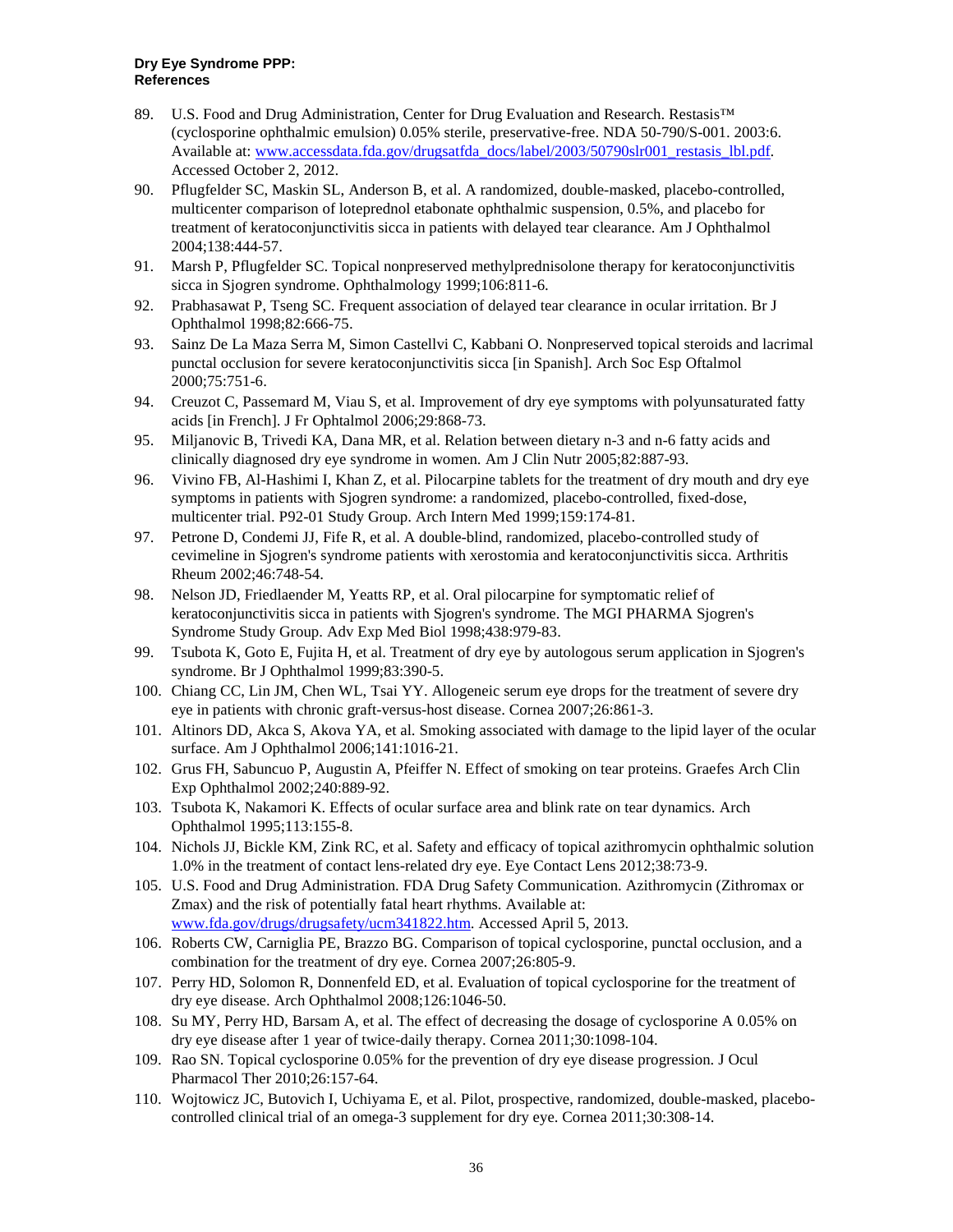- <span id="page-40-0"></span>111. Jackson MA, Burrell K, Gaddie IB, Richardson SD. Efficacy of a new prescription-only medical food supplement in alleviating signs and symptoms of dry eye, with or without concomitant cyclosporine A. Clin Ophthalmol 2011;5:1201-6.
- <span id="page-40-1"></span>112. Brasky TM, Darke AK, Song X, et al. Plasma phospholipid fatty acids and prostate cancer risk in the SELECT Trial. J Natl Cancer Inst 2013;105:1132-41.
- <span id="page-40-2"></span>113. Ervin AM, Wojciechowski R, Schein O. Punctal occlusion for dry eye syndrome. Cochrane Database Syst Rev 2010, Issue 9. Art. No.: CD006775. DOI: 10.1002/14651858.CD006775.pub2.
- <span id="page-40-3"></span>114. Chen F, Wang J, Chen W, et al. Upper punctal occlusion versus lower punctal occlusion in dry eye. Invest Ophthalmol Vis Sci 2010;51:5571-7.
- <span id="page-40-4"></span>115. Altan-Yaycioglu R, Gencoglu EA, Akova YA, et al. Silicone versus collagen plugs for treating dry eye: results of a prospective randomized trial including lacrimal scintigraphy. Am J Ophthalmol 2005;140:88-93.
- 116. Nava-Castaneda A, Tovilla-Canales JL, Rodriguez L, et al. Effects of lacrimal occlusion with collagen and silicone plugs on patients with conjunctivitis associated with dry eye. Cornea 2003;22:10-4.
- 117. Tai MC, Cosar CB, Cohen EJ, et al. The clinical efficacy of silicone punctal plug therapy. Cornea 2002;21:135-9.
- <span id="page-40-5"></span>118. Horwath-Winter J, Thaci A, Gruber A, Boldin I. Long-term retention rates and complications of silicone punctal plugs in dry eye. Am J Ophthalmol 2007;144:441-4.
- <span id="page-40-6"></span>119. Mazow ML, McCall T, Prager TC. Lodged intracanalicular plugs as a cause of lacrimal obstruction. Ophthal Plast Reconstr Surg 2007;23:138-42.
- <span id="page-40-7"></span>120. SmartPlug Study Group. Management of complications after insertion of the SmartPlug punctal plug: a study of 28 patients. Ophthalmology 2006;113:1859.
- <span id="page-40-8"></span>121. Koffler BH, McDonald M, Nelinson DS. Improved signs, symptoms, and quality of life associated with dry eye syndrome: hydroxypropyl cellulose ophthalmic insert patient registry. Eye Contact Lens 2010;36:170-6.
- <span id="page-40-9"></span>122. Luchs JI, Nelinson DS, Macy JI. Efficacy of hydroxypropyl cellulose ophthalmic inserts (LACRISERT) in subsets of patients with dry eye syndrome: findings from a patient registry. Cornea 2010;29:1417-27.
- <span id="page-40-10"></span>123. Fox RI, Konttinen Y, Fisher A. Use of muscarinic agonists in the treatment of Sjogren's syndrome. Clin Immunol 2001;101:249-63.
- <span id="page-40-11"></span>124. Cosar CB, Cohen EJ, Rapuano CJ, et al. Tarsorrhaphy: clinical experience from a cornea practice. Cornea 2001;20:787-91.
- <span id="page-40-12"></span>125. Gould HL. The dry eye and scleral contact lenses. Am J Ophthalmol 1970;70:37-41.
- 126. Krejci L. Scleral gel contact lenses in treatment of dry eyes. Br J Ophthalmol 1972;56:425-8.
- 127. Alipour F, Kheirkhah A, Jabarvand Behrouz M. Use of mini scleral contact lenses in moderate to severe dry eye. Cont Lens Anterior Eye 2012;35:272-6.
- <span id="page-40-13"></span>128. Jacobs DS, Rosenthal P. Boston scleral lens prosthetic device for treatment of severe dry eye in chronic graft-versus-host disease. Cornea 2007;26:1195-9.
- <span id="page-40-14"></span>129. Nettune GR, Pflugfelder SC. Post-LASIK tear dysfunction and dysesthesia. Ocul Surf 2010;8:135-45.
- <span id="page-40-15"></span>130. American Academy of Ophthalmology Basic and Clinical Science Course Subcommittee. Basic and Clinical Science Course. Refractive Surgery: Section 13, 2013-2014. San Francisco, CA: American Academy of Ophthalmology; 2013:164-5.
- <span id="page-40-16"></span>131. American Academy of Ophthalmology Refractive Management/Intervention Panel. Preferred Practice Pattern® Guidelines. Refractive Errors & Refractive Surgery. San Francisco, CA: American Academy of Ophthalmology; 2013. Available at: [www.aao.org/ppp.](http://www.aao.org/ppp)
- <span id="page-40-17"></span>132. Shimmura S, Shimazaki J, Tsubota K. Results of a population-based questionnaire on the symptoms and lifestyles associated with dry eye. Cornea 1999;18:408-11.
- <span id="page-40-18"></span>133. Lee JT, Teale CW. Development of an economic model to assess costs and outcomes associated with dry eye disease. Pharmacotherapy 2000;20:356. Presented at the 2000 Spring Practice and Research Forum of the American College of Clinical Pharmacy; April 2-5, 2000; Monterey, CA.
- <span id="page-40-19"></span>134. Miljanovic B, Dana R, Sullivan DA, Schaumberg DA. Impact of dry eye syndrome on vision-related quality of life. Am J Ophthalmol 2007;143:409-15.
- <span id="page-40-20"></span>135. Hirsch JD. Considerations in the pharmacoeconomics of dry eye. Manag Care 2003;12:33-8.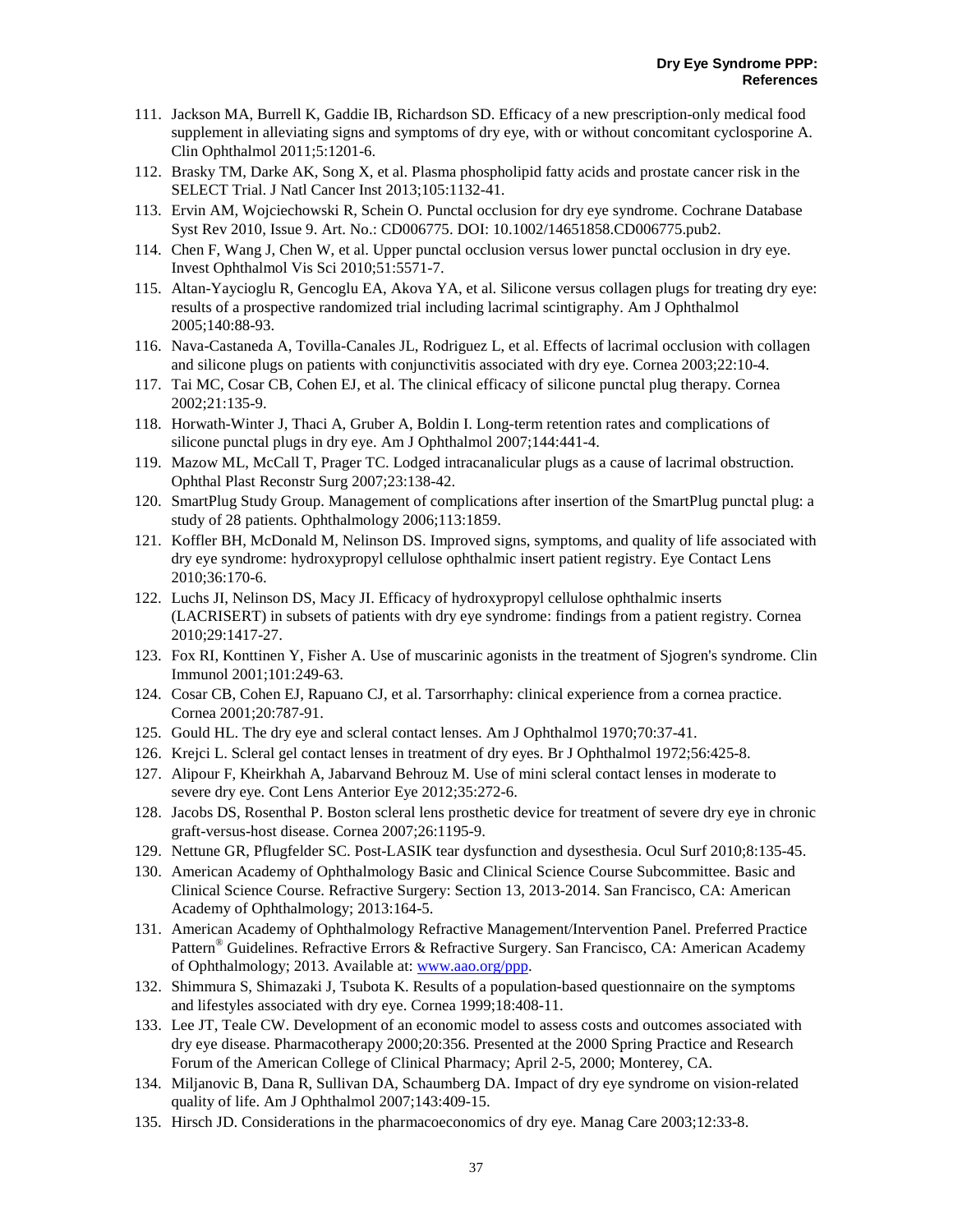- <span id="page-41-0"></span>136. Reddy P, Grad O, Rajagopalan K. The economic burden of dry eye: a conceptual framework and preliminary assessment. Cornea 2004;23:751-61.
- <span id="page-41-1"></span>137. Kozma CM, Hirsch JD, Wojcik AR. Economic and quality of life impact of dry eye symptoms. Invest Ophthalmol Vis Sci 2000;41:S928.
- 138. Wojcik AR, Walt JG. Patient-reported outcomes of dry eye symptoms from a Sjogren's syndrome patient survey. Invest Ophthalmol Vis Sci 2002;43:E-Abstract 59.
- <span id="page-41-2"></span>139. Hirsch JD, Kozma CM, Wojcik AR, Reis B. Economic and quality-of-life impact of dry eye symptoms: a Sjögren's syndrome patient survey. Invest Ophthalmol Vis Sci 1998;39:S65.
- <span id="page-41-3"></span>140. Nelson JD, Helms H, Fiscella R, et al. A new look at dry eye disease and its treatment. Adv Ther 2000;17:84-93.
- <span id="page-41-4"></span>141. Yu J, Asche CV, Fairchild CJ. The economic burden of dry eye disease in the United States: a decision tree analysis. Cornea 2011;30:379-87.
- <span id="page-41-5"></span>142. Jara LJ, Navarro C, Brito-Zeron Mdel P, et al. Thyroid disease in Sjogren's syndrome. Clin Rheumatol 2007;26:1601-6.
- <span id="page-41-6"></span>143. Manthorpe R, Jacobsson LT, Kirtava Z, Theander E. Epidemiology of Sjogren's syndrome, especially its primary form. Ann Med Interne (Paris) 1998;149:7-11.
- <span id="page-41-7"></span>144. Alamanos Y, Tsifetaki N, Voulgari PV, et al. Epidemiology of primary Sjogren's syndrome in northwest Greece, 1982-2003. Rheumatology (Oxford) 2006;45:187-91.
- <span id="page-41-8"></span>145. Plesivcnik Novljan M, Rozman B, Hocevar A, et al. Incidence of primary Sjogren's syndrome in Slovenia. Ann Rheum Dis 2004;63:874-6.
- <span id="page-41-9"></span>146. Pillemer SR, Matteson EL, Jacobsson LT, et al. Incidence of physician-diagnosed primary Sjogren syndrome in residents of Olmsted County, Minnesota. Mayo Clin Proc 2001;76:593-9.
- <span id="page-41-10"></span>147. Thomas E, Hay EM, Hajeer A, Silman AJ. Sjogren's syndrome: a community-based study of prevalence and impact. Br J Rheumatol 1998;37:1069-76.
- <span id="page-41-11"></span>148. Ioannidis JP, Vassiliou VA, Moutsopoulos HM. Long-term risk of mortality and lymphoproliferative disease and predictive classification of primary Sjogren's syndrome. Arthritis Rheum 2002;46:741-7.
- <span id="page-41-12"></span>149. Theander E, Manthorpe R, Jacobsson LT. Mortality and causes of death in primary Sjogren's syndrome: a prospective cohort study. Arthritis Rheum 2004;50:1262-9.
- <span id="page-41-13"></span>150. Shiboski SC, Shiboski CH, Criswell L, et al. American College of Rheumatology classification criteria for Sjogren's syndrome: a data-driven, expert consensus approach in the Sjogren's International Collaborative Clinical Alliance cohort. Arthritis Care Res (Hoboken) 2012;64:475-87.
- <span id="page-41-14"></span>151. Whitcher JP, Shiboski CH, Shiboski SC, et al. For the Sjogren's International Collaborative Clinical Alliance (SICCA) Research Groups. A simplified quantitative method for assessing keratoconjunctivitis sicca from the Sjogren's Syndrome International Registry. Am J Ophthalmol 2010;149:405-15.
- <span id="page-41-15"></span>152. Akpek EK, Lindsley KB, Adyanthaya RS, et al. Treatment of Sjogren's syndrome-associated dry eye: an evidence-based review. Ophthalmology 2011;118:1242-52.
- <span id="page-41-16"></span>153. Feenstra RP, Tseng SC. Comparison of fluorescein and rose bengal staining. Ophthalmology 1992;99:605-17.
- <span id="page-41-17"></span>154. Norn MS. Lissamine green. Vital staining of cornea and conjunctiva. Acta Ophthalmol (Copenh) 1973;51:483-91.
- <span id="page-41-18"></span>155. Manning FJ, Wehrly SR, Foulks GN. Patient tolerance and ocular surface staining characteristics of lissamine green versus rose bengal. Ophthalmology 1995;102:1953-7.
- <span id="page-41-19"></span>156. Machado LM, Castro RS, Fontes BM. Staining patterns in dry eye syndrome: rose bengal versus lissamine green. Cornea 2009;28:732-4.
- <span id="page-41-20"></span>157. Pflugfelder SC, Tseng SC, Yoshino K, et al. Correlation of goblet cell density and mucosal epithelial membrane mucin expression with rose bengal staining in patients with ocular irritation. Ophthalmology 1997;104:223-35.
- <span id="page-41-21"></span>158. Farris RL, Gilbard JP, Stuchell RN, Mandel ID. Diagnostic tests in keratoconjunctivitis sicca. CLAO J 1983;9:23-8.
- <span id="page-41-22"></span>159. Xu KP, Yagi Y, Toda I, Tsubota K. Tear function index. A new measure of dry eye. Arch Ophthalmol 1995;113:84-8.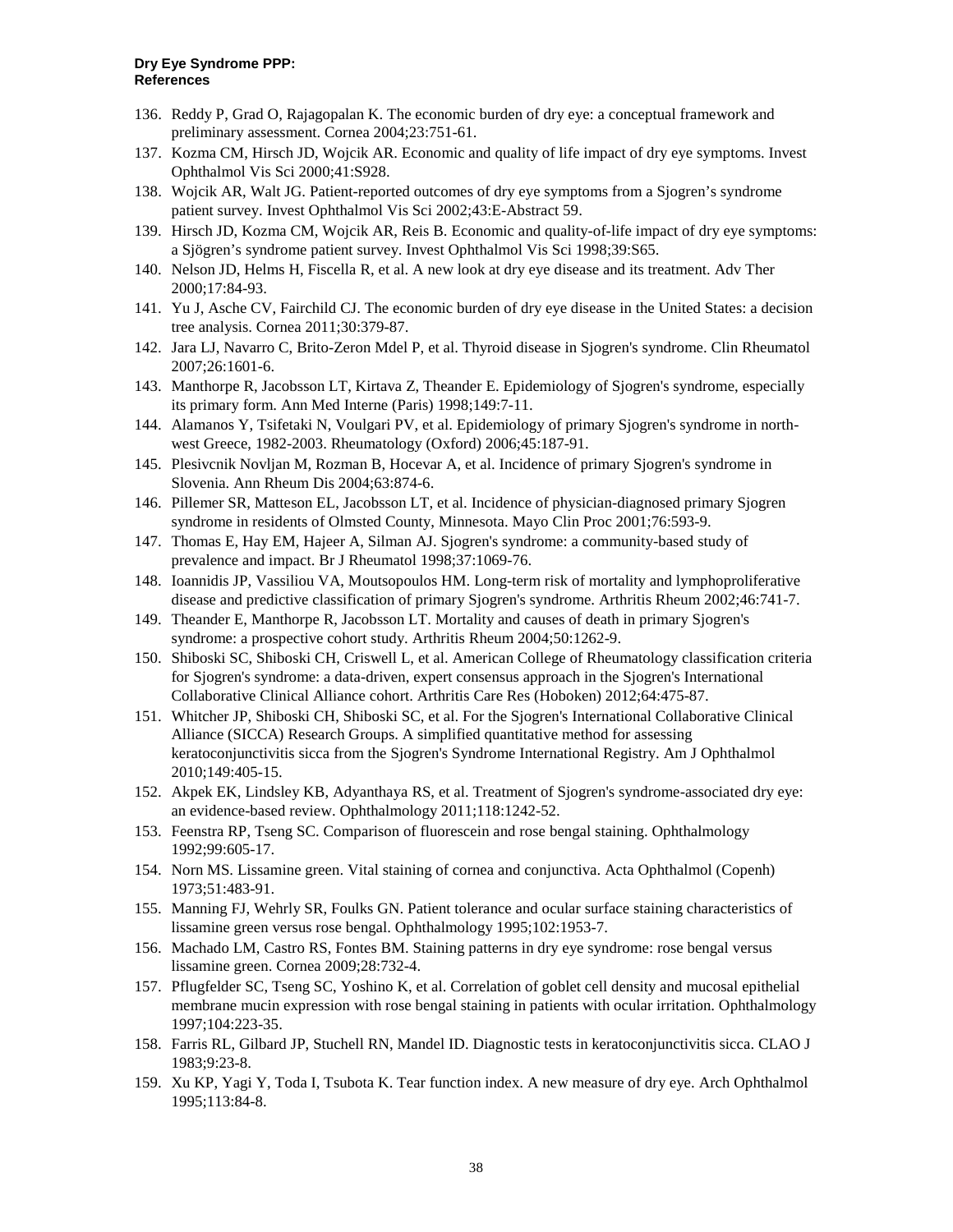- <span id="page-42-0"></span>160. Afonso AA, Monroy D, Stern ME, et al. Correlation of tear fluorescein clearance and Schirmer test scores with ocular irritation symptoms. Ophthalmology 1999;106:803-10.
- <span id="page-42-1"></span>161. Macri A, Pflugfelder S. Correlation of the Schirmer 1 and fluorescein clearance tests with the severity of corneal epithelial and eyelid disease. Arch Ophthalmol 2000;118:1632-8.
- <span id="page-42-2"></span>162. Farris RL, Stuchell RN, Mandel ID. Basal and reflex human tear analysis. I. Physical measurements: osmolarity, basal volumes, and reflex flow rate. Ophthalmology 1981;88:852-7.
- 163. Gilbard JP, Farris RL. Ocular surface drying and tear film osmolarity in thyroid eye disease. Acta Ophthalmol (Copenh) 1983;61:108-16.
- 164. Farris RL, Stuchell RN, Mandel ID. Tear osmolarity variation in the dry eye. Trans Am Ophthalmol Soc 1986;84:250-68.
- <span id="page-42-3"></span>165. Versura P, Profazio V, Campos EC. Performance of tear osmolarity compared to previous diagnostic tests for dry eye diseases. Curr Eye Res 2010;35:553-64.
- 166. Tomlinson A, Khanal S, Ramaesh K, et al. Tear film osmolarity: determination of a referent for dry eye diagnosis. Invest Ophthalmol Vis Sci 2006;47:4309-15.
- 167. Jacobi C, Jacobi A, Kruse FE, Cursiefen C. Tear film osmolarity measurements in dry eye disease using electrical impedance technology. Cornea 2011;30:1289-92.
- 168. See CW, Bilonick RA, Feuer WJ, Galor A. Comparison of two methods for composite score generation in dry eye syndrome. Invest Ophthalmol Vis Sci 2013;54:6280-6.
- <span id="page-42-4"></span>169. Nelson JD, Farris RL. Sodium hyaluronate and polyvinyl alcohol artificial tear preparations. A comparison in patients with keratoconjunctivitis sicca. Arch Ophthalmol 1988;106:484-7.
- 170. Larmo PS, Jarvinen RL, Setala NL, et al. Oral sea buckthorn oil attenuates tear film osmolarity and symptoms in individuals with dry eye. J Nutr 2010;140:1462-8.
- 171. Sullivan BD, Crews LA, Sonmez B, et al. Clinical utility of objective tests for dry eye disease: variability over time and implications for clinical trials and disease management. Cornea 2012;31:1000-8.
- <span id="page-42-5"></span>172. Bunya VY, Langelier N, Chen S, et al. Tear osmolarity in Sjogren syndrome. Cornea 2013;32:922-7.
- <span id="page-42-6"></span>173. Definition and Classification Subcommittee of the International Dry Eye Workshop. The definition and classification of dry eye disease: report of the Definition and Classification Subcommittee of the International Dry Eye Workshop (2007). Ocul Surf 2007;5:75-92.